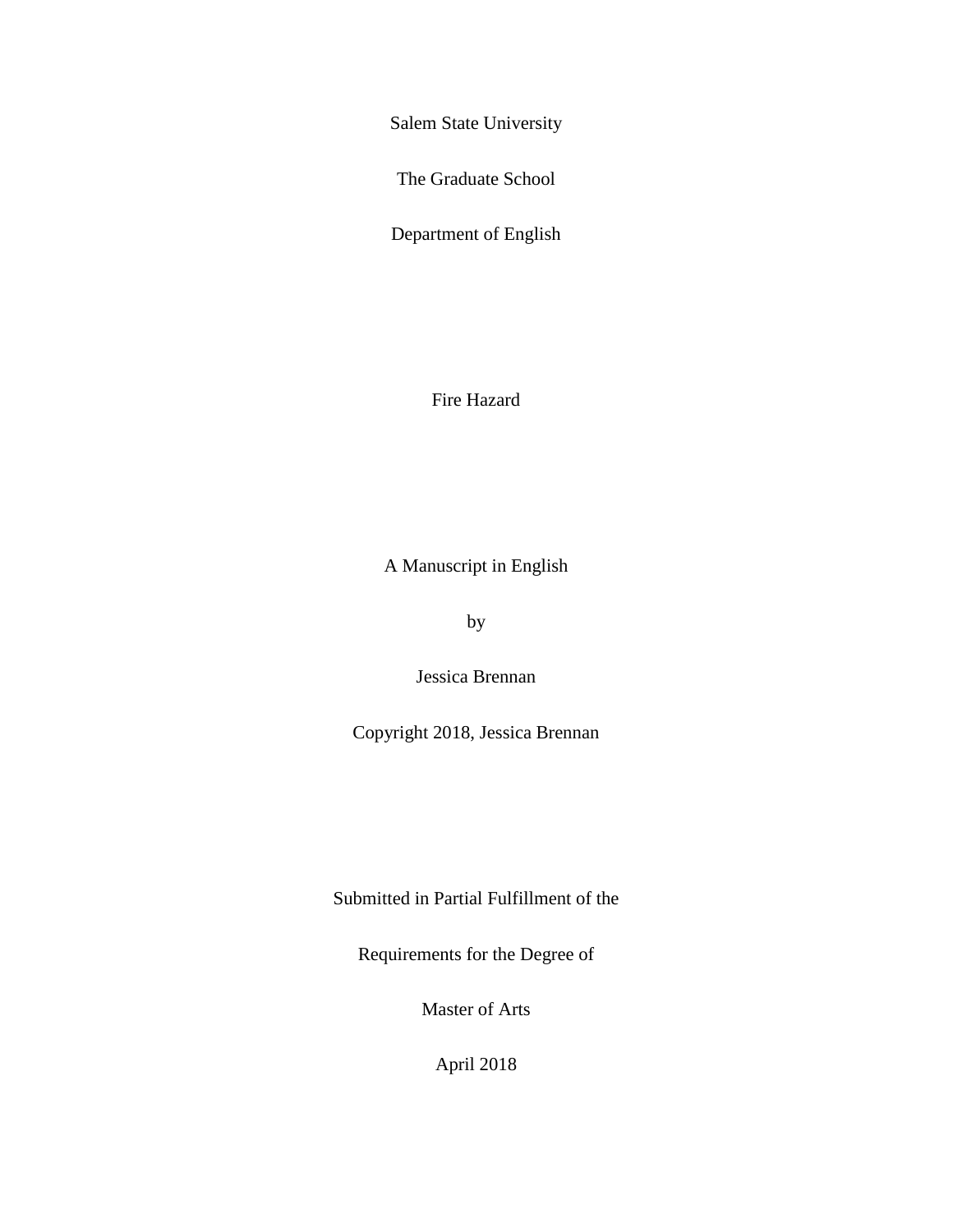## Acknowledgements

If I could thank every person I know then I would, but that would be a bit excessive so I will stick to the best of the best!

Thank you to J.D Scrimgeour for helping me grow as a writer and expand this work into what it is now.

Thank you to Christina, Molly and Kim for being the best squad a girl could ask for.

Thank you to my coworkers, who put up with my endless chatter about this manuscript.

Last, but not least, thank you to my mom and grandma for always being supportive of me, even in my worst moments.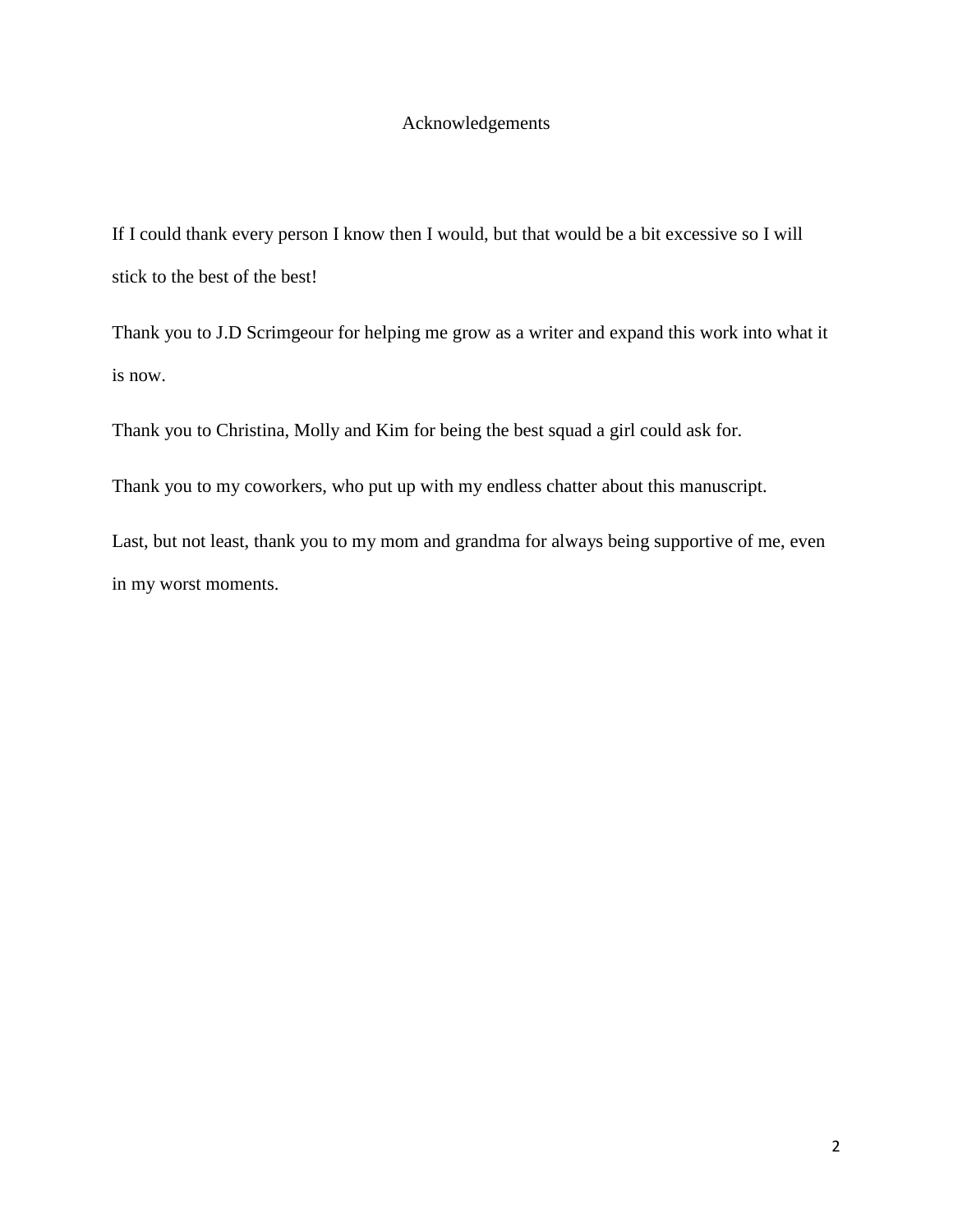# Table of Contents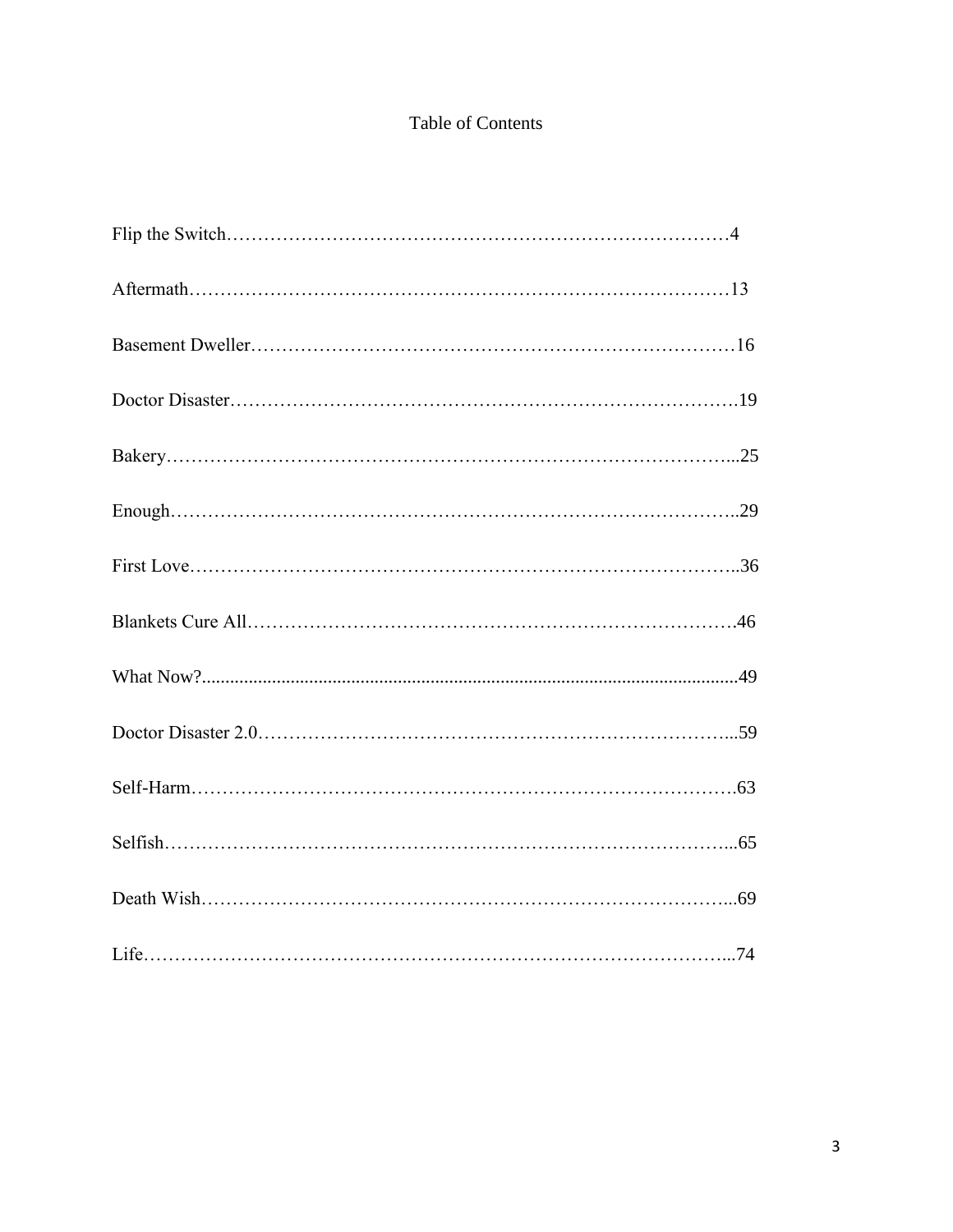## Flip the Switch

 I got home around 9:30 pm after a 45-minute drive from my worst class. I was starving, so I ran upstairs and threw my backpack in the living room, stopping to chat briefly with my mom about our day and how her cat was pissed because she had taken the sheets off the bed to put in the wash. I rolled my eyes and gave the three visible cats some head scratches before I went down the hall to the kitchen to make some pasta. I placed a pot of water on the stove and turned the knob for the gas but nothing happened. Normally if the gas doesn't light I hear the clicking of the lighter and use a match to get the stove going, but this time there was silence.

"Hey Mom?" I said.

"*What*!?" she yelled.

I walked down the hallway to the living room.

"Stop shouting! I tried to get something to eat, but the stove won't work."

She sighed loudly and removed a cat from her lap so she could follow me to the kitchen. She turned the knobs on all four burners. None of them hissed to life. She shrugged and switched the burners off.

She sighed again and then said, "Well I'm not dealing with it tonight. We will call Uncle Bob in the morning. You'll have to make a sandwich or something."

She went over to the sink to pour the water out of the pot while I walked over to the fridge. I opened the door to find darkness and warmth.

I turned to mom. "Uhh… The fridge is off…"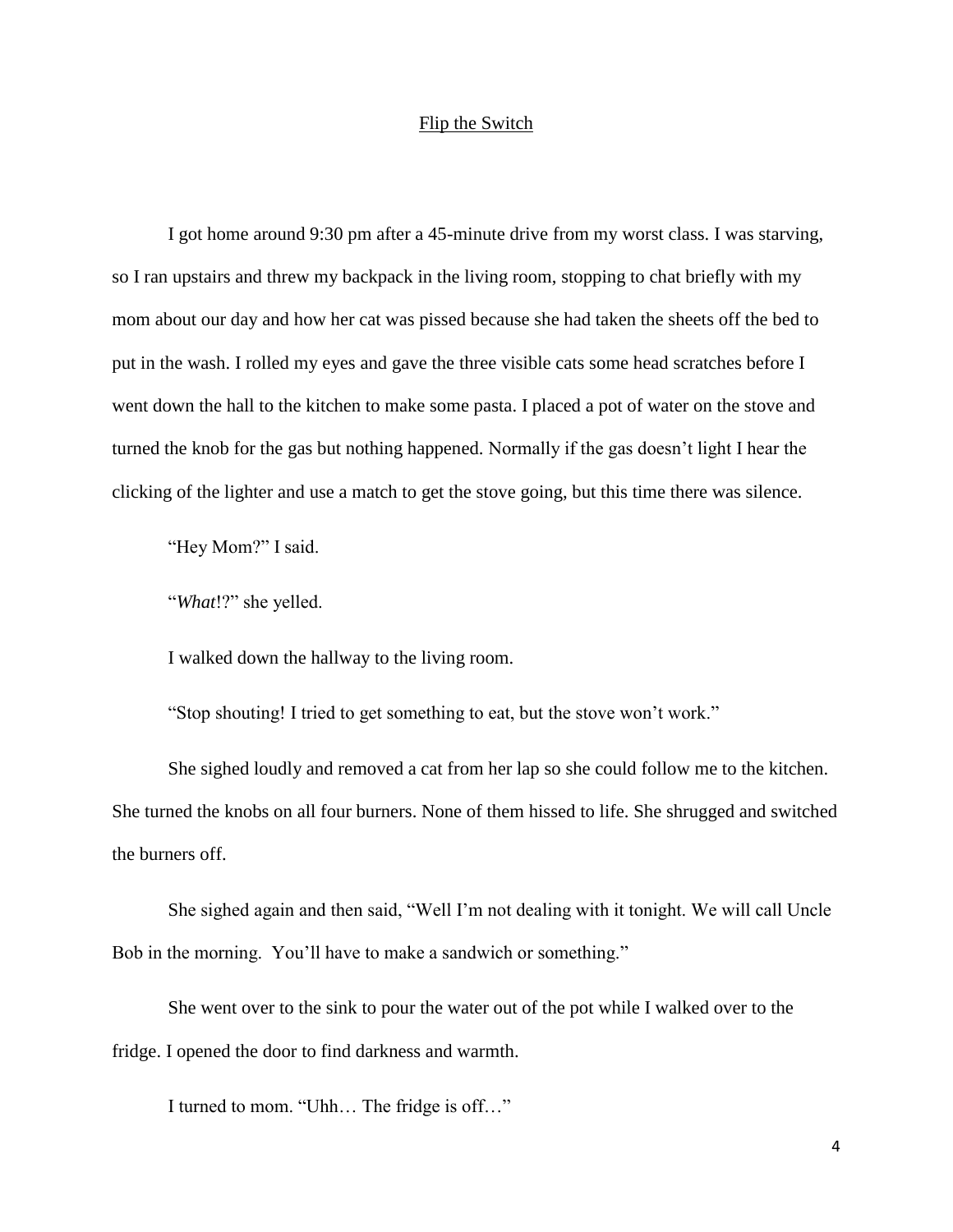"Bullshit."

"Nope. It is warm in here too. I think a fuse blew."

"Well shit. We have to go in the basement then, or all the food will go bad."

I could see her unwillingness in the way she bobbed back and forth as though she were pacing in place. There were some crazy bugs down there and one light bulb that barely worked, so we tried to pretend it didn't exist.

"What do you mean we?"

"You aren't getting out of this. We both go, or we let everything go bad and listen to grandma for a month."

"I'll grab the flashlight."

\*\*\*

We went down the hall and down the stairs to the entryway. We climbed over the scooter, snow shovels, empty boxes, and holiday decorations that sat in the alcove that hid our basement door and cracked the door open. I switched on the flashlight and we saw a mass of cobwebs fluttering down from the ceiling. Something made a rustling noise as it rushed to get away from our sudden movement. Our biggest fears seemed to hold meetings in this basement.

"This will be fine! I can show you how to switch back on a breaker when they blow, and we can tell Uncle Bob we did something house related without his help!"

I didn't have the heart to challenge her bravado, so I just nodded, and we started making our way down the stairs. At the bottom, we brushed off the cobwebs and switched on the light. It barely illuminated a quarter of the room, but I pointed my flashlight around, and we watched as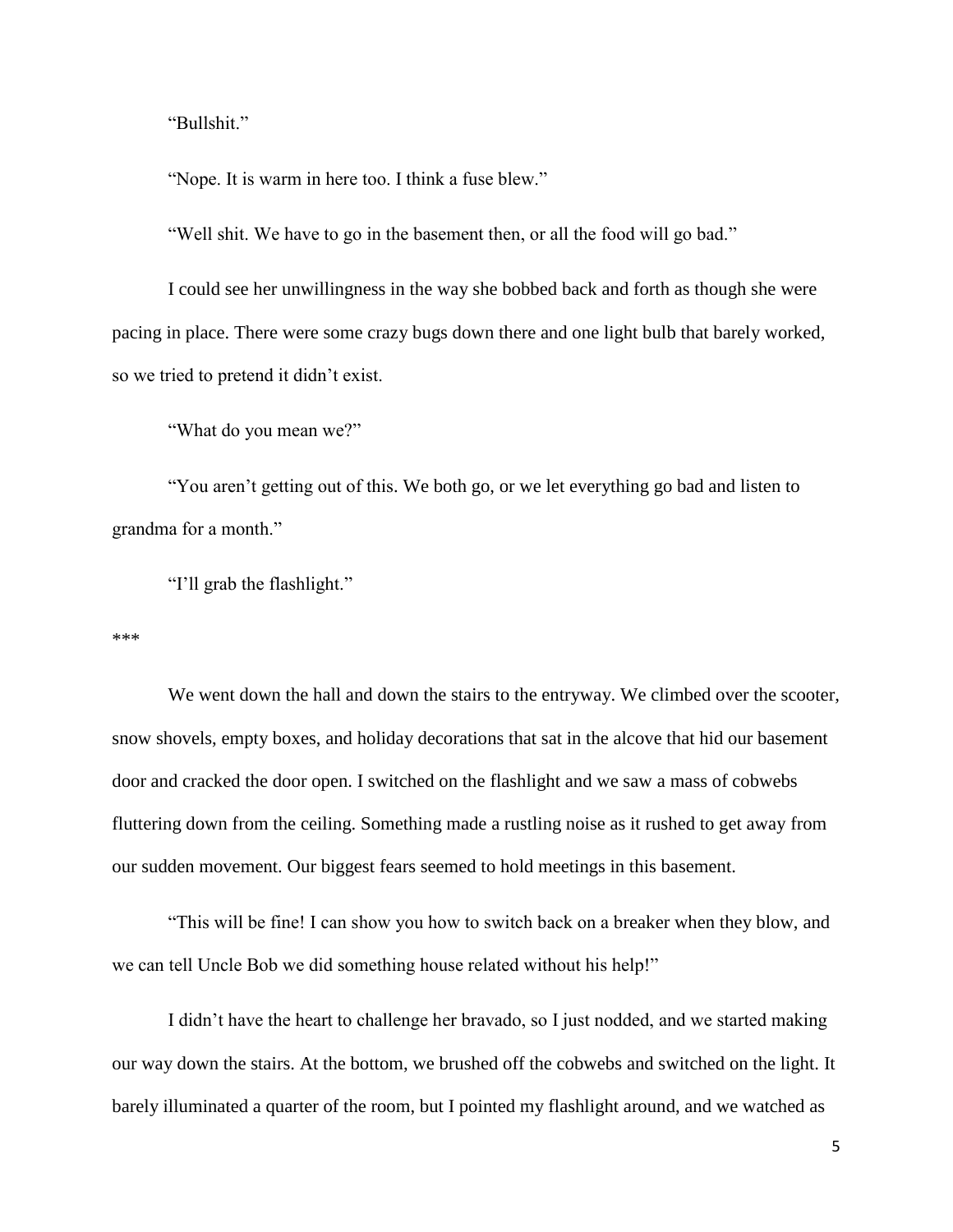mice ran out of view. I finally located the fuse box and we made our way to the other side of the basement, ducking to avoid spiders and a large mass of what we hoped were moths.

"Okay so it is pretty easy to tell which breaker needs to be flipped because it will be facing the opposite way of the others."

"Wow thanks. I could have NEVER figured that out. I would be lost without you."

"Shut up."

She opened the box and had me flip a switch that was towards the bottom of the row. It immediately switched back off and mom nudged me aside and flipped it herself. It switched off again.

#### "WHAT THE FUCK!"

"Wow, you were right. This is super simple."

If looks could kill I would have dropped dead on the spot. She tried two more times before she groaned and admitted defeat.

"Fuck it. We'll call Uncle Bob in the morning and buy some more milk."

She stormed past me, and I didn't dare mention that I was still hungry. I resigned myself to visiting grandma in the downstairs apartment and snagging some of her chips.

\*\*\*

We left the basement and went back up to our second-floor apartment. Mom went straight into the living room and tried to convince her cat to forgive her, and I noticed that the other cats had wide black eyes and were running around crazy. I stood in the hallway watching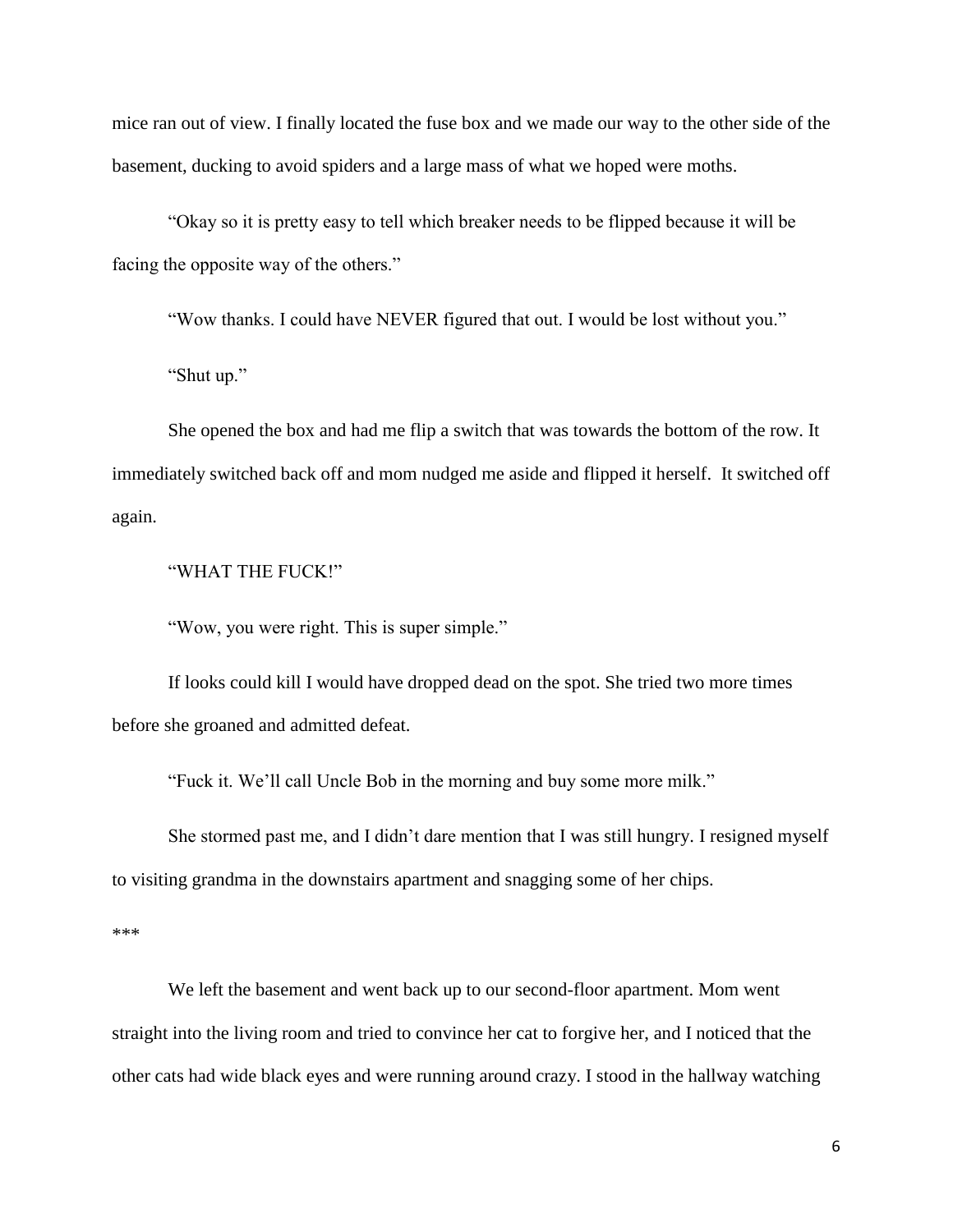with amusement when I suddenly noticed what I thought was a fire pit starting up in a neighbor's yard. It was a familiar scent of wood smoke and I could almost feel the ash of a fire tickling my nose. This would be normal except for the fact that all of our windows were closed, so where could the smell be coming from?

I went into the kitchen. I saw nothing, but when I went back into the hallway, I heard crackling and turned to the closed door of our spare room. It had belonged to grandma before she moved downstairs, and we used it as a catchall for everything you could think of. It was full of old paintings my grandma had collected, clothes we no longer wore, old lamps, mattresses, and tins of old papers that we could probably throw away, but held onto *just in case*, so the door was always closed. I opened the door and I could no longer breathe.

The room was engulfed in red and orange flames, and smoke came wafting out into the rest of my house.

"Fire!"

"WHAT???"

#### "FUCKING FIRE!"

Mom ran into the hall and screamed at me to call 911 and round up cats while she got grandma out. In my panic, I somehow managed to think of shutting the door before I ran into the living room. I dropped the phone twice before managing to dial the number.

A woman answered after three rings, "911. What is your emergency?"

"FIRE!"

"Do you need police, ambulance, or fire department?"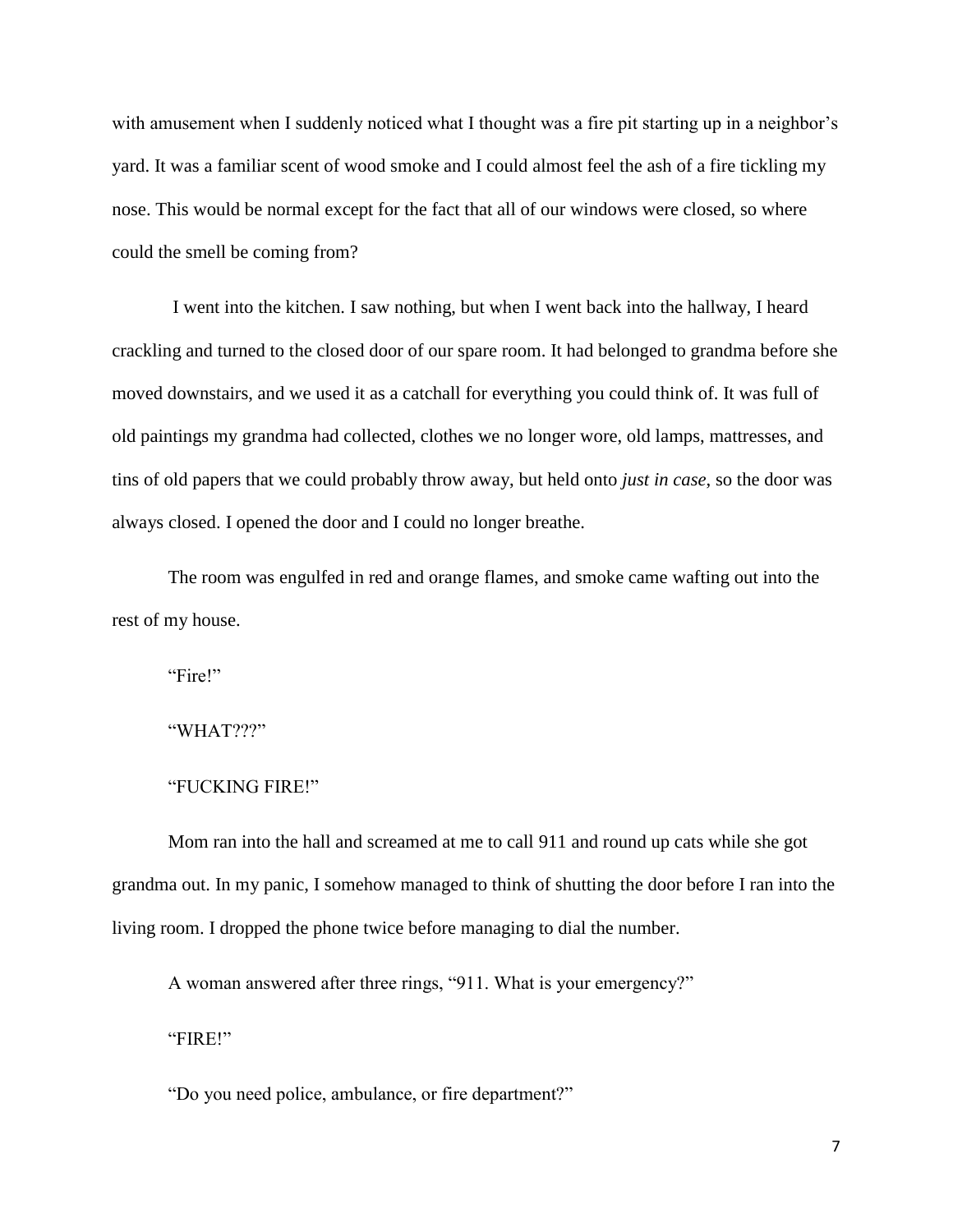"I SAID THERE WAS A FUCKING FIRE. 32 CEDAR STREET."

"Ma'am, I need you to calm down so we can send you help."

"FIRE DEPARTMENT THEN. PLEASE!"

"They will be there in five minutes. Remain calm and stay on the line."

I hung up and screamed in frustration. I had overreacted a bit to the woman's nonchalant tone, but I didn't have time to dwell on that as I raced around the living room, looking for my cats. I managed to snag two of them, but one ran out of reach and up to the third floor, so I ran downstairs to get the other cats into the car for safety. As I got downstairs, I heard pounding on the front door, and I threw it open to find two women who were screaming and asking how to help.

"Grab my grandma and search for cats."

"What?!"

"*We need to find our cats*!"

At this, my mom turned to me and realized I was not holding her cat.

"Where is Moka-Moke?"

"She ran away! I couldn't get her without dropping the others."

Without saying another word, she ran back up the stairs to try and find her.

As if the poor good Samaritans weren't exasperated enough, they now had to deal with a woman running back into flames while an old lady screamed at them for being in her house and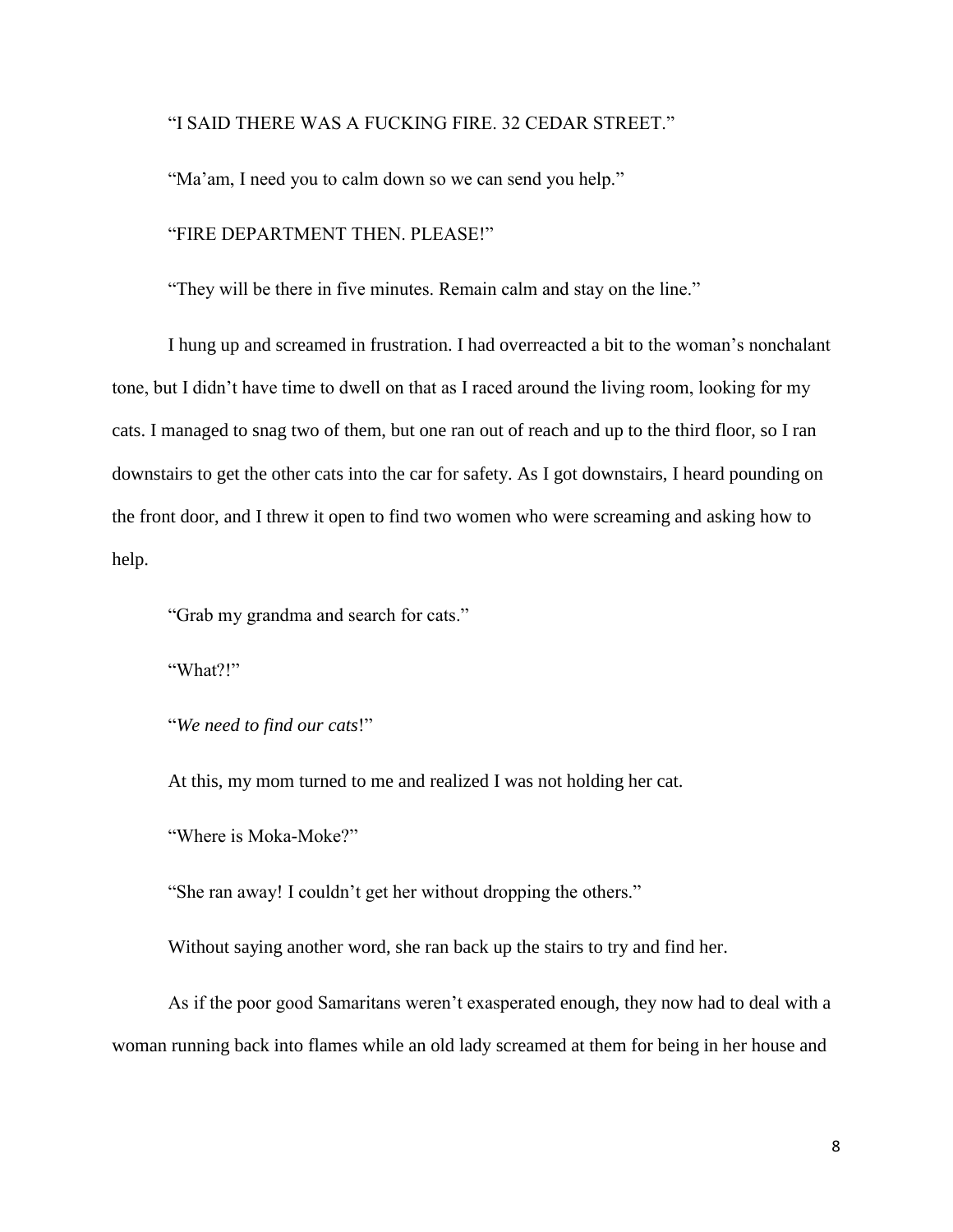not helping with the cats and a dopey college student stood there pale-faced with two squirming, angry cats in her arms.

The smoke had spread throughout the house, and I was coughing up a storm as one of the women guided/dragged my grandma out the door. The sirens started blaring down the street and I snapped out of whatever stupor I was in and ran out to the porch. Firemen pushed past me and I had to scream to them.

"*My mom went back in there! She is upstairs! Please find her! We have three more cats too!!!"*

I heard one of the women say, "Are you fucking kidding me," and I decided to ask them to help me carry the two cats I had to the car so I could unlock the doors. They passed my grandma to a fireman, who ran her to a paramedic, and they each took a cat as I grabbed the key that was luckily still in my pocket from when I had come home earlier.

I pointedly ignored my house and stared straight ahead as I unlocked the car and we placed the cats in the back seat. I cracked a window for them and thanked the women, who nodded and ran into the gathering crowd to escape my crazy family. I ran back around to the front of my house and tried to go back in to somehow help as a firefighter forced my mom out the door.

"Not you, too. You all gotta cross the street and get away before the windows blow out," he said, clearly exasperated.

"Please find the cats! We don't care about anything else… please."

He looked at me like I had 12 heads, but nodded and ran back in.

9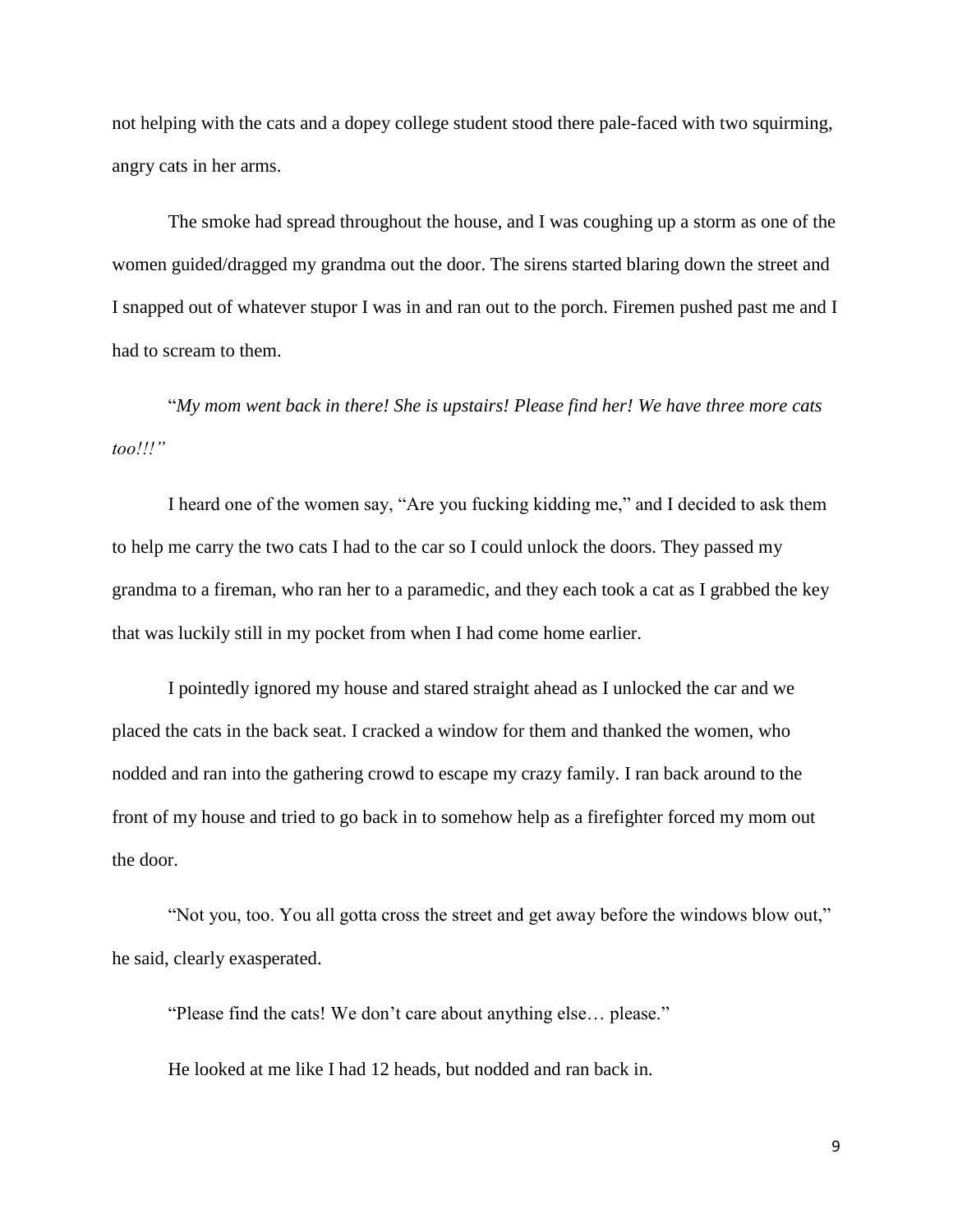I guided my mom across the street and glanced at her. She was sobbing. The pure fear in her eyes reflected my own, so I had to look away. She muttered, "She was mad at me," before she spotted my grandma sitting with a paramedic and wandered over to her. It took me a moment to realize that she was talking about our cat, Smokey, who was still stuck in the house somewhere.

Alone, I looked at the growing crowd and noticed a woman leaning against my neighbor's fence and recording the fire on her phone just as the windows exploded. She was smiling, and I had started walking over to the woman with my keys raised over my head in preparation to hit her with them when my mom came over, grabbed my arm and told me to calm down.

"I am going for a walk," she said.

And she left. The crowd started gathering with dramatic sympathy, and all I could think was that if one more of them offered me a coat I was going to scream. I wasn't cold, I was terrified.

I called my boyfriend and realized I couldn't speak normally.

"Hey, Babe, I am working, remember?"

"Fire."

"What?"

"MYHOUSEISFUCKINGBURNINGANDIAMHOMELESSANDINEEDYOUHERE."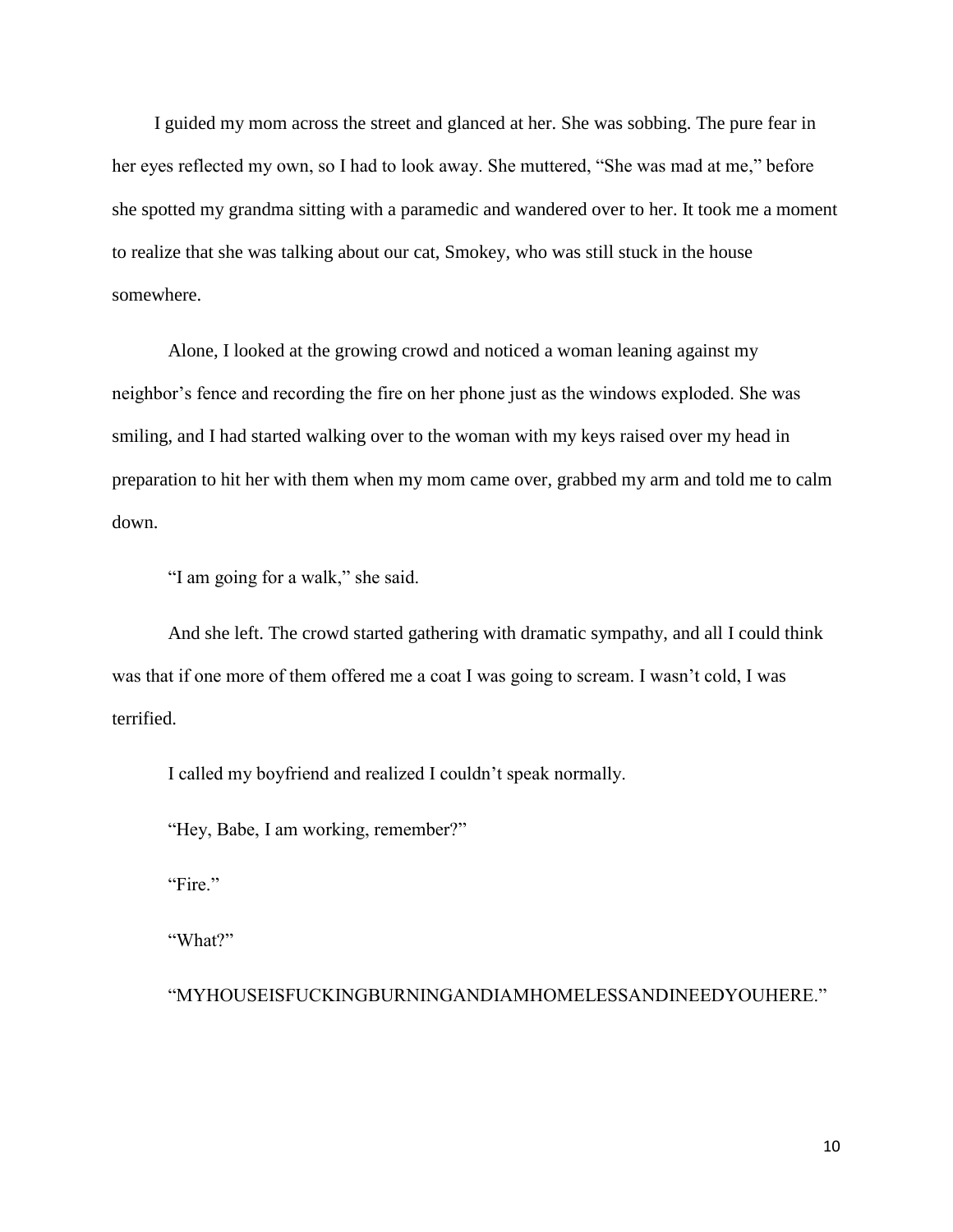I hung up and started sobbing as I looked at the house I had lived in for 20 years. My phone buzzed, and I prepared to try and explain myself, but instead I was met with a text from my neighbor and close friend Molly.

Molly: Please tell me your house isn't on fire?

Me: Sorry, I'd be lying.

## Molly: OMW

She was there in what seemed like seconds. I checked the time. It was only ten pm. I felt like the fire had been burning for hours. Molly kept a hand on my arm while I talked to a detective, who was investigating some arson attacks in the area. A fireman came over to tell me the fire was out. He said it was caused by a spark from the outlet catching on some clothing that was piled up in the room. It had sparked every time we flipped the breaker.

"My cats?"

"Where is your mom?"

"She isn't here. Where are my cats?"

"I'm sorry, we couldn't find them. We are putting a lock on the door, and we will give your mom the code, but you can't go in until all the windows are boarded up tomorrow morning."

I was about to protest when Molly tapped my arm and pointed out that my mom was back and that she was screaming at an insurance vulture who was trying to sell her on his plans.

"How *dare* you. You are using a tragedy to make a quick buck, you fucking scum."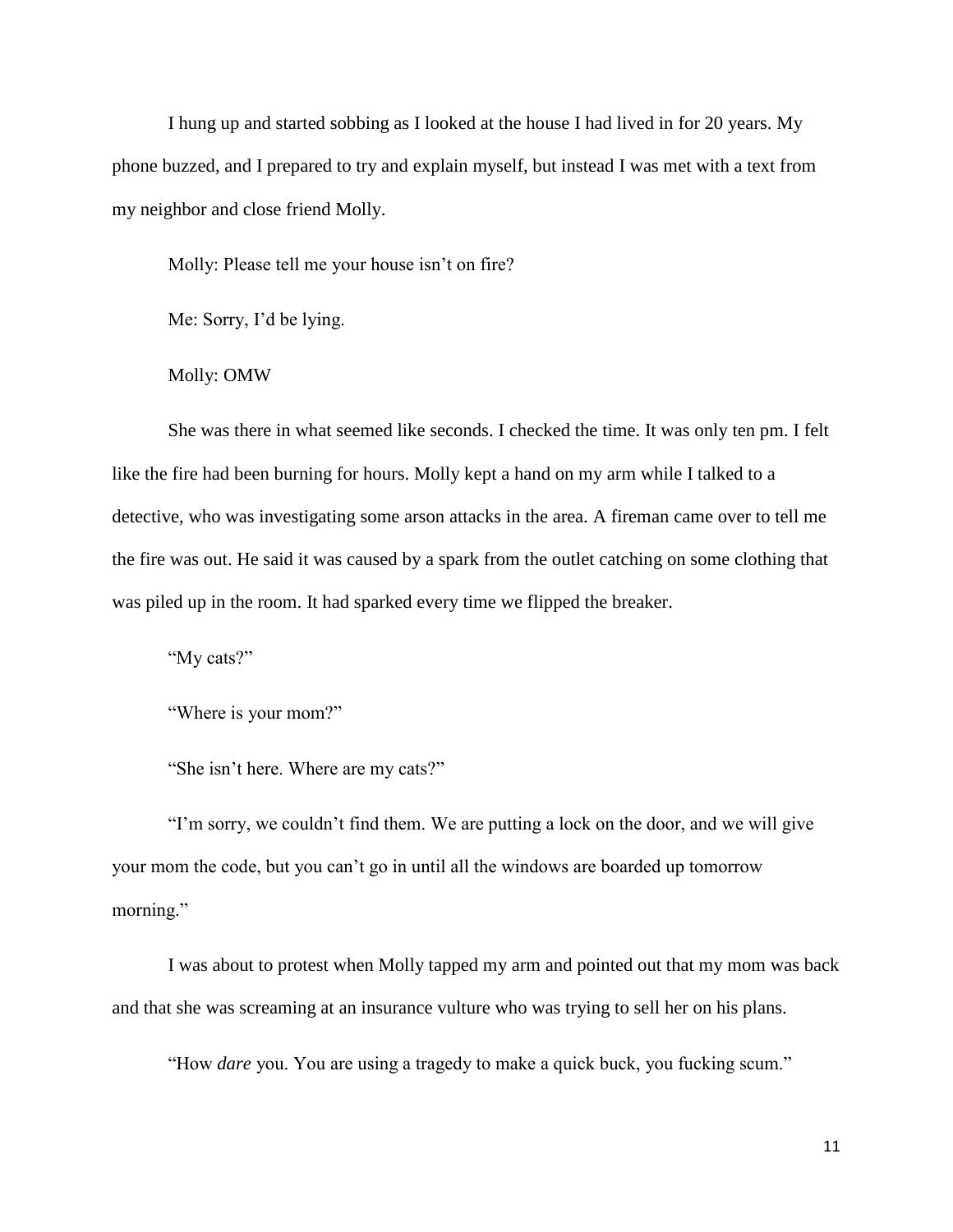It looked like she was going to hit the cowering insurance man when the fireman I was talking to went over to her.

"Ma'am, MA'AM! I need you to come with me so that I can explain everything to you and your mother."

My mom slumped and glanced at me. She looked broken and made a noncommittal sound, which sent the fireman off to deal with something else.

"I went down the street to the bank to check our balance… I didn't know what else to do. "We can't pay for this. I can't fix this."

She walked away to find my grandma before I could say anything, and I turned to Molly,

"I need to quit school."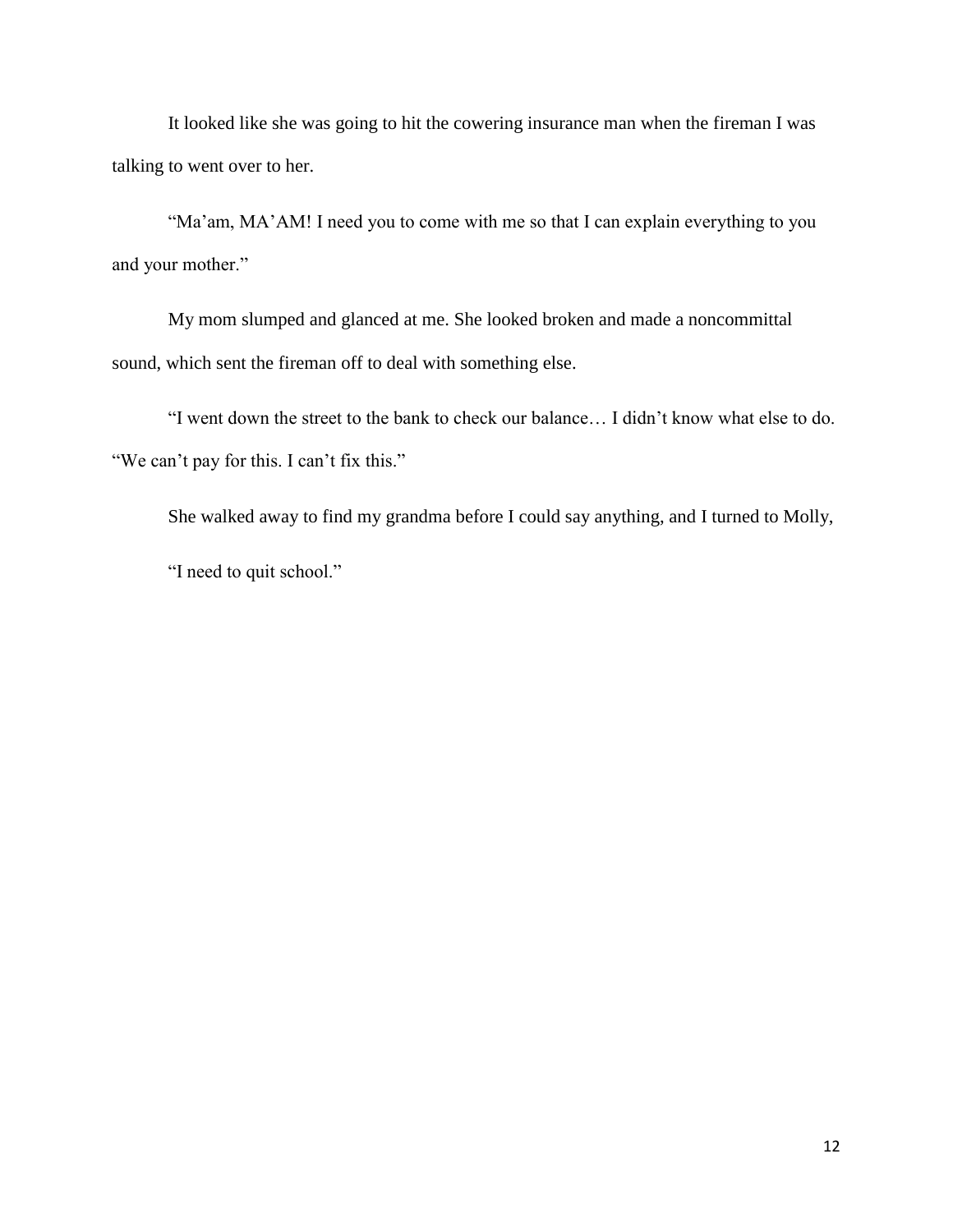## Aftermath

I woke up around seven in my cousin's old bedroom with my boyfriend's arm draped around me. It took me a moment to figure out why I was there and why I would be here with Tom specifically.

Then I heard my mom.

"I need to go back to the house NOW! My cat is still there. I need to try and find her!"

Everything came rushing back, and I remembered the fire. Family seemed to fall from the sky at the end of the night as the firemen were leaving. My uncle took my Grandma to stay at his house, while my mom and I went to stay with her best friend until we could figure something else out. Tom had left work in Natick and shown up while we were getting a cat crate at a friend's house just before we left for my aunt's. Mom and I were so moved by his loving gesture that we took him with us.

He woke up just as my mom shouted she was going and closed the door. The sound made me jump, and I realized quickly that life didn't stop.

"Fuck!"

Tom looked at me with drowsy eyes, "What?"

"I forgot to call work!!!"

I glanced down at my phone and saw I had five missed calls. I worked at a bakery and was expected in at six am.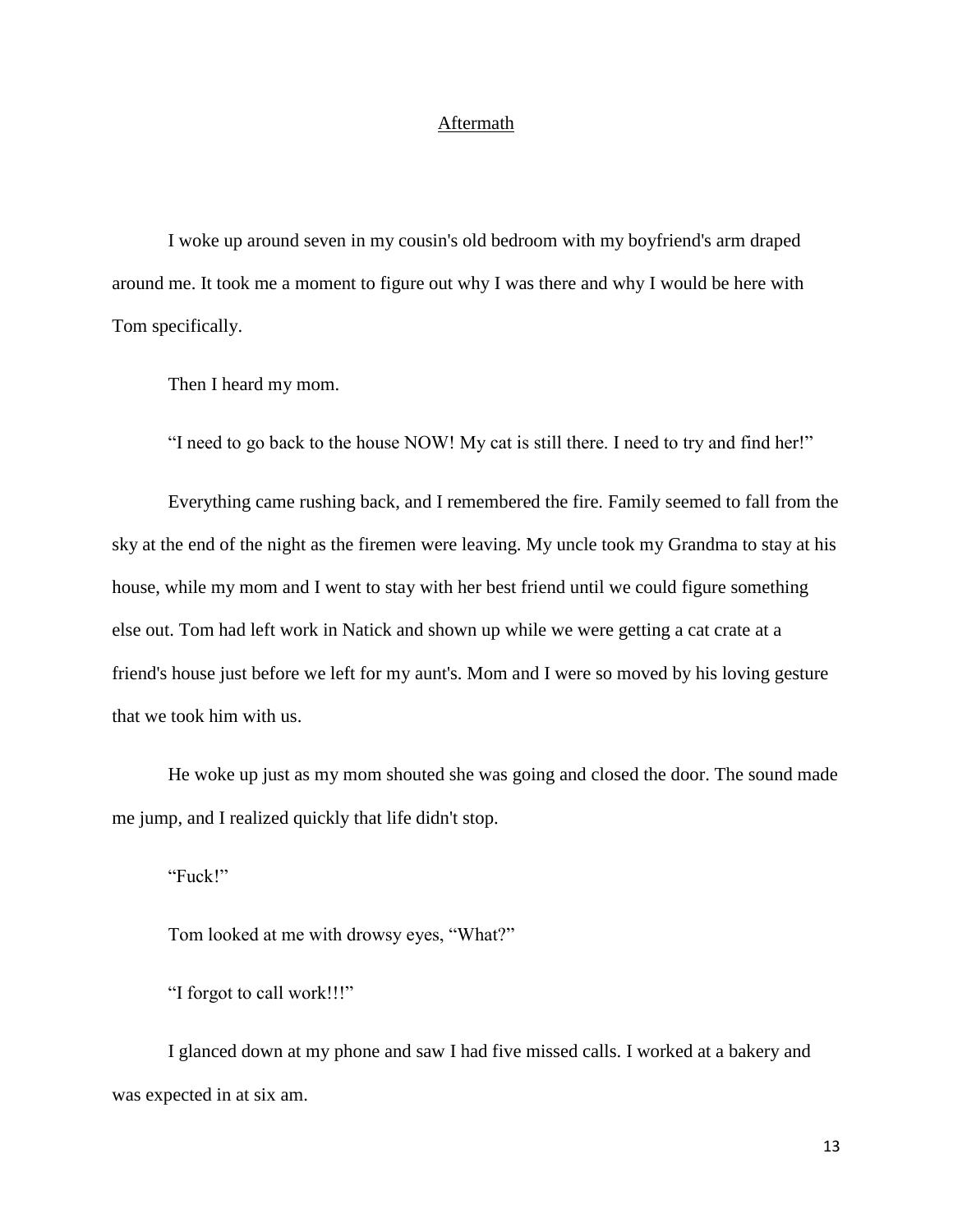"*Fuck*! They are gonna kill me… shit shit *shit…"* 

I muttered to myself as I dialed. Tom patted my shoulder in an attempt at comforting me.

My coworker answered with her customer voice on. "Hello! Thank you for calling Lyndell's! How may I help you today?"

"Gloria? It's Jess, I—"

"Jess? What happened? Why aren't you here? We're swamped!!!"

"I'm so sorry. I can't be there today. My house caught fire and—"

"What? Are you okay? How is your family?"

For some reason the concern caused my voice to break and tears to bubble over.

"We're—we're fine. Shaken up, still looking for the cats…. We are going back to get some of our stuff today, so I can't get there."

"Well, of course not! Don't be silly. Your family is more important right now! I will tell Karen, and you can let us know when you can be back, okay?"

"Wow… I don't know what to say…. Thank you so much. I am so sorry about this! I will call tomorrow with an update, okay?"

"Alright, no problem! I hope everything works out."

I hung up and wiped my eyes angrily. I wasn't mad at my coworker. I was pissed at my tear ducts. I had been hoping that I would be able to keep it together. I turned to Tom, who clapped my back and said, "Way to put on the fake waterworks! You may even get a week off!"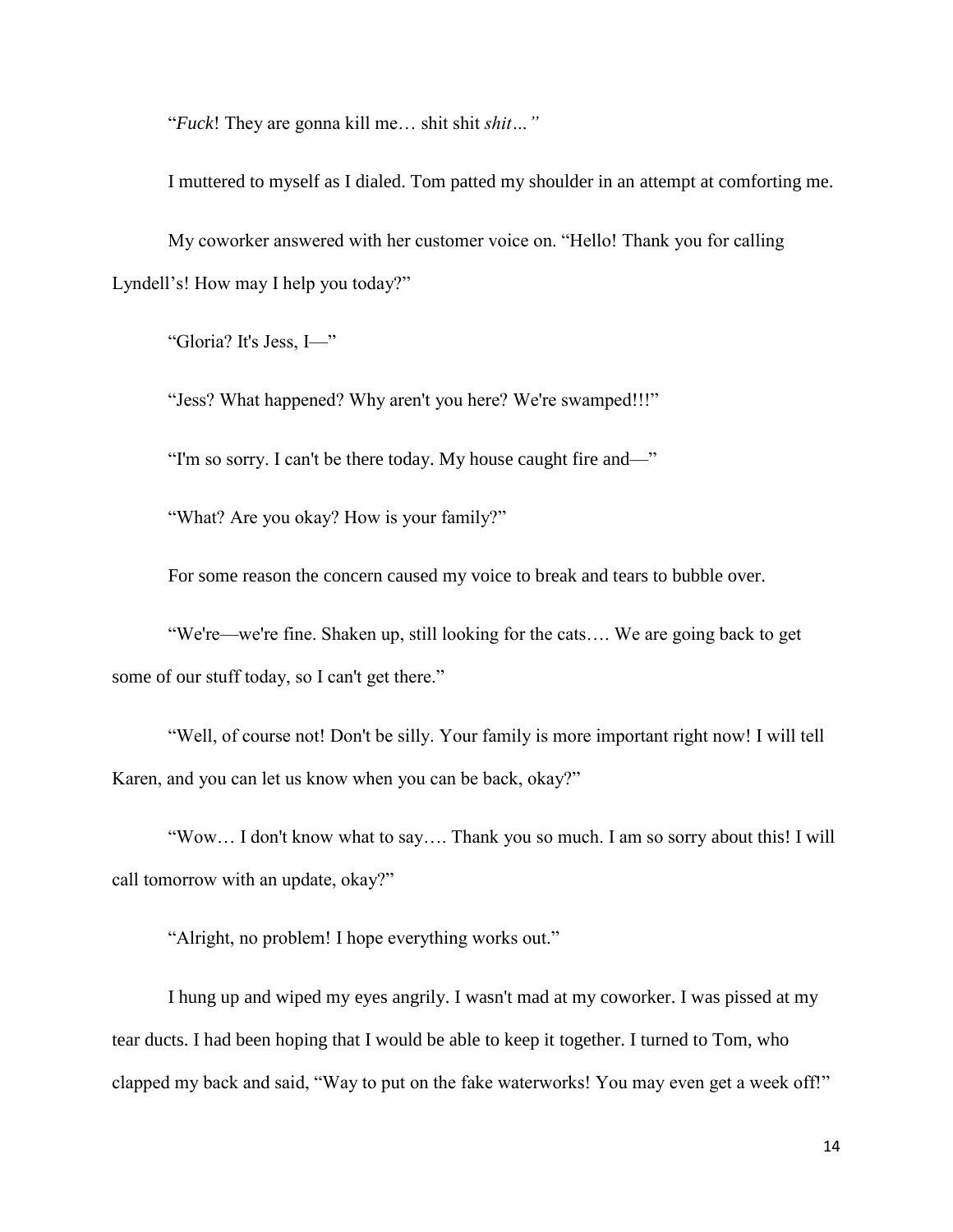I was tired and confused, so I let the comment slide. "I need to check in with my aunt. Mom left without me, so I need to find out when and how I am getting to the house."

"Yeah, and I will need to know when I can get back to Natick. I don't think I will be able to miss a shift again."

I smiled at him.

"That's okay. You were here when it really mattered, and I don't know how much company my family will be up to. I don't know if I can ever thank you for this."

He wrapped me in a bear hug and kissed the top of my head.

"Well duh! I would never let you deal with that by yourself. Isn't comfort what boyfriends are for? I love you Jess. Things will get better."

I just let myself be swallowed up by the hug. I didn't want to think about the future. I couldn't bear to face reality yet. I stayed in his arms for as long as I could, ignoring the sound of my cousins pounding down the stairs to get their breakfast and their whispered conversations about what happened. I knew I needed to face it. But not just then.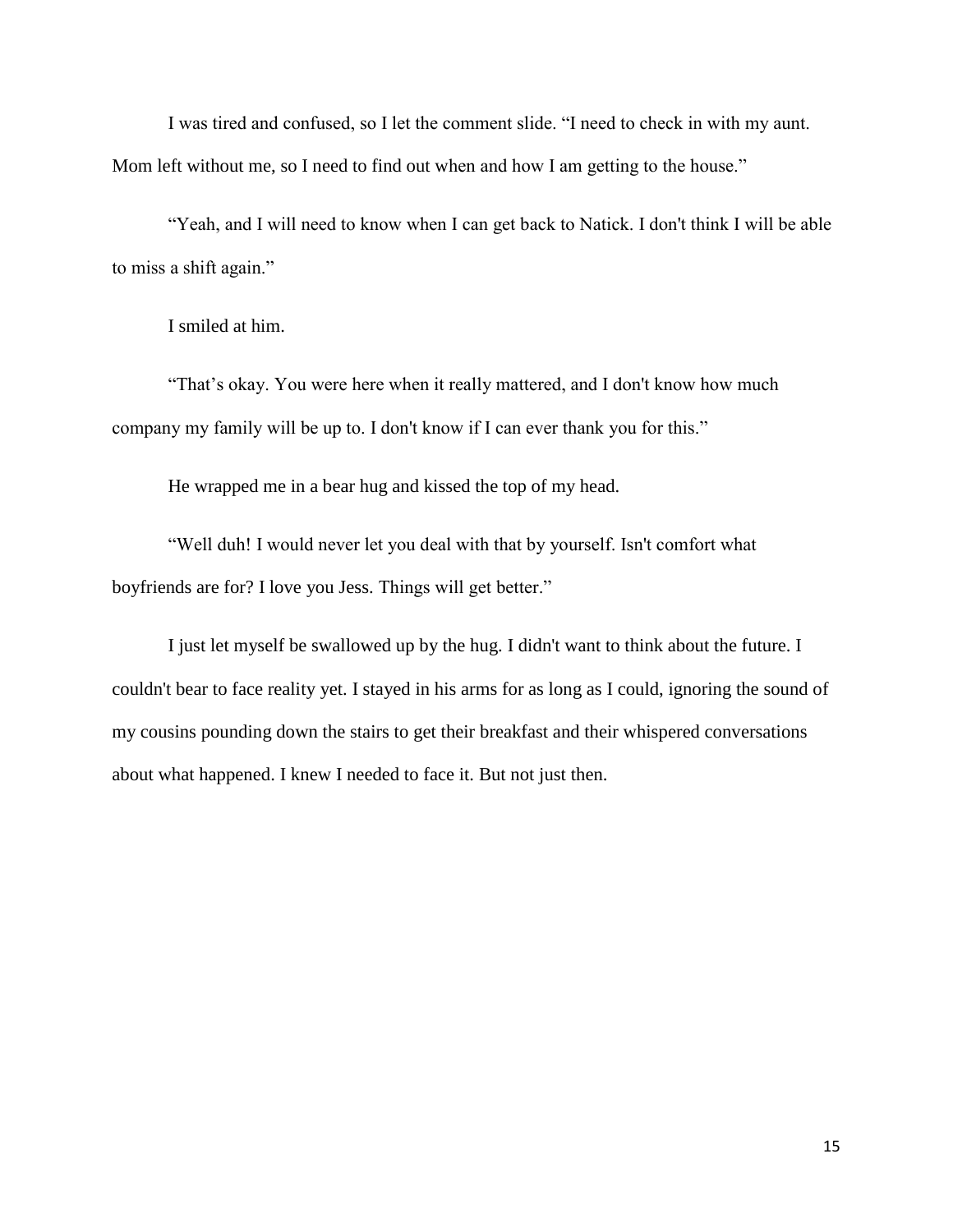## Basement Dweller

I was lying down on the small cot in the unfinished basement room I shared with mom and two of our cats. The walls were still wood framing, and we only had a tiny basement window that we left open to air out the weed smell from my cousin's room next door. It was around midnight, and Mom was asleep on the slightly larger daybed on the other side of the room.

I was staring blankly at the framing when my pulse started to race. My arm and jaw were hurting along with my chest, and I was having trouble breathing.

Heart attack

Heart attack

Heart attack

Heart attack

It was all I could think of. I was young, but clearly something was wrong with my heart. The second thing to run through my mind was help, but for some reason I couldn't bring myself to wake Mom. Even as I thought I was dying, I couldn't handle the idea of bothering her.

I got up quietly and snuck out of the room to go next door to my cousin. The room smelled of pot, and he was still awake playing video games.

"Hey Brat! What's going on?"

"Something's wrong… My heart hurts…I'm scared…"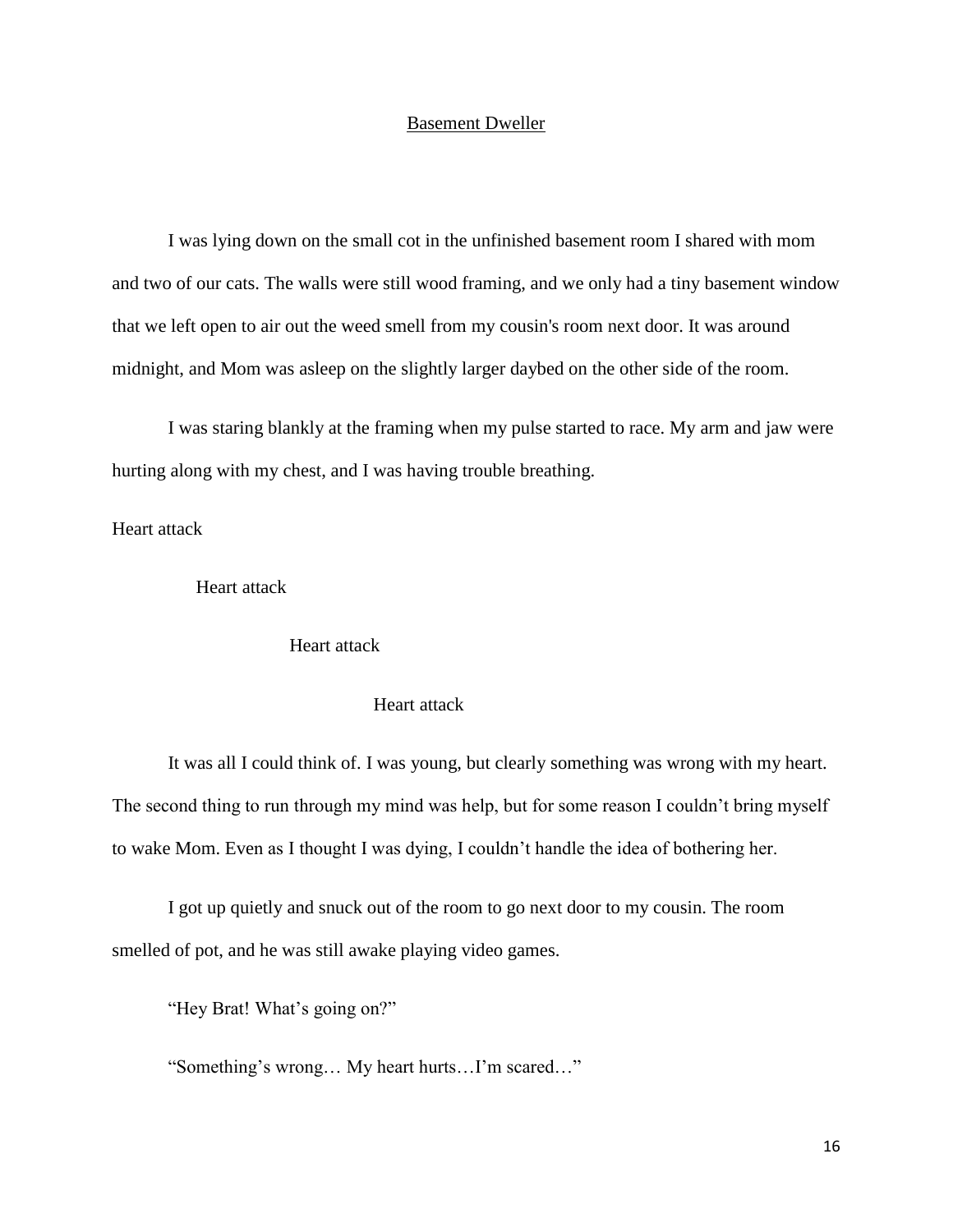The look of panic on his face would have been comical if I weren't dying.

"Shit I have no idea how to handle that. Did you wake your mom?"

"No?"

"I think you should. She'll be more helpful"

"Okay." Back at square one. Waking mom felt wrong. This was my issue, not hers, but I was scared. The feeling was growing, and at this point it felt like somebody was suffocating me.

I walked back into the room.

"Mom…"

No response.

"Hey, Mom?"

A grumble and some rustling before she turned around.

"*What*?"

I backed up slightly. She sounded annoyed, and I suddenly regretted waking her.

"What is it?"

"I—My heart hurts and I can't breathe and I think I'm dying."

"Jessica, if you were having a heart attack, you wouldn't be standing and walking right now."

Her answer didn't make sense in my head. What else could possibly cause this?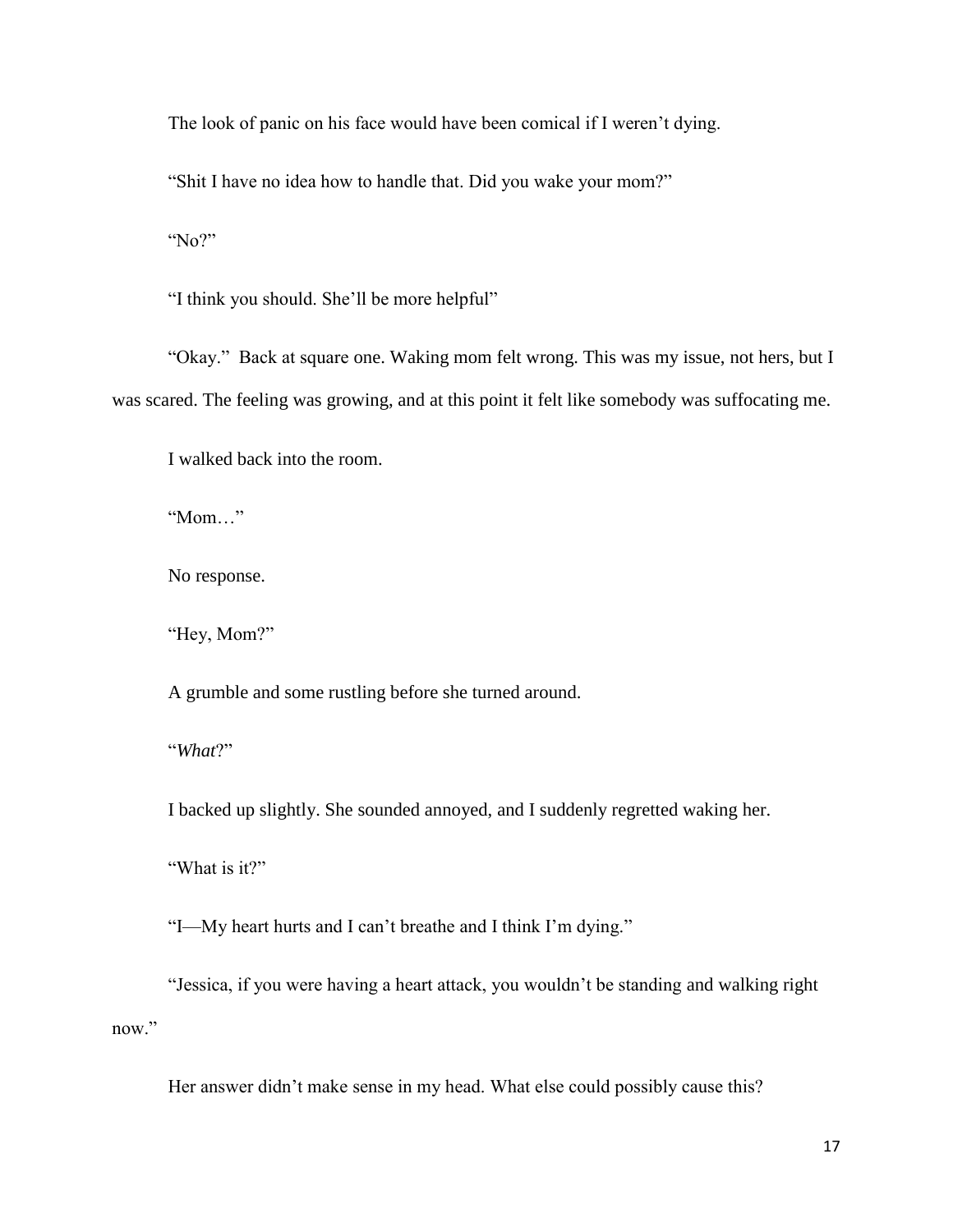"What's wrong with me then?"

"Well, you've been stressed lately. I am sure your body is feeling that and how hard you are trying to be strong. A panic attack, maybe?"

"Maybe? I don't know what that feels like."

As I said it, I knew she was right. My heart was no longer pounding, and as we talked I found I was breathing a little easier.

"Okay. I'm okay. I'm sorry. I was scared. I didn't know what was happening."

"This still isn't a good thing. I think you should call and make an appointment with the doctor tomorrow."

The idea of that terrified me. I wasn't so sure I wanted answers. Answers would mean facing my problems head on, and who wants to do that?

"Okay. Goodnight."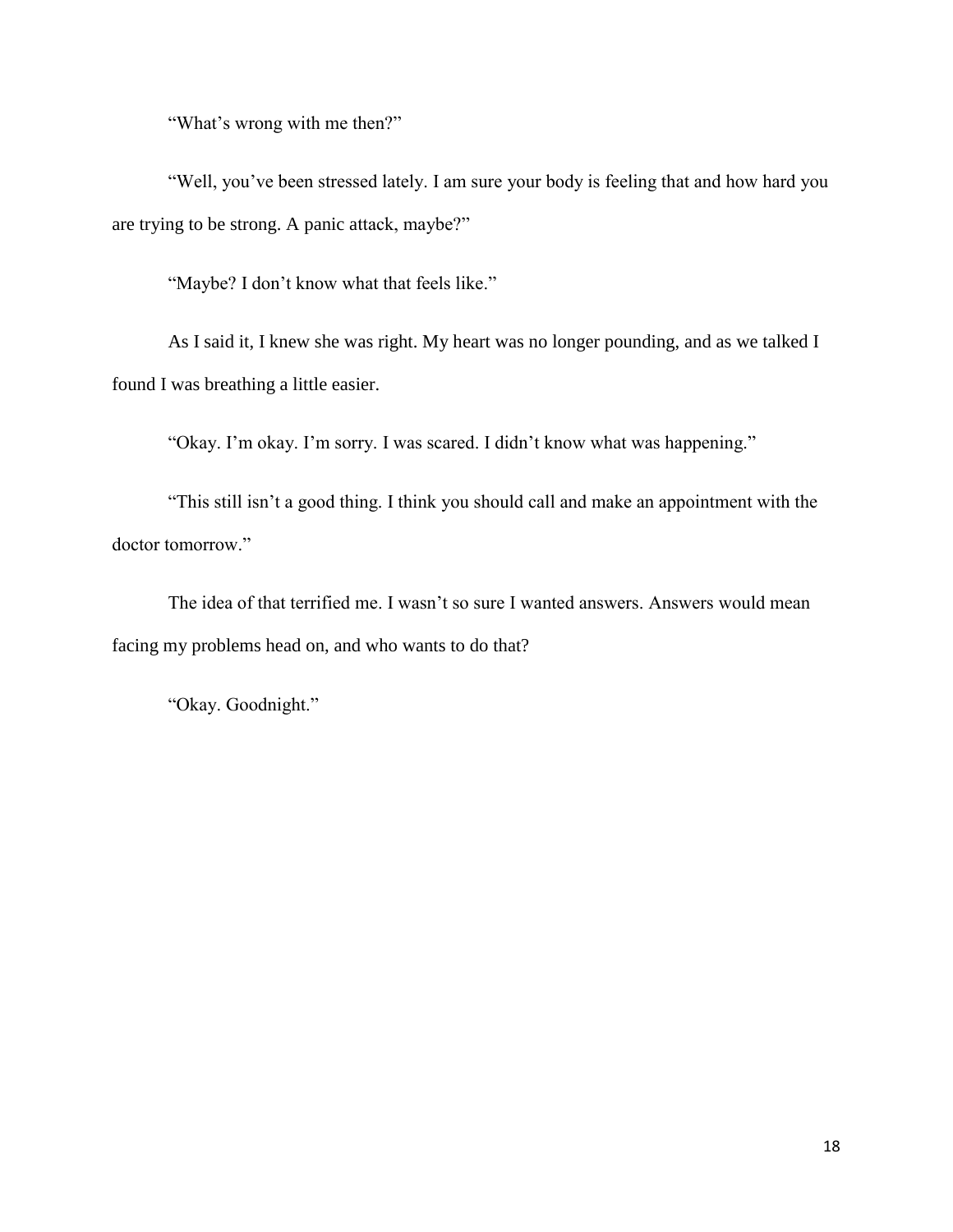### Doctor Disaster

After my first panic attack I took my mom's advice and made an appointment with my doctor. She was a scrawny woman in her 50s that I had been going to since I was 10. She always made me a little uncomfortable with the way she would talk about dangerous diseases or issues that could happen in life as if she was discussing the weather, but otherwise I never had a problem, so I saw no reason to switch doctors when I turned 18.

Our initial conversation about depression actually went pretty well. I told her about the attack, and I mentioned that my chest had been aching since that night.

"It looks like you are having anxiety attacks. Anyone who went through something as scary as a fire could be expected to experience that! I think we should start you on citalopram. It is a reuptake inhibitor that will build in your system if you take it every day and help you get a better handle on your emotions. Do you have any questions?"

I had a million thoughts in my head. Why didn't anyone else in my family respond the way I did to the fire? Why didn't mom and grandma need pills now, too? Was there something wrong with me? Will these fuck with my personality?

All I could bring myself to say was "No."

#### \*\*\*

What nobody tells you about anti-depressants is that they will make you extremely sick for the first week or two that you take them. I spent the first day that I took the medicine curled up on the mattress in our basement room, urging the monster trying to crawl out of my stomach to get it over with. I called my doctor and told her about the pain, but she said it was normal while my body got used to things.

19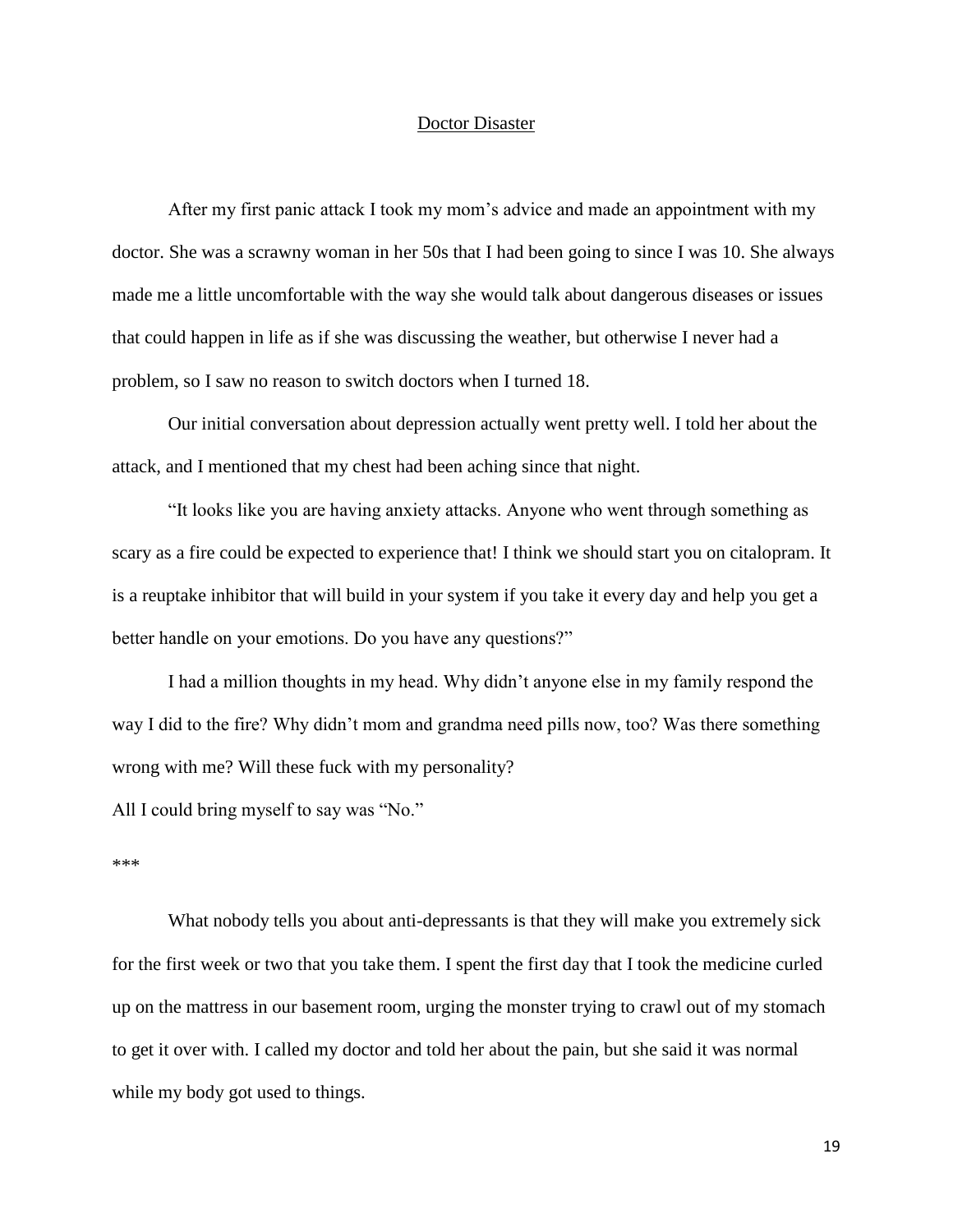So, I suffered for another three weeks with chronic headaches and constant stomach pain before I could go to my first check-in to let her know how the medicine was working. Everything seemed to pass in a blur.

School, work, home, food, repeat.

I knew that the medicine would need to build in my system, but I thought for sure that I would notice a difference after a month. The panic attacks were still happening at least twice a week. I would need to pull over on my way to school or hide in the bathroom during my breaks at work as I rocked back and forth and tried to convince myself that I wasn't dying. The pain in my chest also hadn't faded so I was hoping that my doctor would have a better solution for me. I stayed at my neighbor Molly's house the night before the appointment to make sure I could get there right at eight am and told her I would text her when I got out of the appointment so we could grab breakfast.

The appointment started like any other. I sat in the waiting room that smelled like dirty diapers and rubbing alcohol and read a *Highlights* magazine until the nurse called me in. I sat impatiently through the blood pressure and weight check and gave my standard answers to the quiz that you are forced to sit through before seeing the doctor.

No, I don't do drugs.

Yes, I drink socially.

Yes, I exercise.

Blah blah blah blah blah.

I always felt like I was being interrogated during this questioning, but I was always too afraid to ask why we had to go through this every time. When the nurse was finally satisfied with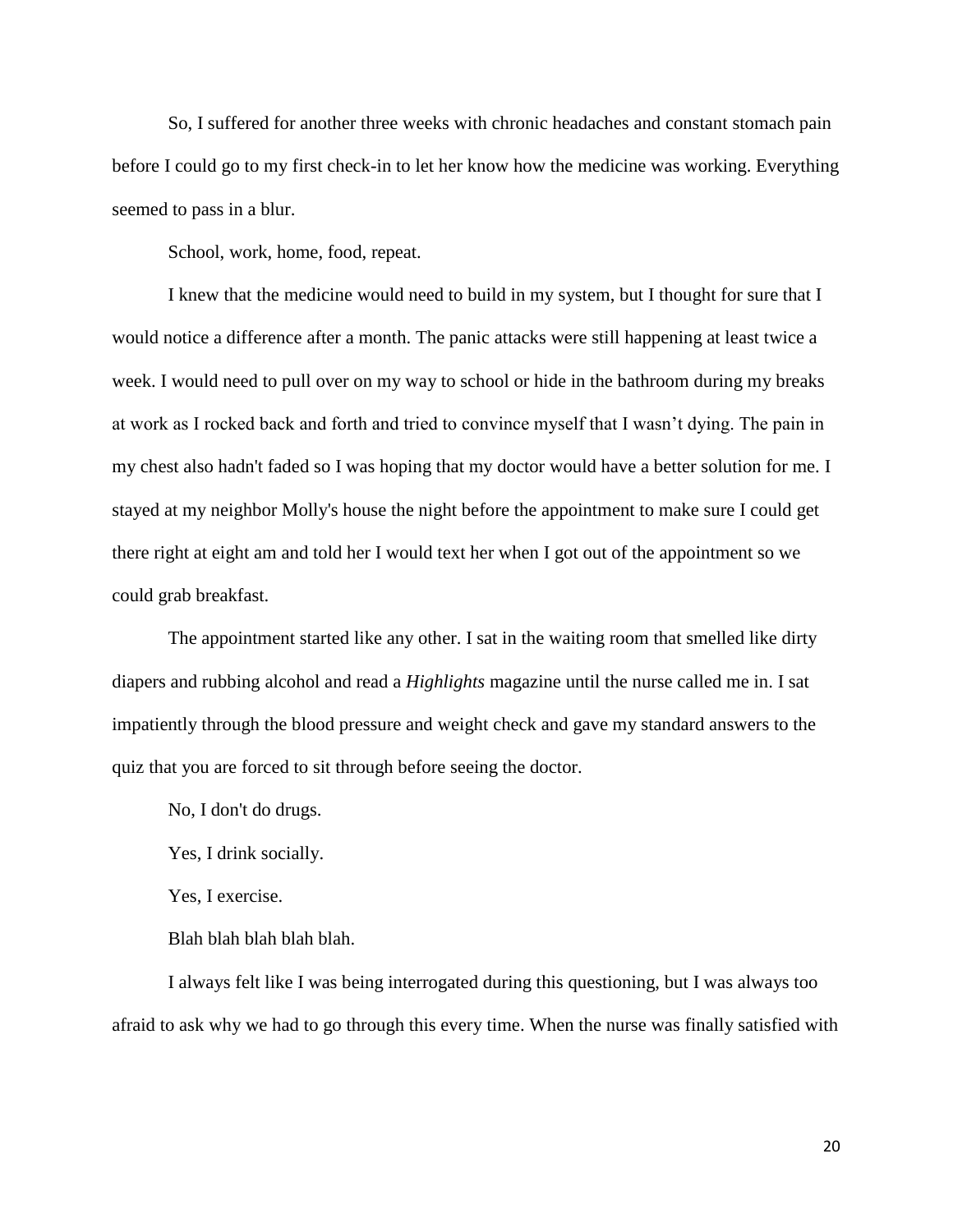my answers, she got up and left me to my thoughts as I sat on the exam table and waited. Within a few minutes I had worked myself into a tizzy with my thoughts.

*Tell her you can't take the meds anymore! They don't work!*

*Hear her out though… maybe she can fix the dosage or something…*

*Tell her about the self-harm!*

*Admit that you need more help handling this.*

*What if the pills don't work because you aren't going to get better?*

A particularly sharp pain jolted through my heart at the last thought, but before I could consider it, my doctor entered the room.

"Hello Ms. Brennan! How are you doing today?"

"Okay…"

"That is good to hear! So how has your medicine been treating you?"

I considered lying and saying they worked great before I decided that nothing would get better if I was not honest.

"Honestly… they make me nauseous all the time and my head is hurting constantly now.

I still have panic attacks every week! I really don't see that they are working."

My doctor stared at me for a second.

"I see…"

She paused to type something on the laptop that she had brought into the room with her, and for a moment I felt that she was assuming that I was doing something wrong that was making the medicine not work properly.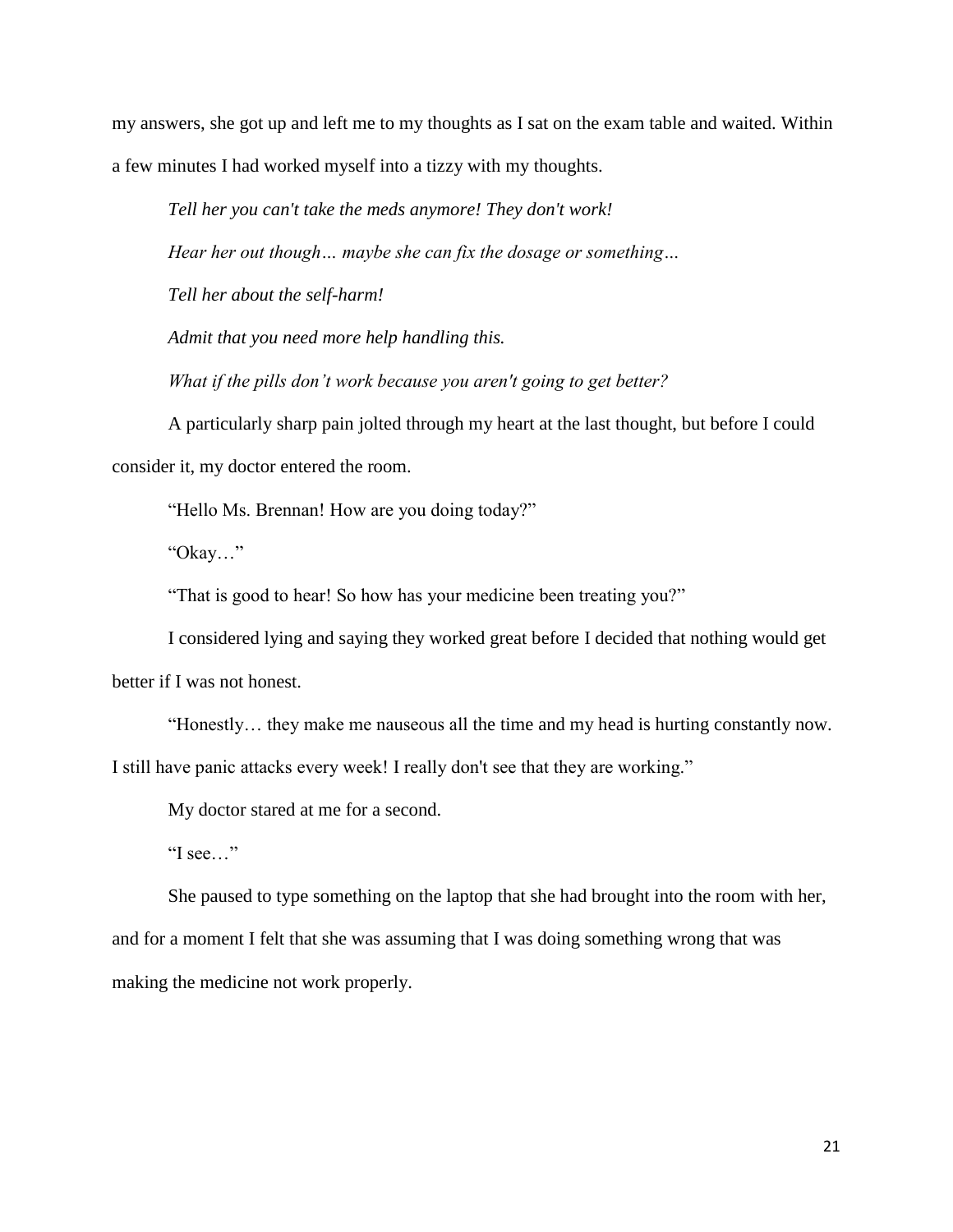"Well I can lower your dose to 20 milligrams for now and see if that helps the symptoms, but I think your body is simply taking longer to get used to the changes than we expected. In the meantime, I do have another form of treatment I wanted to run by you."

I should have said no right then and there. I should have said thanks for lowering the dosage and have a nice day, but I was never great at questioning authority and my meekness had only gotten worse after the fire.

"What?"

"Well you see, I'm a licensed acupuncturist and I think it would be helpful in lowering your stress levels if you are willing to give it a try. I know you hate needles but these are incredibly thin and I bet you won't even notice they are there. What do you think?"

My heart felt like it was trying to bust out of my chest and I stared blankly at her for a good minute.

I have always *hated* needles but I also hated being bothersome, and I didn't want anyone to say I wasn't trying to fix this.

"Sure! I'll give it a try."

This was one of the biggest mistakes of my life.

The first 3 needles went into different parts of my head. Two of them I actually didn't feel but the one directly in the middle of my head hurt so badly that I yelped.

"Oh whoops! I must have put it in wrong, sorry," she said as she removed the needle and proceeded to place more needles into my shoulders and finally my wrists. She placed the needle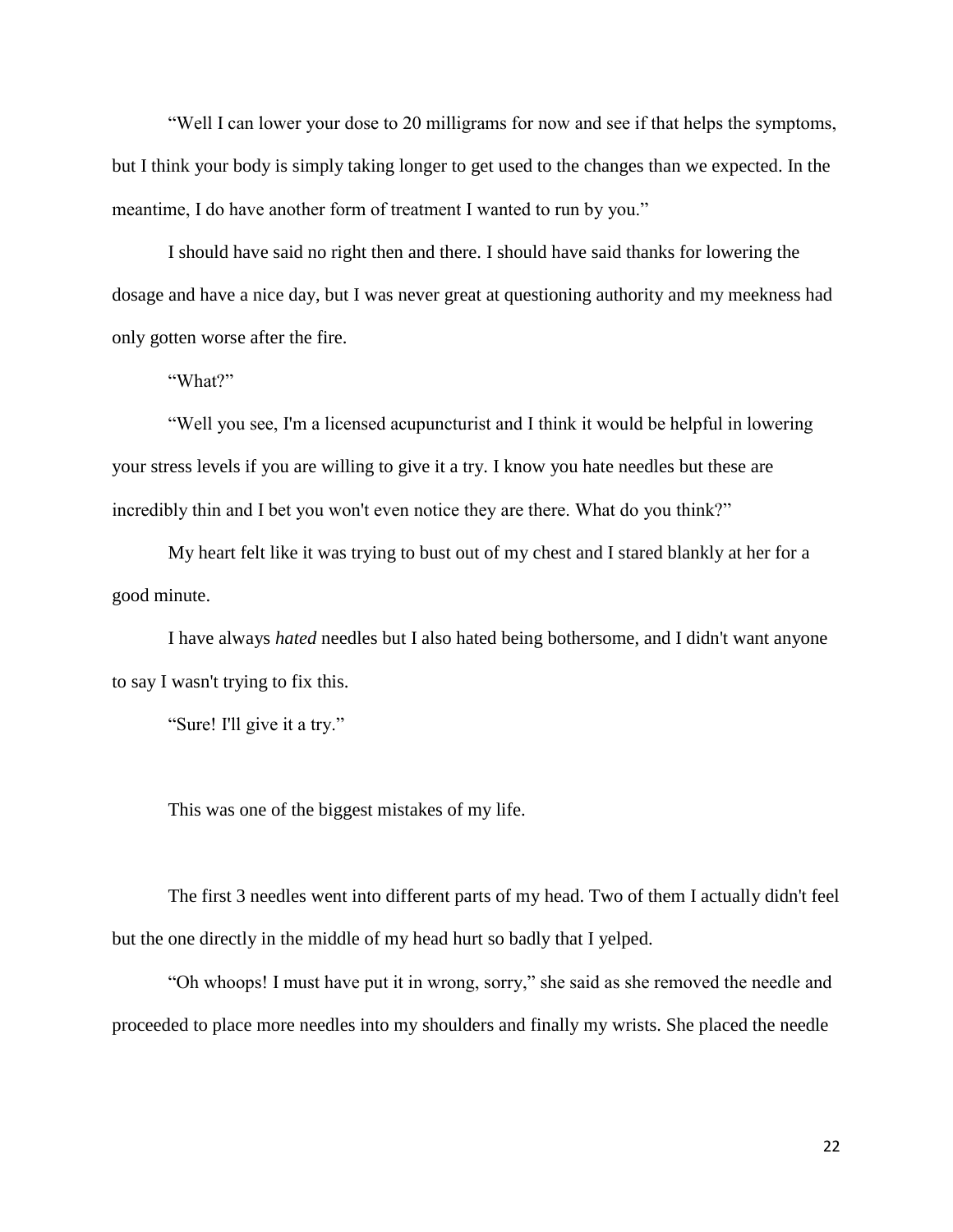that had been removed from my head back into a different position further back that still hurt a bit.

"Okay. I am just going to leave for a few minutes to let you get some peace and quiet while the needles do their work." And with that she was gone.

I was sweating bullets. I could feel the needle in the middle of my head falling over and pressing at a strange angle just under my skin. I wanted to pull it out, but the needles in my arms wiggled and the shoulder needles stung when I lifted my arms too far, so I had to deal with it. Finally, I noticed my phone on the exam table beside me, and I was able to snag it with minimal pain. I immediately texted Molly.

Me: *She is stabbing me!*

Molly: *What? Where are you?*

Me: *Doctor's. She put needles in my head. I HATE THIS.* 

Molly: *HOW IS THAT ALLOWED? Did you ask her not to? Should I come down there?* I was about to respond when the doctor walked in.

"How are we doing in here?"

I wanted to tell her to fuck off and take these needles out of my body, but unfortunately my family had raised me to respect my elders.

"These are uncomfortable. Can we take them off now?"

"Are you sure you don't want to keep going?"

"Yes, please."

She looked incredibly disappointed as she pulled the needles out of my skin. They were so thin that when I looked at my wrists there weren't even marks showing something had been there.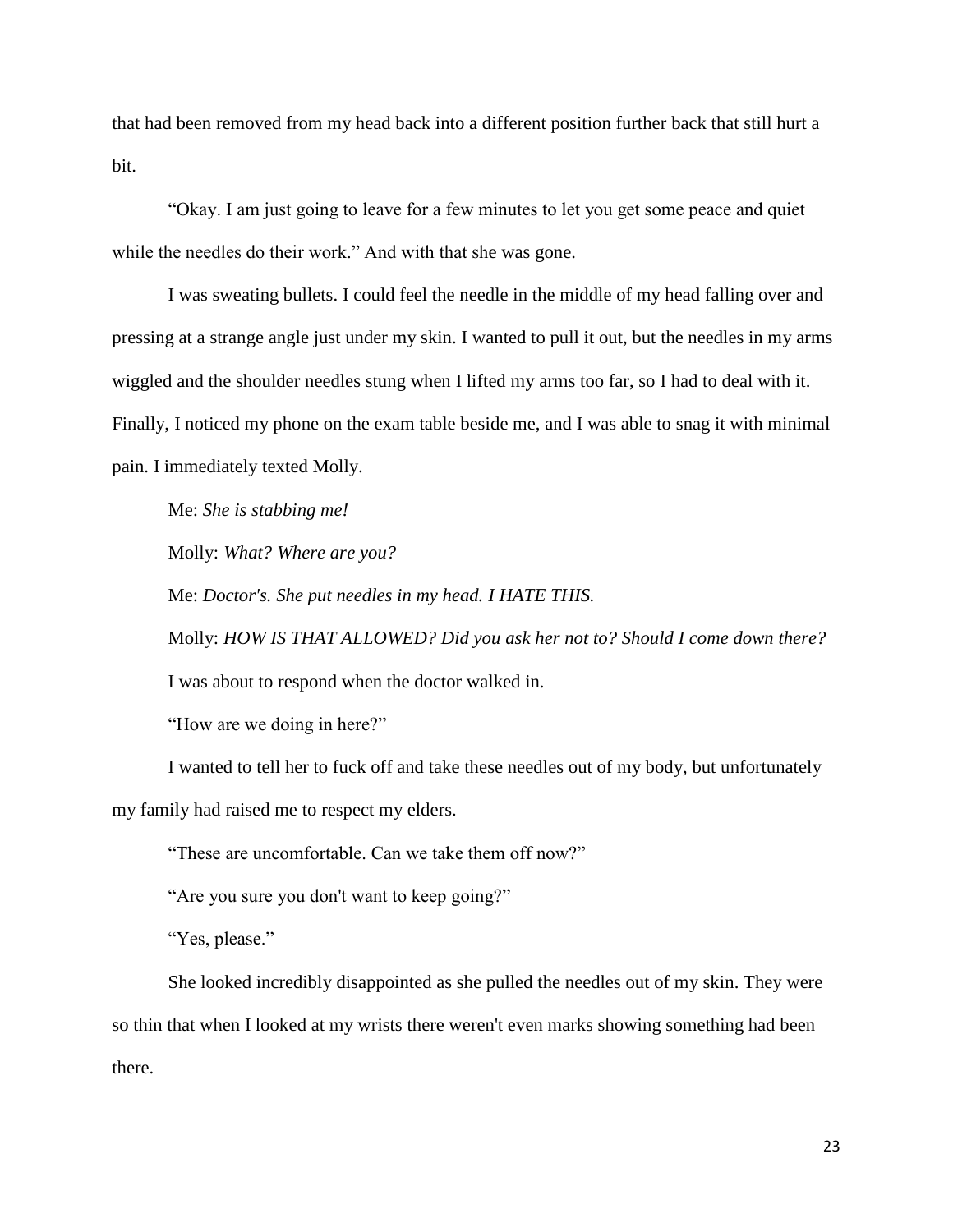"Well. I filled your prescription for the lower dosage so come back next month and we can go forward from there, okay?"

I simply nodded and got out of the room as quickly as possible, ignoring her attempt to exchange pleasantries. I walked past the receptionist who was trying to stop me to schedule the follow up appointment, and I never went back.

I didn't look at my own actions during this appointment until I was already on my way back to Molly's house, but something she had asked when I was texting her popped back into my head. "Did you ask her not to?"

The doctor asked me if I was willing to try it, and if I had just gotten out of my own way and told her I was too afraid of needles, then I wouldn't have gotten into that mess in the first place.

Unfortunately, it would take me a long time to actually take the steps to change that about myself.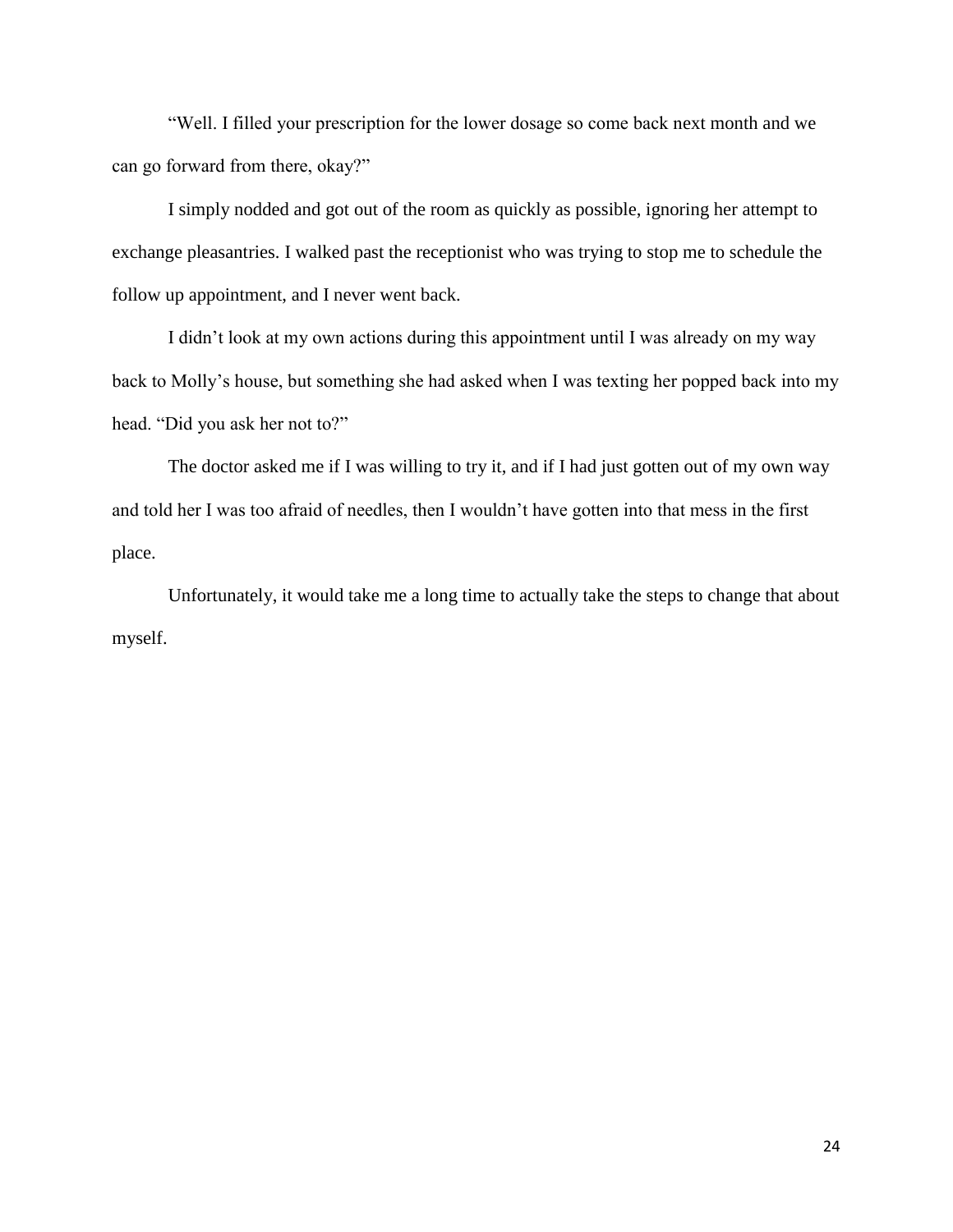#### **Bakery**

My job during my first year of college was as a cashier at a famous bakery named Lyndell's. My job was mostly to fill pastry trays and grab customer orders, but I still had to be in around six am to get the donuts ready for the morning rush.

After a few months, getting up and going to work so early was second nature. Even when I had to live in Billerica after the fire, I was able to get there on time. I should have known that this day was going to be different when I woke up at 5:50am.

"Shit!"

My mom groaned and rolled over on the daybed on the other side of our room.

"Shit," I whispered.

I shot a text to my coworker Georgia begging forgiveness for being late and got dressed in a minute. I made it to the store in record time and ran through the back kitchen to clock in at the front.

"Georgia! I am so sorry about this!"

"Less apologizing and more working! We have to haul ass if we want to get everything set up in time!"

We worked rapidly to make sure the store was clean and ready to open at seven. We put all of the freshly baked donuts onto trays and slid them into the display case, took the moons and other pastries made the night before out of the refrigerators in back to put on display, and prepared the cakes that were ordered by customers to be picked up throughout the day. Things

25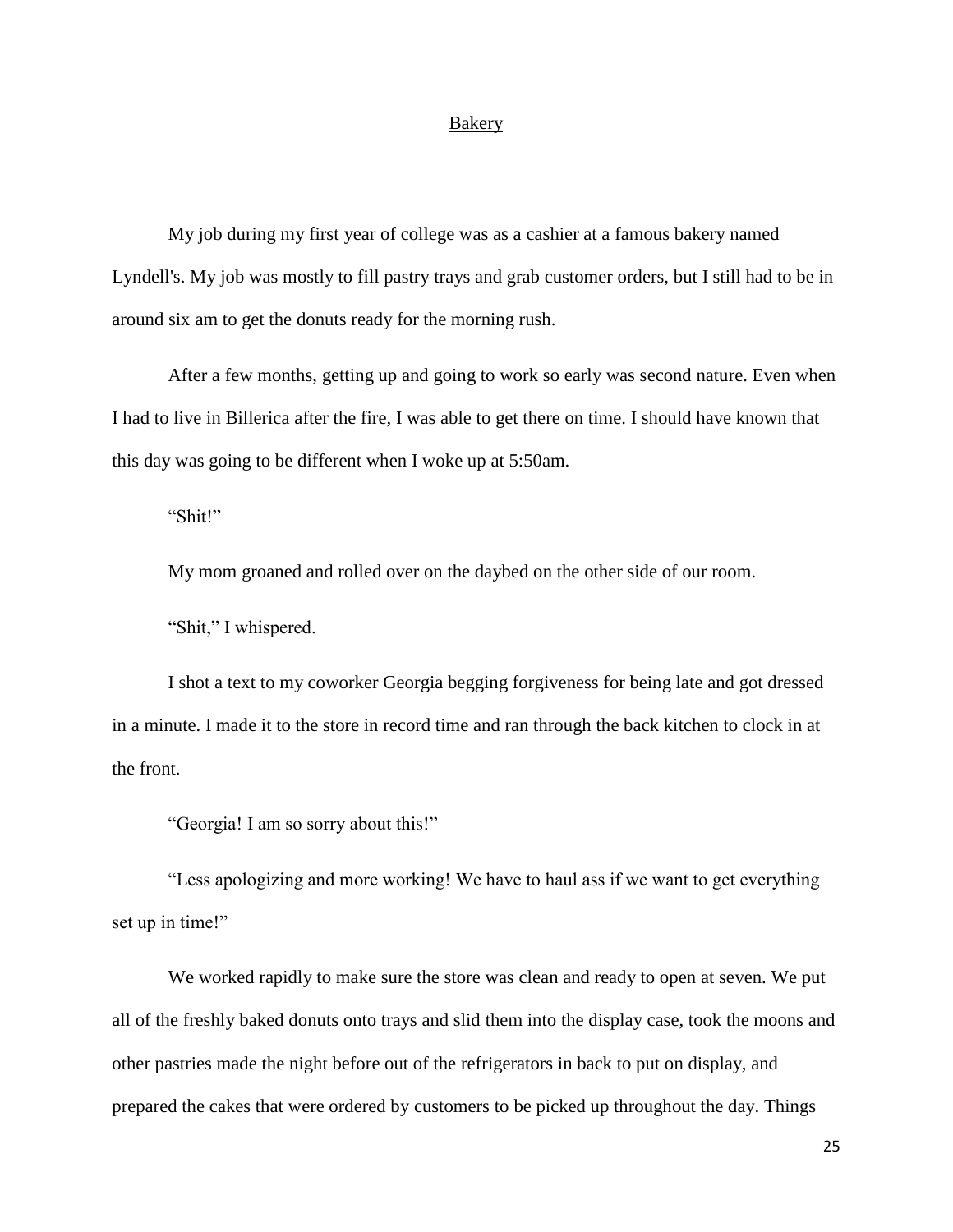seemed to be back on track by 6:45 AM, and I was even able to have some of our freshly brewed coffee and a chocolate donut before we opened.

The morning rush was business as usual as we raced around to get the coffee and donut orders of our regular customers. I had been there long enough that I could list off prices from memory and knew the fastest way to build the pastry boxes so that customers weren't kept waiting, so things usually went pretty smoothly.

Things were going well until one of the bakers came running into the front area of the store and said to Georgia and me in a whisper-shout, "fire."

I had been packaging a dozen half-moons for a customer. I froze. Georgia ran back into the kitchen with the baker to see what was going on. I looked around wildly and noticed that none of the customers seemed very concerned.

"Miss? Hello? Can I get my moons now? MISS!"

In a zombie-like trance I wrapped her box in ribbon and rang her up. I barely even registered the next few customers' orders, and I hadn't noticed Georgia was back in the room until I heard her speaking next to me.

"It was an oven fire. It didn't burn anything except the outside of the oven, but we're gonna have it looked at. Hey… are you okay?"

I was as white as a sheet. I could feel my fear clawing at my chest, taking over my mind. The smell of smoke had entered the front room of the bakery and it invaded my entire body. My world became blurry.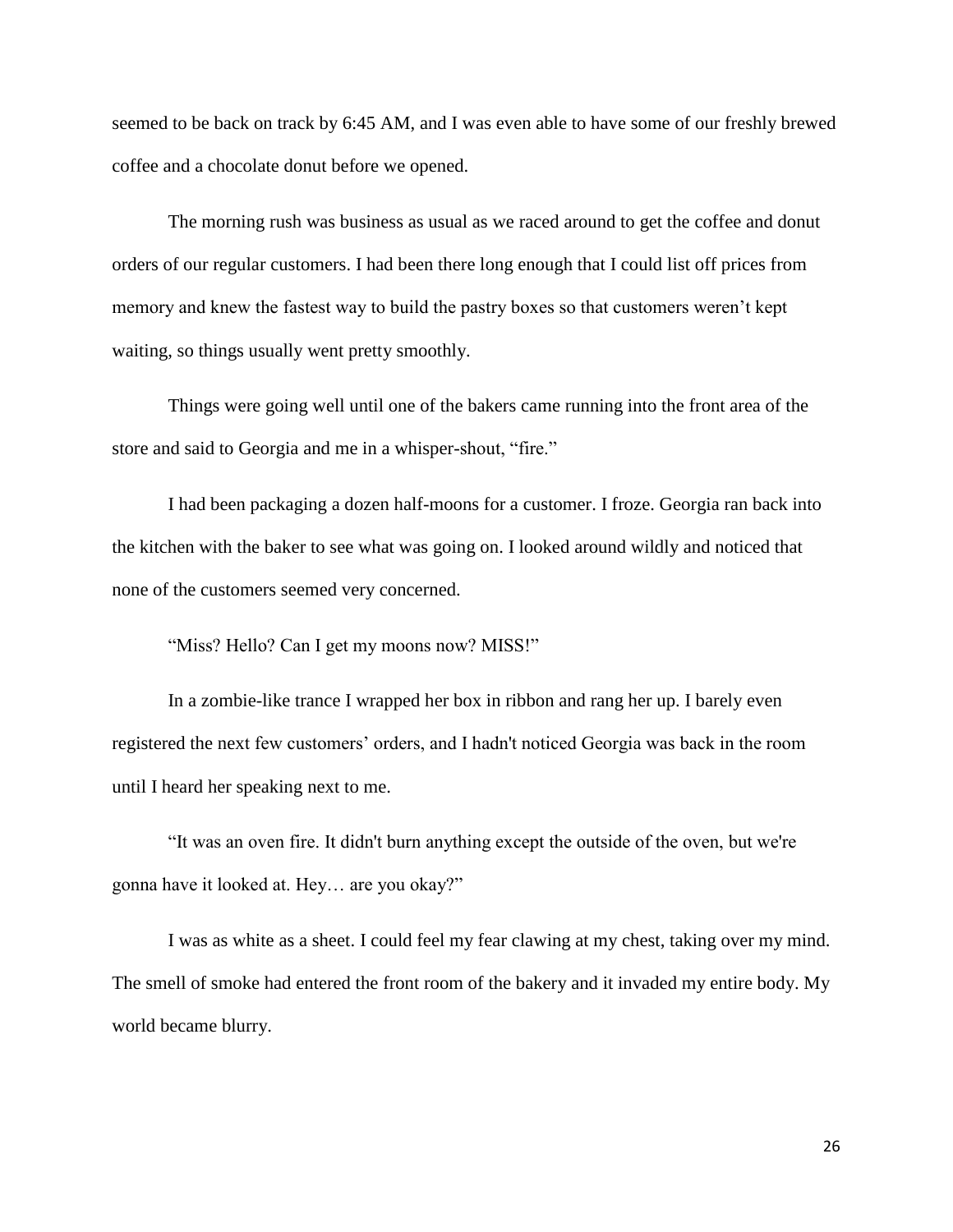I vaguely remember Georgia guiding me over to the table we used to put cake boxes together and asking me to take a minute to breathe before she ran back to the counter to handle the morning rush. I stood there and waited for my heart rate to slow as the now-familiar feeling of my heart beating out of my chest and the inability to breathe took over. I decided that just this once it would be okay to break the no cellphones rule and call my boyfriend for some comfort.

"Hey babe! Why are you calling so early? Aren't you working today?"

"Hi Tom… I just needed to hear your voice. Something crazy happened at work, and I am trying to calm down."

I spent a few minutes explaining the situation to him. Afterwards he was silent for a minute.

"So, wait… you had a panic attack because somebody burned something… at a *bakery*?"

"Well it was an oven fire. It was more than just something burning!"

"Still, Babe, you need to get these panic attacks under control. They are becoming a real problem if you can't even work without a breakdown."

I felt something inside me break at that moment. He was right. What the hell was wrong with me? I couldn't even do my job without a meltdown now?

"Yeah… you are probably right. I need to get back to work. I love you!"

"I love you too, Babe, and don't worry. I'm sure you can get this under control in no time! Just shut it off!"

And with that he was gone.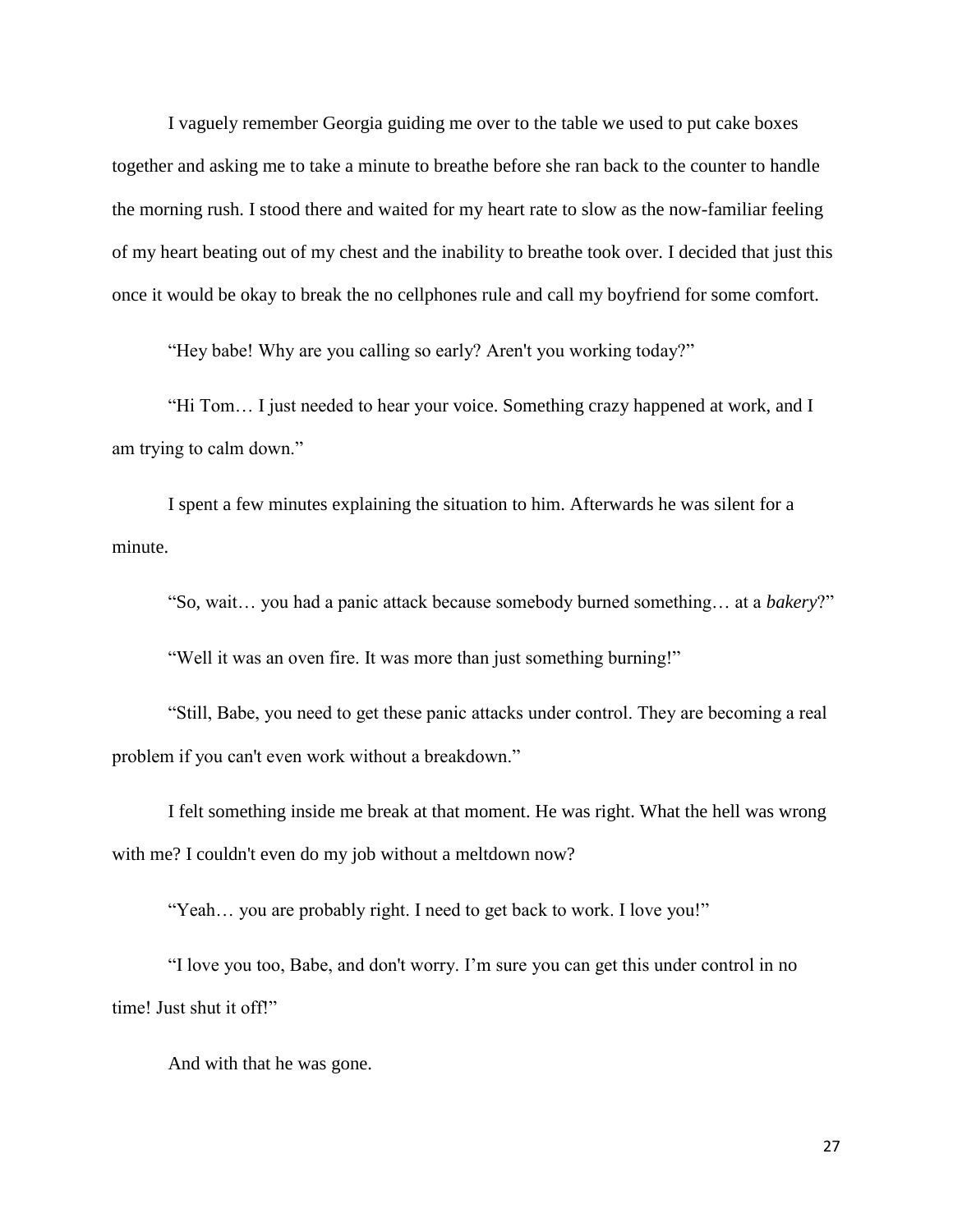I hadn't had the heart to tell him that I was working to end the attacks. He didn't respond very well to the idea of taking medication daily because his mother had gotten hooked on a few different pain meds during chemo. It changed her entire personality, and he could barely even look at her now, so I had kept my own medicating a secret.

My only hope was that he would appreciate that I was trying to "shut it off," as he said.

I shook off the conversation and headed back to work with a forced smile plastered on for the rest of my shift.

I needed to fix myself fast, or I was going to fall apart at the seams.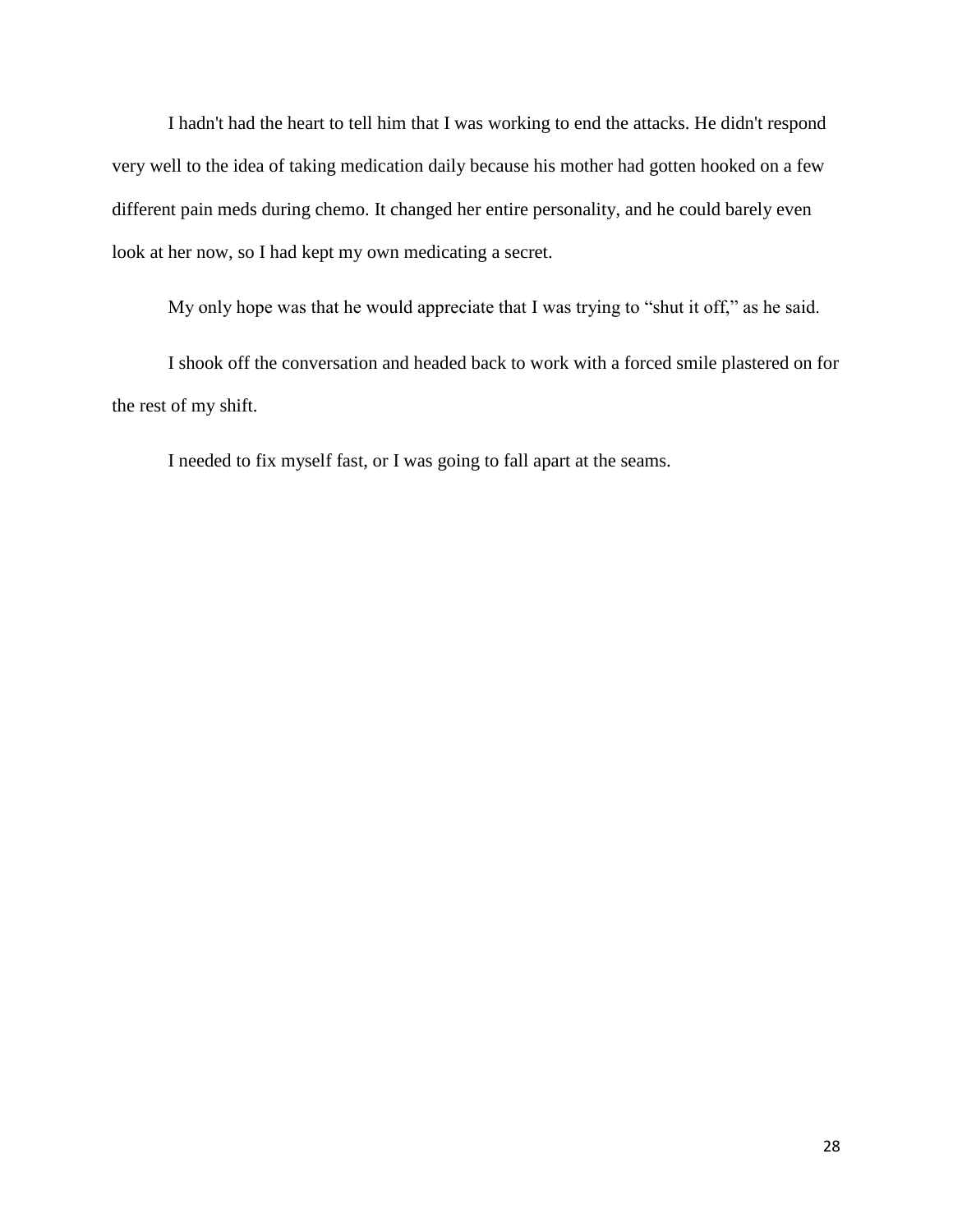### Enough

When I first got diagnosed with my PTSD/Anxiety/Depression cocktail, they put me on 40 mg of happy pills. I was supposed to take one every morning with food and allow them to build in my system so that I could live somewhat normally. It took my mom a week to convince me I wasn't a bad person for needing the medication. In her words: "If you had diabetes and had to take medicine to control it you would take it. Why is this so different?"

She was right, of course, but it only took one night for Tom to convince me otherwise.

He lived in Natick, and back when I lived in Somerville, I could see him rather easily by taking the train, but after the fire I was in Billerica (the most useless place in the world) and there was no easy way besides driving. We only had one car, so I had to plan full weekend visits for when my mom could drive me over there. It had been over a month since I saw him, and I felt a phone call or text wasn't a great way to explain my situation, so I had waited until this visit. His mother had become addicted to various pills when she went through cancer treatment, and watching his mom fall apart from her addictions made him a bit biased towards medicine in general. This was why I was so worried about how he would respond to my own medication. I had the pills in my purse, and I was freaking out about how to explain it so he could understand.

I suppose the fact that I wasn't having a panic attack about telling him should have been a sign that the meds worked.

We pulled up to the old office building he lived in illegally with his cousin and some roommates. He was waiting outside so that he didn't have to explain the housing situation to my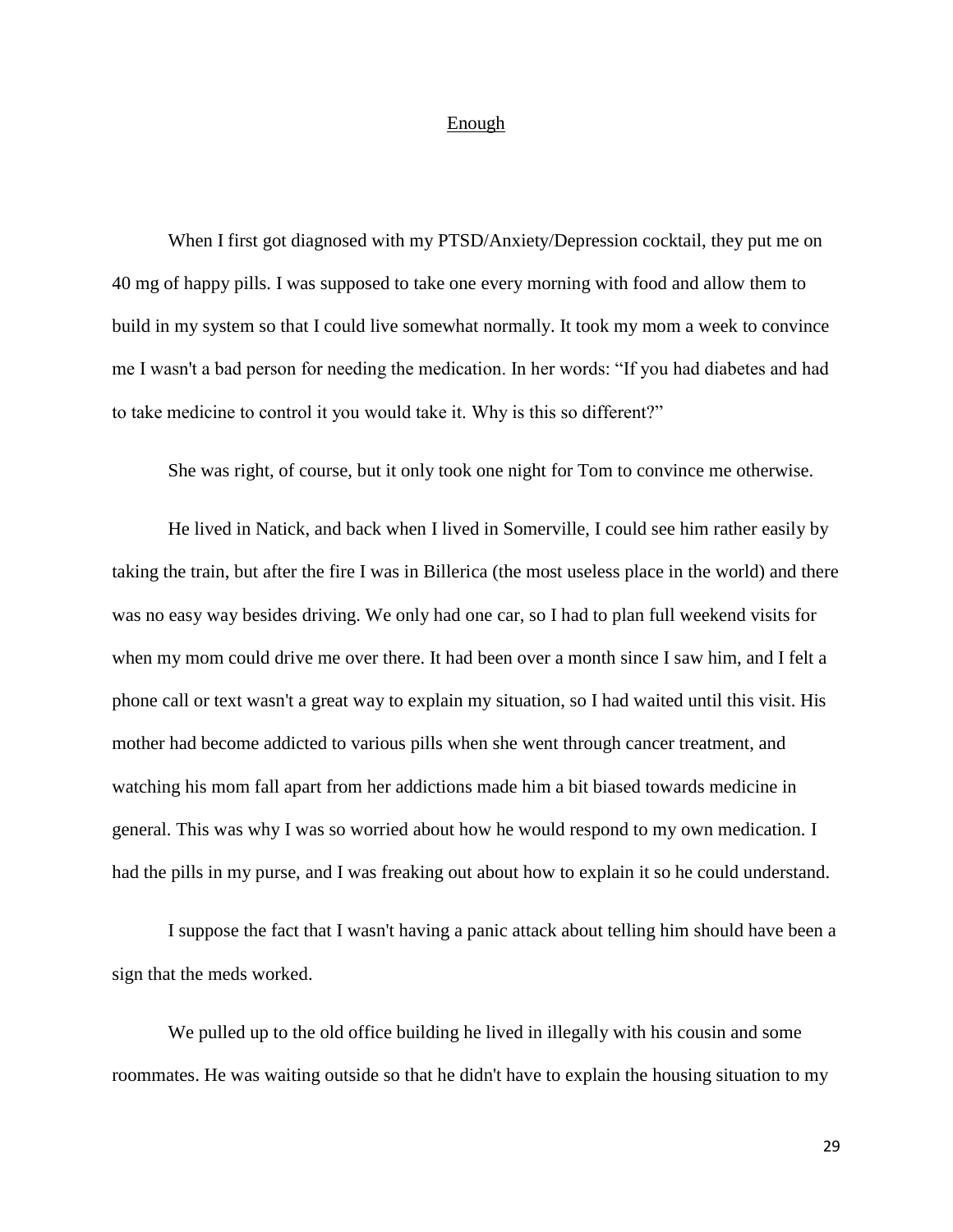mom. We ran upstairs, past the giant wrestling ring his cousin kept in the "living room" for his wrestling porn business, to Tom's small office bedroom. I had barely thrown my bag down on the desk when he was trying to get me onto the small mattress on the floor. I had to get the information out before his cousin came home, so I stopped him.

"Tom. Toggy. STOP!"

He pulled away. He looked so confused that I would stop him when it had been so long.

"What's wrong babe? Didn't you miss me?"

"Of course I did, you nerd! But I really need to talk to you about something. Please?"

He reluctantly moved away slightly so that I could face him. I stood up and grabbed my pill bottle from my purse across the room and tossed it on the bed.

"What the fuck is this?"

"My pills."

"Why the fuck do you need pills? Are you sick or somethin'?"

"Well… yeah… The fire *really* fucked up my head, Tom. I can barely get through the day right now. This helps keep me stabilized so I can get shit done without losing it! You can get that, right?"

He stood up and walked over to me without a word, and I looked up to face him with tears in my eyes.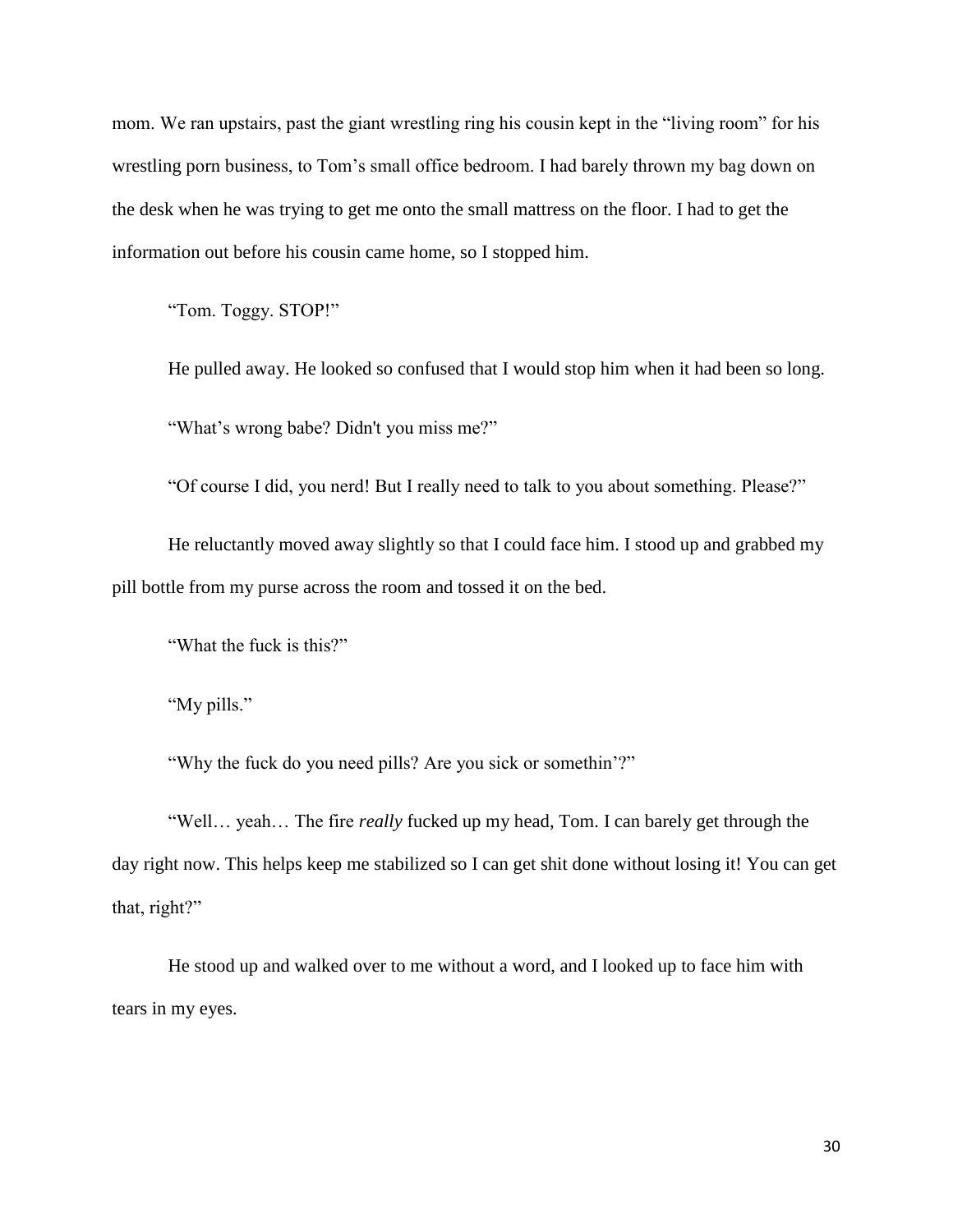"You know that is bullshit, right? Those doctors are just milking you for cash, Jess!" He threw my pills on the ground and the bottle rolled under his desk. "You don't need something fucking with your head! These issues are gonna pass! You've gotta get over this."

"Tom… I am desperate. It can't hurt to at least try the pills, right? What if they can help? The attacks are getting worse. Remember when I called you from work last month after the oven caught fire? I could barely breathe. It felt like a monster was trying to bust out of my chest. I will *never* be able to fully explain what that is like, but if this medicine can help, shouldn't I use it?" I was beside myself. Fists clenched but crying my eyes out at the same time. All that mattered now was getting him to accept this. Accept *me*.

"I will tell you exactly what I told you that day. You need to get over this. These attacks are getting annoying, and now they are affecting your job! You can't just cry every time something goes wrong and expect people to deal with it, Jess. You are strong enough to get past this, and you don't need fucking pills to do it. Look at what happened to my mom! Do you want to end up like her?"

I glanced down. He knew that he had won this round by throwing the mom card in my face. I had met his mother and knew of her crazy anger issues and obsessive tendencies that, according to Tom, only started after her addiction to pills. Trying to convince him was pointless.

"I understand your point. The medicine scares me, too. I hate not being in control, but I already have the prescription and I am going to try them for at least a month. If they are that bad I can stop, okay?"

"I can't stop you, but I know you'll regret this, Jess. You are gonna get dependent on these things, and let's not even mention how many side effects you will need to deal with."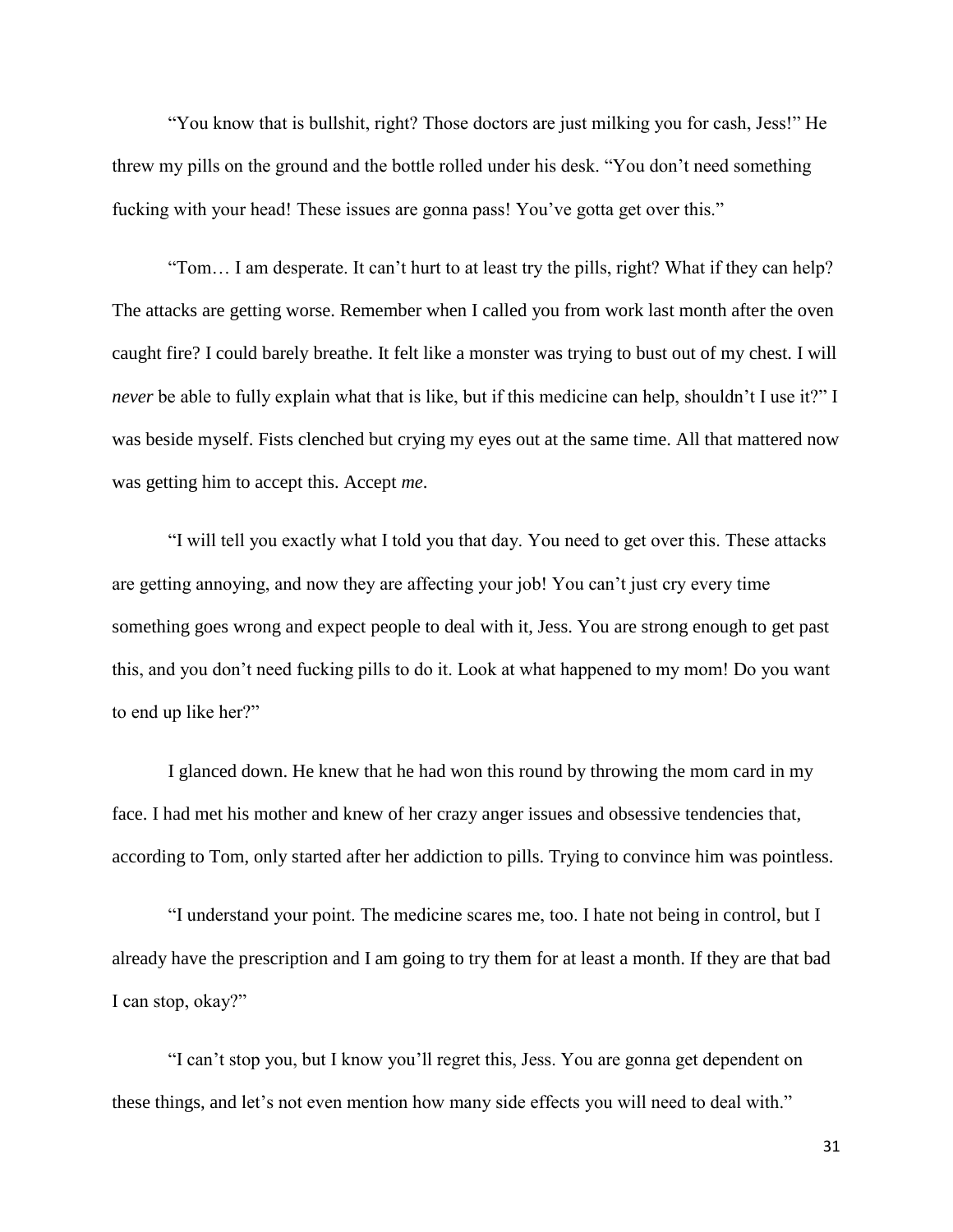"Side effects will only crop up if I get drunk or suddenly start liking grapefruit. I think I will be fine."

"You can't even drink now? Fucking lame! What are we supposed to do with the guys tonight? I can't tell 'em you aren't having fun because of your fuckin happy pills! They already think it is weird that you won't smoke."

"So, tell them I am sick or something. I will chill in here if it matters that much to you."

"What the fuck was the point of coming then?"

"To see you?! Seriously? I missed you, so of course I wanted to be here! Just because I can't drink doesn't mean I don't love you." I was devastated that he was implying that there was no point to me being there if I couldn't drink. I had already upset him by killing the mood when I walked into the room, and I was sure that drunk Tom wasn't going to allow me to sleep until I made up for that one.

"Look Jess, let's talk about this later. We'll grab some food and I'll talk some sense into you."

I didn't have much of a choice but to nod and go along with him. I resigned myself for a weekend of taunting about the medicine and followed him out the door.

\*\*\*

I was sitting on the floor of Tom's bedroom at the apartment he shared with his cousin. It had been a couple of months or so since I had told him about the pills, and I had yet to change his feelings towards them. Tom's cousin and their other roommate were chatting with him when

32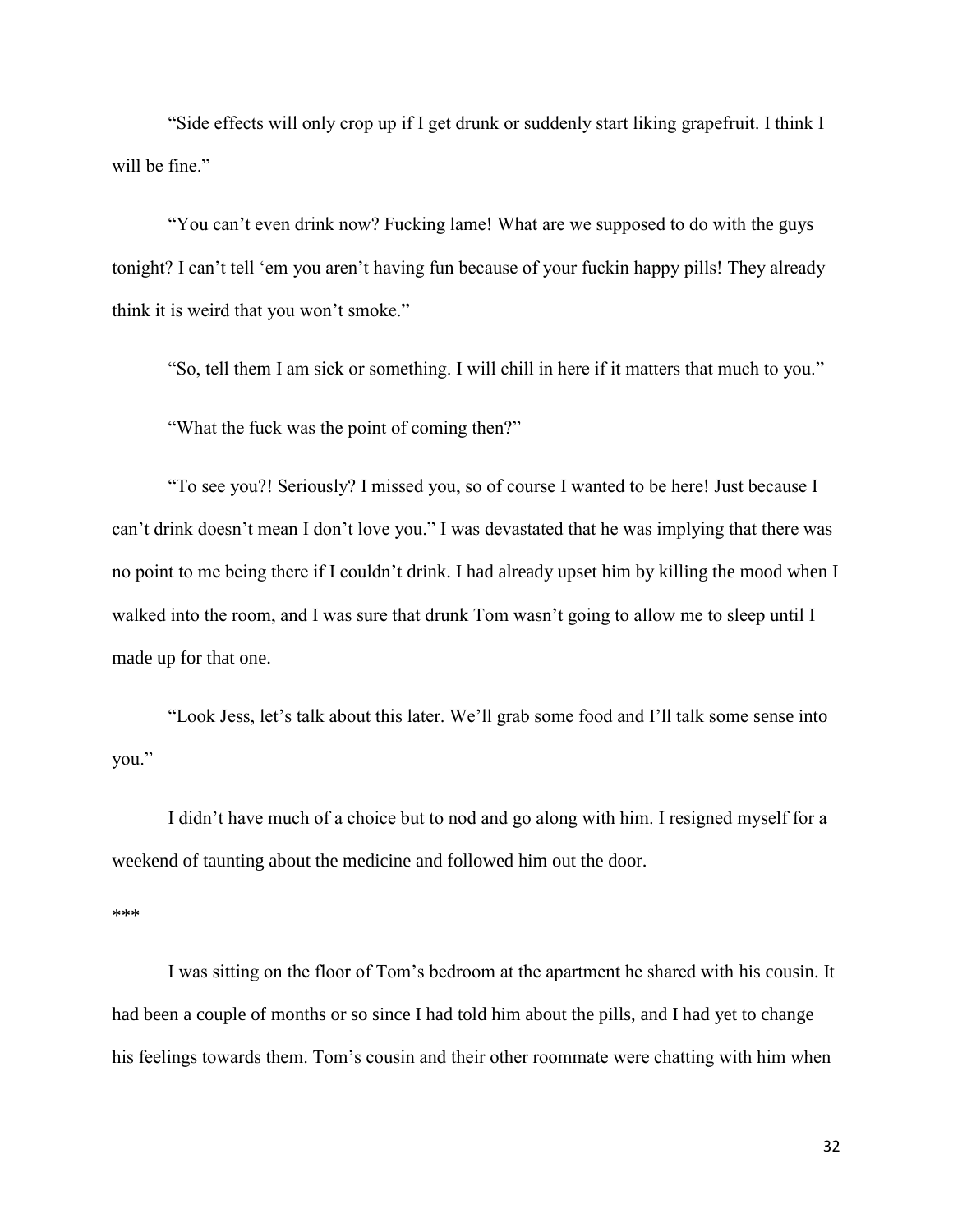the conversation turned to anxiety. I felt myself bracing as I prepared for him to bring up my "fake issues." It was exhausting after a while.

"Yeah, these idiots all feel like their silly problems are something that needs medicine to be treated. Just suck it up!" he said.

"Ha, yeah. Don't they know that doctors are just giving them drugs to shut them up? They aren't helping. Just creating a generation of sensitive pussies who need a safe space," his cousin chimed in.

"Right!? I mean look at Jess. She was a little upset over the fire at her house a few months ago, and her mom made her go to the doctor! They gave her some pills and told her not to drink and sent her on her way. My baby is smarter than that, though! She isn't taking the pills, right babe?" He was looking at me pointedly. He wanted me to back him up. It made him feel big and important when I did. I used to think that was endearing.

"Tom, please… I told you I needed that medicine. I wasn't just a little upset. I was having panic attacks every night!" I looked into his eyes, begging him silently not to start an argument about this. I was so tired of smiling and nodding at everything he said.

"Jess, you know I told you that stuff was shit. I can make you just as happy! You don't need pills. You need to get outside and push away your worries and stop having these silly attacks. It is really becoming a bother, babe." They laughed as if he just told a joke instead of telling me I was a hindrance. I felt something inside me snap.

"No."

"What?"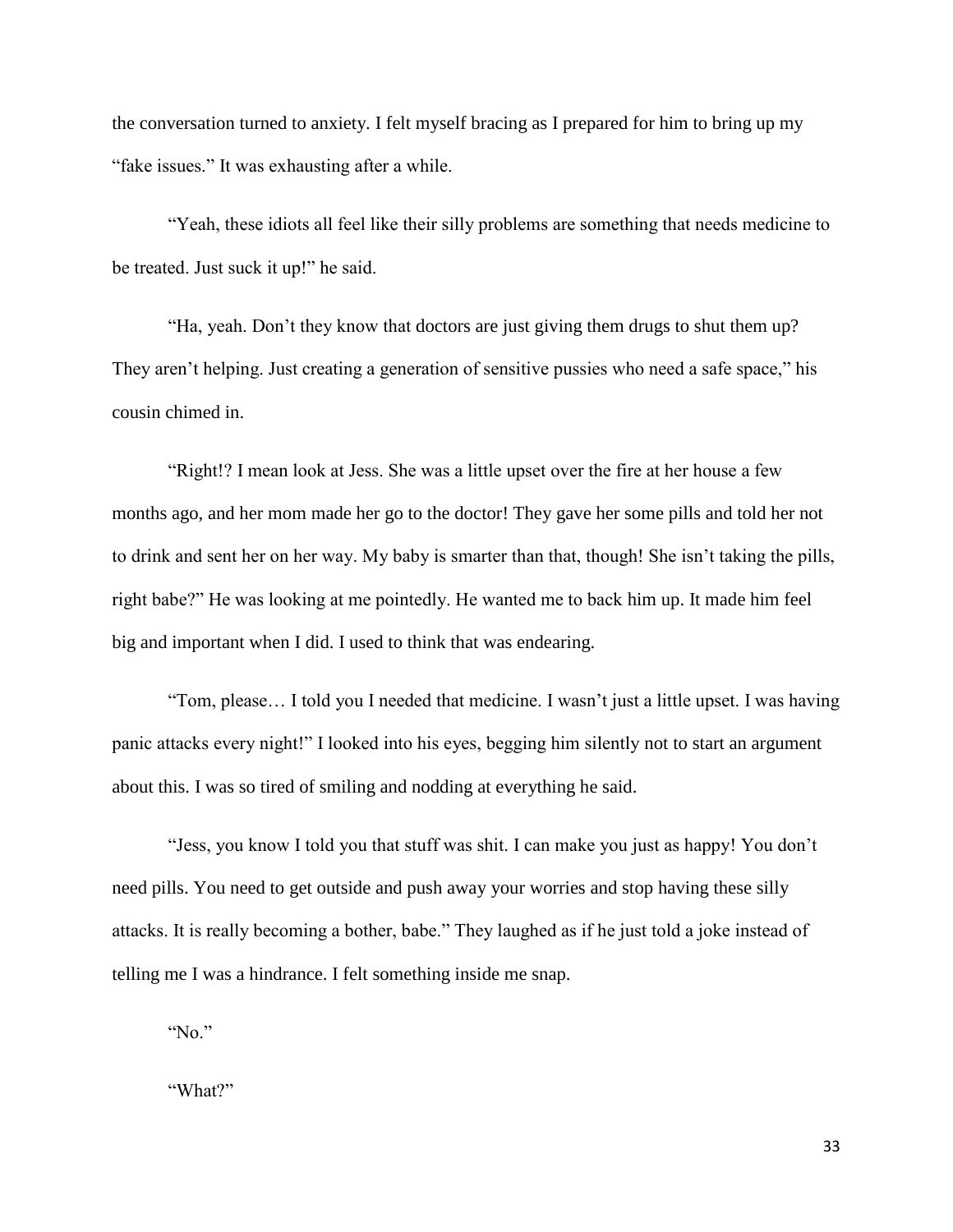"I said no. I will not stop taking my medicine. I need actual help. It is a real disease. My doctor says I have PTSD and Anxiety. I told you that, or did you decide that was fake, too?" I stared him and his cousin down, and I saw his cousin and their roommate slink out of the room.

"Whoa, you need to chill out. You know that diagnosis is bullshit. You panicked a couple of times, sure, but you can just push that shit aside, and those 'attacks' will go away on their own. Get out of your own head and you will get over it. You know how terrible my home life was growing up, and I didn't take meds to get over my shit."

"No, you pushed it all aside and now you take it out on everyone around you on a daily basis. I want to be better. If I could shut off the fucking attacks you know I would. Do you even listen when I talk to you about how this feels? Whenever I see a flame I am back in that house. I feel smoke filling my lungs and my chest feels like it is going to explode. It constricts and I genuinely believe that I am going to die. That. Is. Not. Normal. It is a legitimate disease and I need help."

"What you need is a drink and maybe some weed to chill you out."

"That's it. Call me when you gain some concept of sympathy and knowledge of what a mental illness actually is." I walked out and ignored him screaming at me to get back there and stop being crazy.

I wish that I had walked to the train station and gone straight home instead of just wandering around downtown Natick for a couple of hours. I wandered past the Comida's Pizza that had just opened down the street from Tom's apartment and headed to the park in the middle of downtown Natick. I sat and watched the teenagers at the park play ultimate frisbee for a while and wished that I had brought my wallet so that I could grab an ice cream at the small candy

34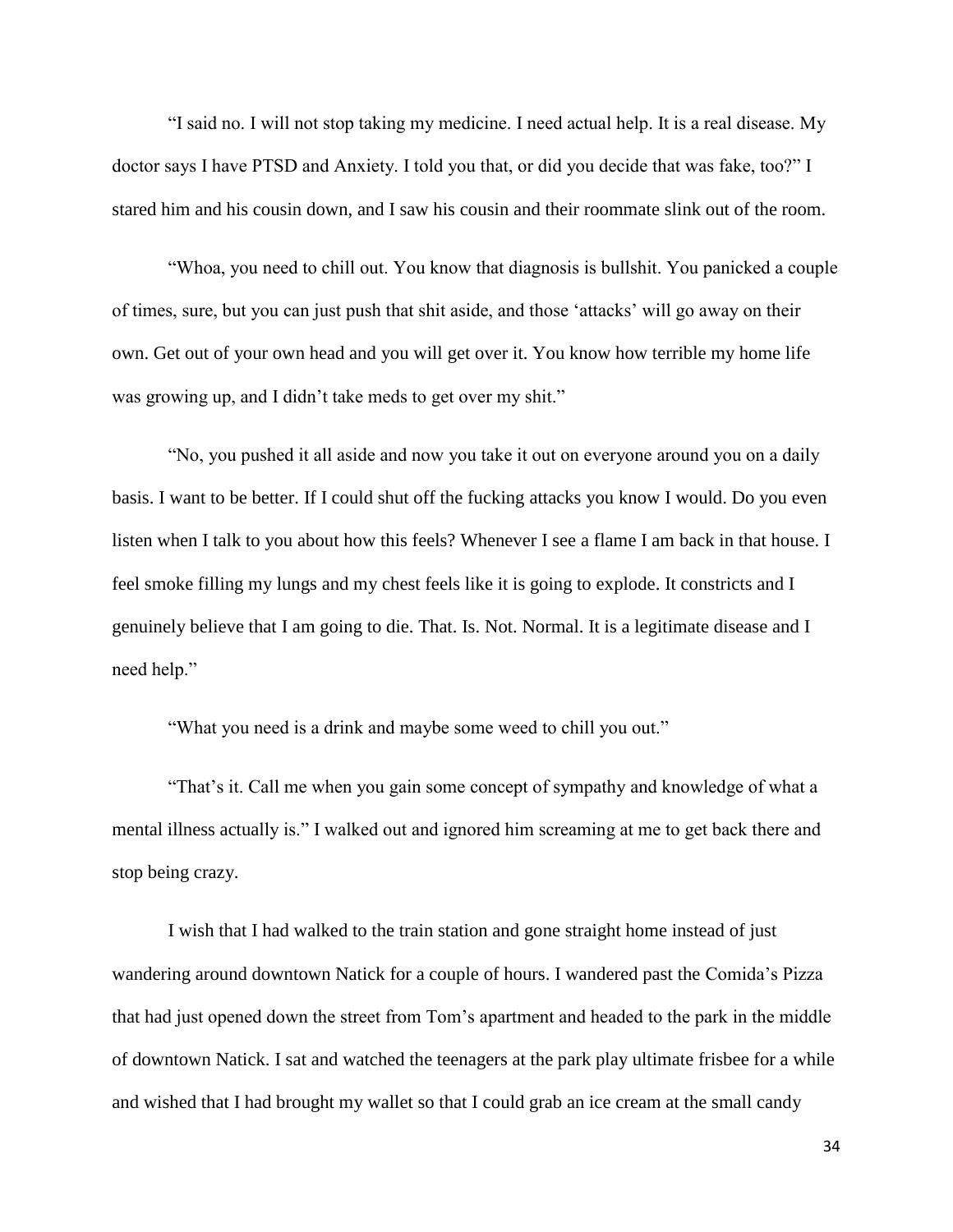shop next to the park. After a couple of hours, I realized that it was now almost 10 o' clock, and I couldn't do much without my purse, so I had no choice but to go crawling back as I always had. As I crawled into bed next to a sleeping Tom, I found myself regretting that I hadn't learned my lesson from the first time I dated someone who wouldn't listen to me.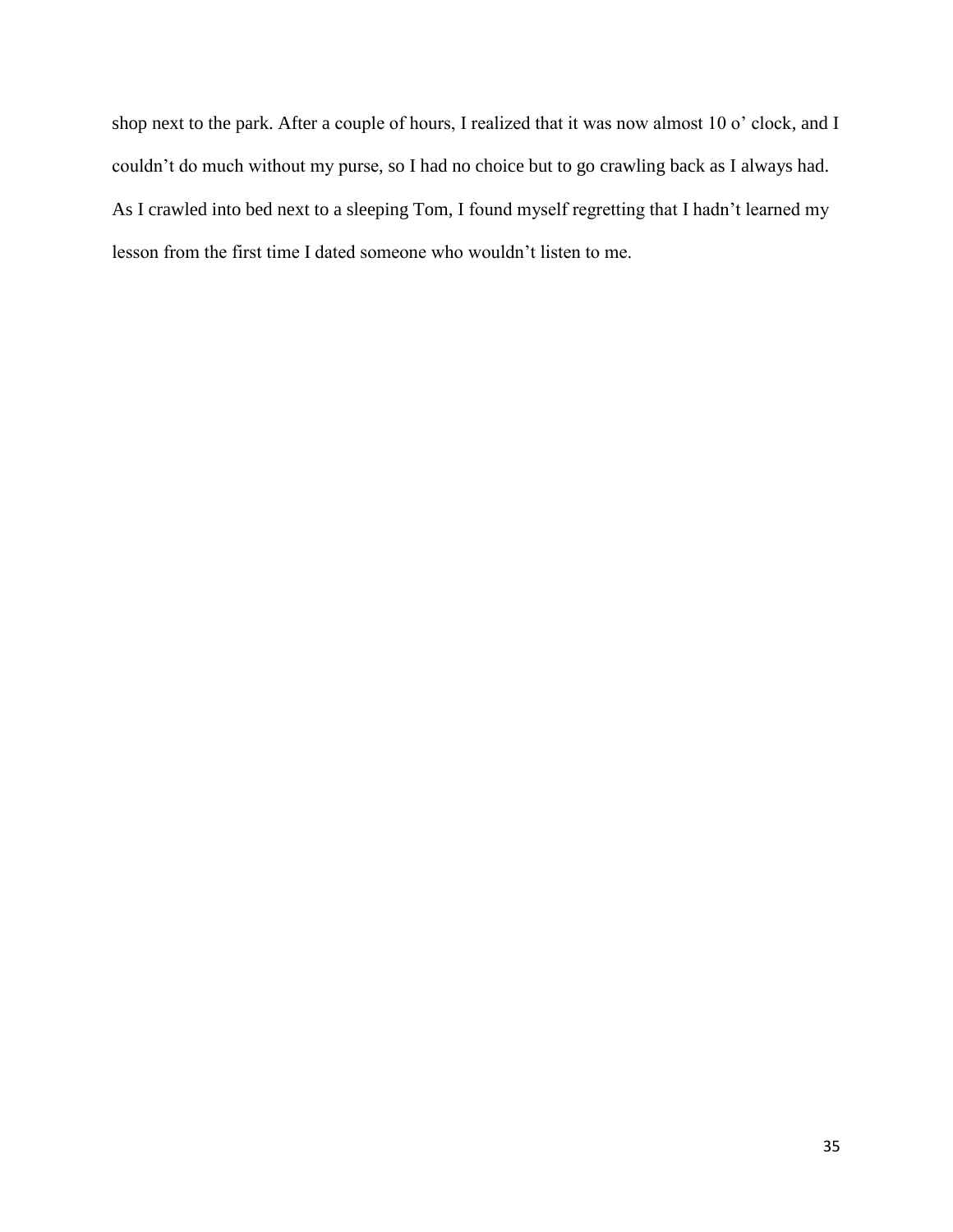## First Love

He liked to bite.

We were in a study period the first time he asked, and while I was confused, I didn't want to offend my only acquaintance at this school by saying no. I always thought it was weird, but he was older and I needed a friend. I allowed him to bite my arms, and sometimes the teeth-shaped bruises would stay for weeks, and I would cry if it was too painful.

He treated me well. My fear of crowds crippled me to the point where I spent most of the lunch periods of my freshman year of high school shaking in the corner of the cafeteria in fear. Several of the kids in the cafeteria had a tendency to throw their food at me when they saw me. I assumed it was because I appeared anti-social and was, therefore, an easier target. He saw me, and instead of throwing food or laughing like others, he guided me to sit with his friends.

My family doesn't hug unless somebody dies, and it bothered him that I was unwilling to hug him.

"I am going to hug you every day until you hug back."

I started hugging back when the bullying got worse. Kids I had known my whole life had suddenly decided that I should be the punching bag. They would shove me in the hallways, throw pencils and erasers at me during my classes, mimic me whenever I answered questions in class, and spread rumors about me picking my nose and other gross things to keep people away from me.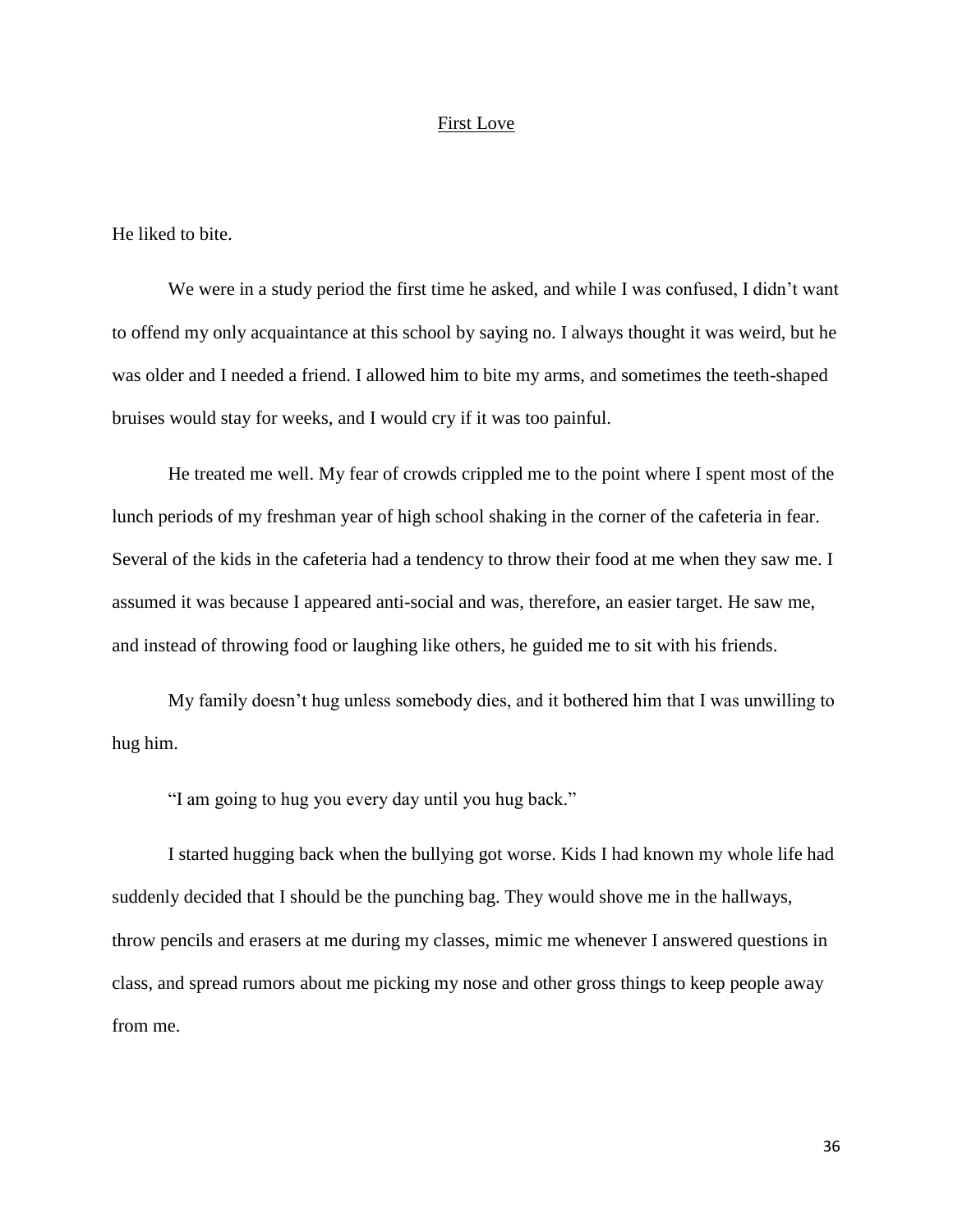He gave me a little black cat plushie named Shadow a few months into the school year and told me it would protect me. I knew it was silly for a 14-year-old to carry around a stuffed animal, but Sam had always been good to me and it made me feel better to carry Shadow around. This cat became my guardian when he couldn't be around, but in the end, it only increased the bullying.

"Give us the cat" said my worst intimidator, Tony Vanders.

I turned to find him and his crony James Mink standing in the doorway of our physics class gesturing to Shadow.

"We just want to rip it up. Maybe then you can make some friends!"

They lunged into the classroom and started grabbing at Shadow, and in the process, they managed to rip up my homework for the day and one of my favorite folders. James had me by the arm while Tony was trying to snatch Shadow from where he was stashed in the crook of my other elbow.

I snapped.

I only really remember that I punched Tony in the face, and when James let me go I grabbed Tony and started punching him in the head.

"What the fuck?!" James cried as he tried to get a hold on me again. Just then a massive 6-foot-tall bulky mass filled the doorway of the classroom.

"Get your hands off her, shithead." He grabbed James and shoved him into the radiator that was under the nearby window.

37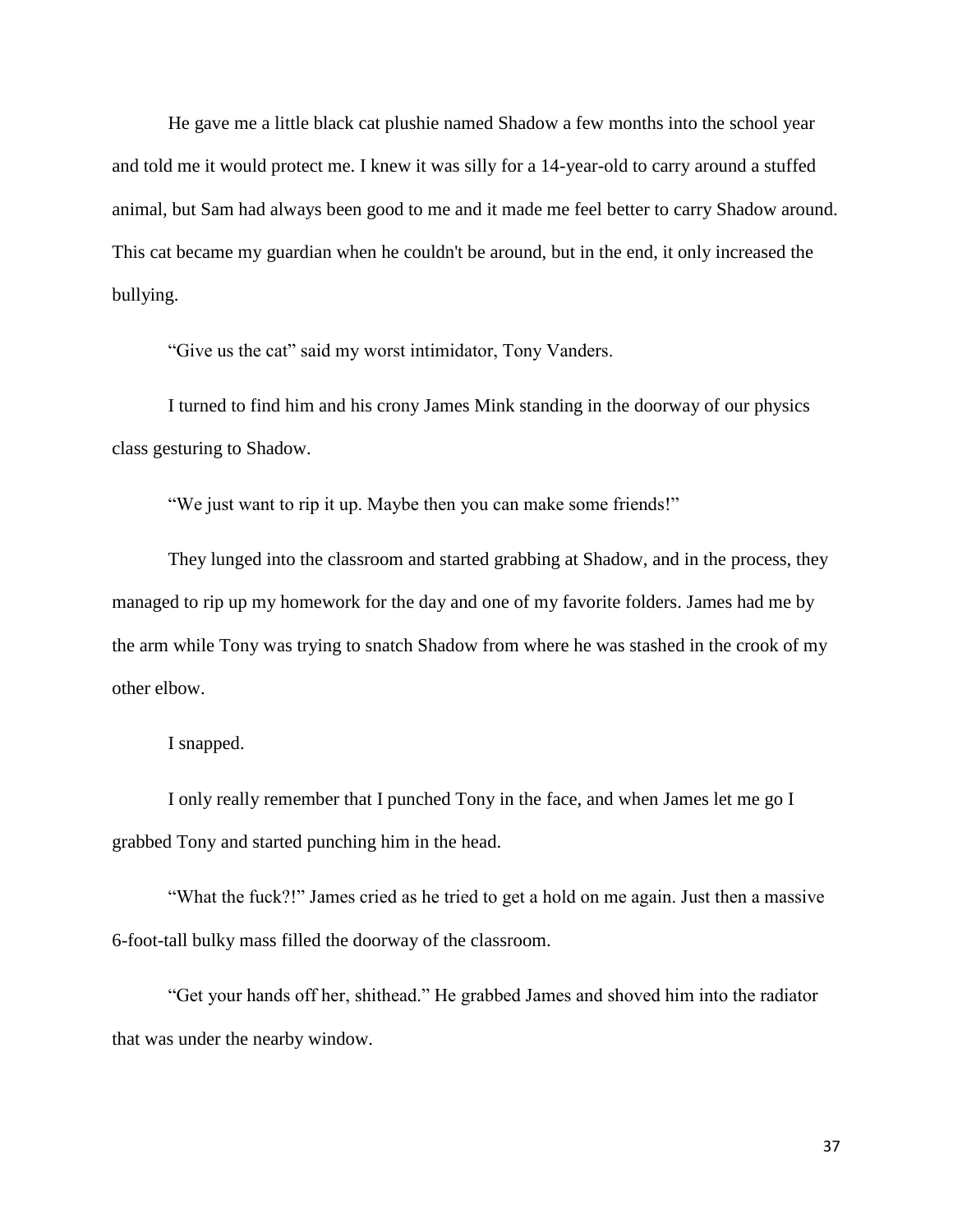By now our classmates had also entered the room and were either staring in confusion or cheering at all the excitement. Our teacher finally walked into the chaos.

"What is going on? Jessica, put him down! Sam! Stop pushing James! I don't care what happened. GO TO YOUR HOUSEMASTERS. NOW!"

The Housemasters were assigned to us by our last names and so I had to go down to the first floor where A-H names belonged while my "savior" and my assailants went to the 3rd floor to the I-N and the O-S houses.

My housemaster had taught my mother, and so she was confused when I walked in. She would have been much less confused if my mother had been less discreet in her class skipping and general shenanigans, but in the eyes of teachers my mom had been an angel.

"Mrs. Barry called down. *You* were fighting?"

One benefit of looking like a 6-year-old in a 14-year-old body was that I appeared pitiful. I started sobbing.

"Mrs. Jones! I am so sorry! I just got so tired of all the bullying and I snapped! Please don't let Sam get in trouble! He just wanted to protect me!"

She sighed and passed me a box of tissues.

"Normally this would mean a week of suspension of all involved parties, but you do seem to feel terrible… I think in this case mediation would suffice. I will go call the other Housemasters and the Mediation office. You are a great student, Jessica. Don't let this happen again."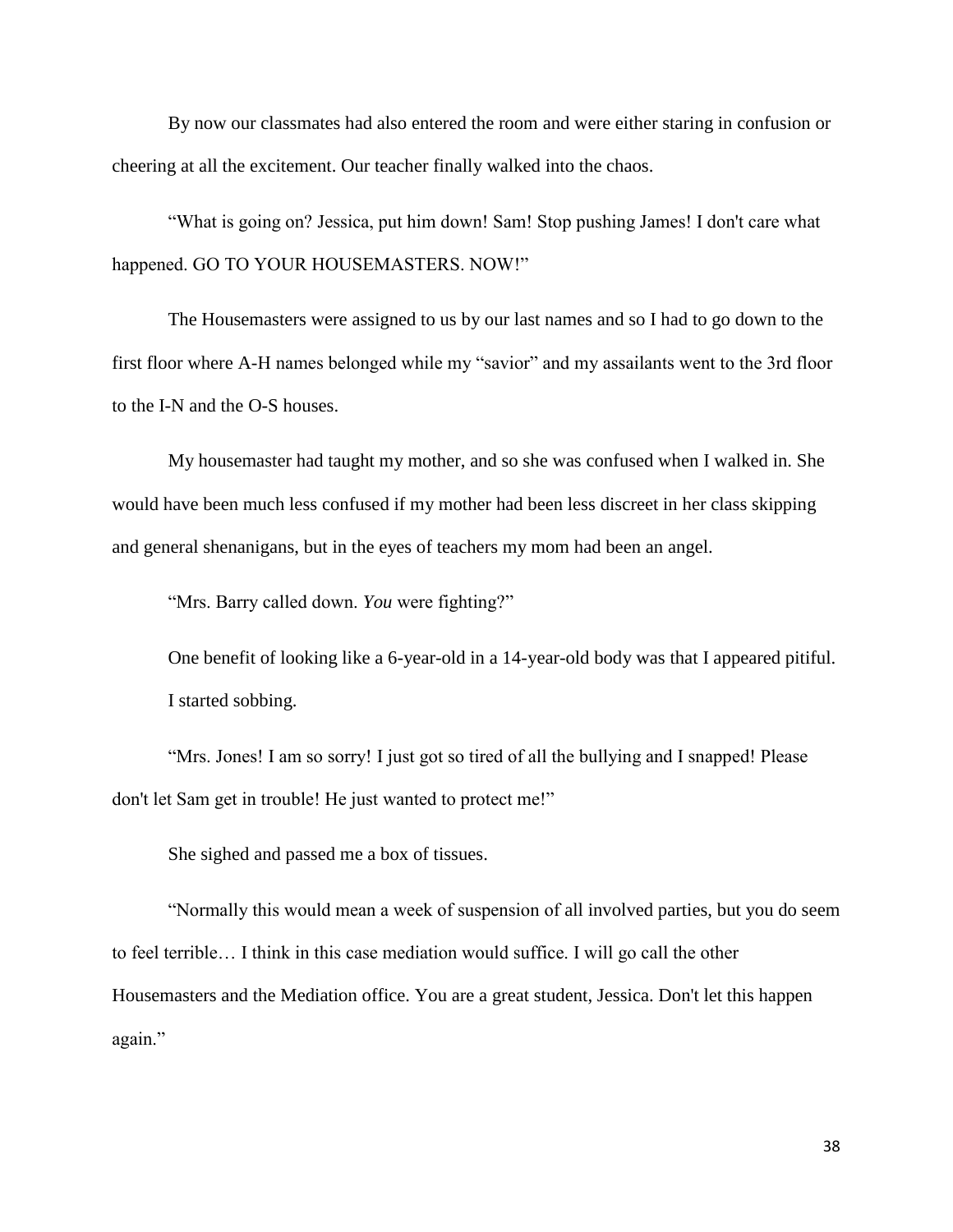I sang a chorus of "thank yous" as she left the room and then snuck out my phone to text my mom.

Me: So… I just got into a fist fight…

Mom: YOU REALLY ARE MY DAUGHTER!!!

\*\*\*

After we had endured mediation (where we all pretended to suddenly love each other) Sam and I wandered down the hall to our respective classes.

"Thank you for helping me back there."

"Thank you for getting us out of suspension!"

He grasped my hand and gave it a quick squeeze before running into his class. I stood there stunned for a minute before skipping off to English.

\*\*\*

Our first kiss was also initiated by bullying. Good ol' Tony and James were in our photography class and spent the time before class started telling me that I was worthless and ripping up my photograph of the train tracks near the school that I had taken for an assignment. I ran into the adjoining Xerox room and started crying. Sam walked in.

It all happened in slow motion. He hugged me close to him and then he leaned over and kissed me. It only lasted for a few seconds, but I felt like I was walking on air. We didn't even say anything as we walked back into the classroom, but all I could think was *He kissed me. ME! He could have any girl and he chose me!*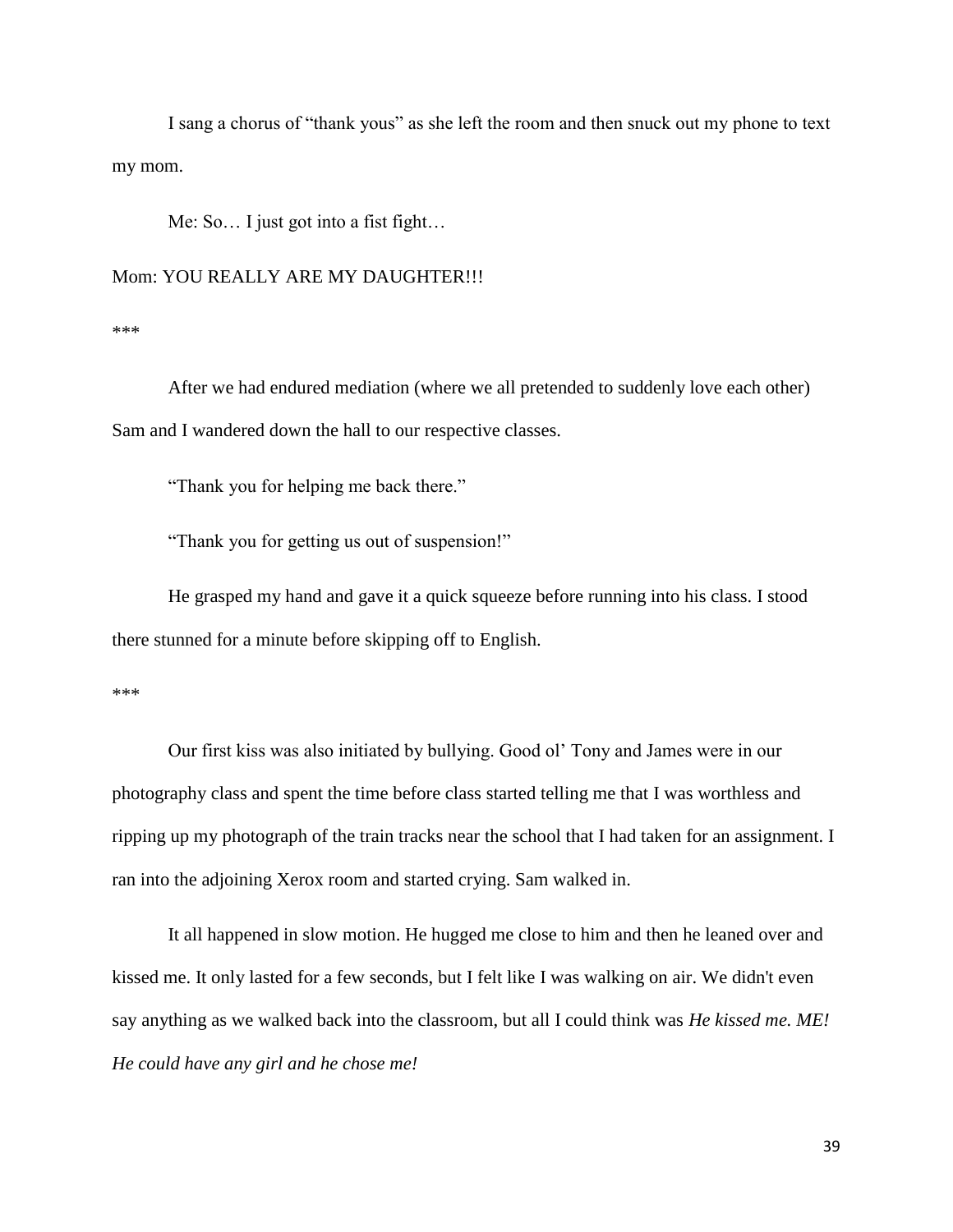I sat through class barely noticing the pencils that Tony was throwing or any of the assignment information. After class Sam pulled me aside.

"Hey… meet me at the library later, okay? We'll make out." and with a kiss on my cheek he was gone.

And so began my very public entrance into sexuality. He could talk me into just about anything (except for actual sex, which still scared me), and he always seemed to know exactly where to go where we couldn't be caught. The dark room at school, the dark corners of the public library, the hidden landing of an apartment building…

The biting that had started on my arms when we were just friends started moving to other areas and I tried to hide that it hurt. The first time I yelped at a particularly hard bite to my clit he yelled at me.

"Stop whining! I can't enjoy myself if you whine!"

So, I would lay back and let him do as he pleased. The fact that I had anyone in this school at all made me willing to look past any pain.

\*\*\*

My mom thought Sam was the best thing that could ever happen to me. He bought me a beautiful necklace for Valentine's day, he would help us do yard work at the house, he was polite to my extended family, and he was always willing to spend time with me. She thought he was the sweetest boy and that I should never let him go. His parents and his sister felt the same about me and showed this by kissing my cheek when I came over (which I learned was reserved for close family members).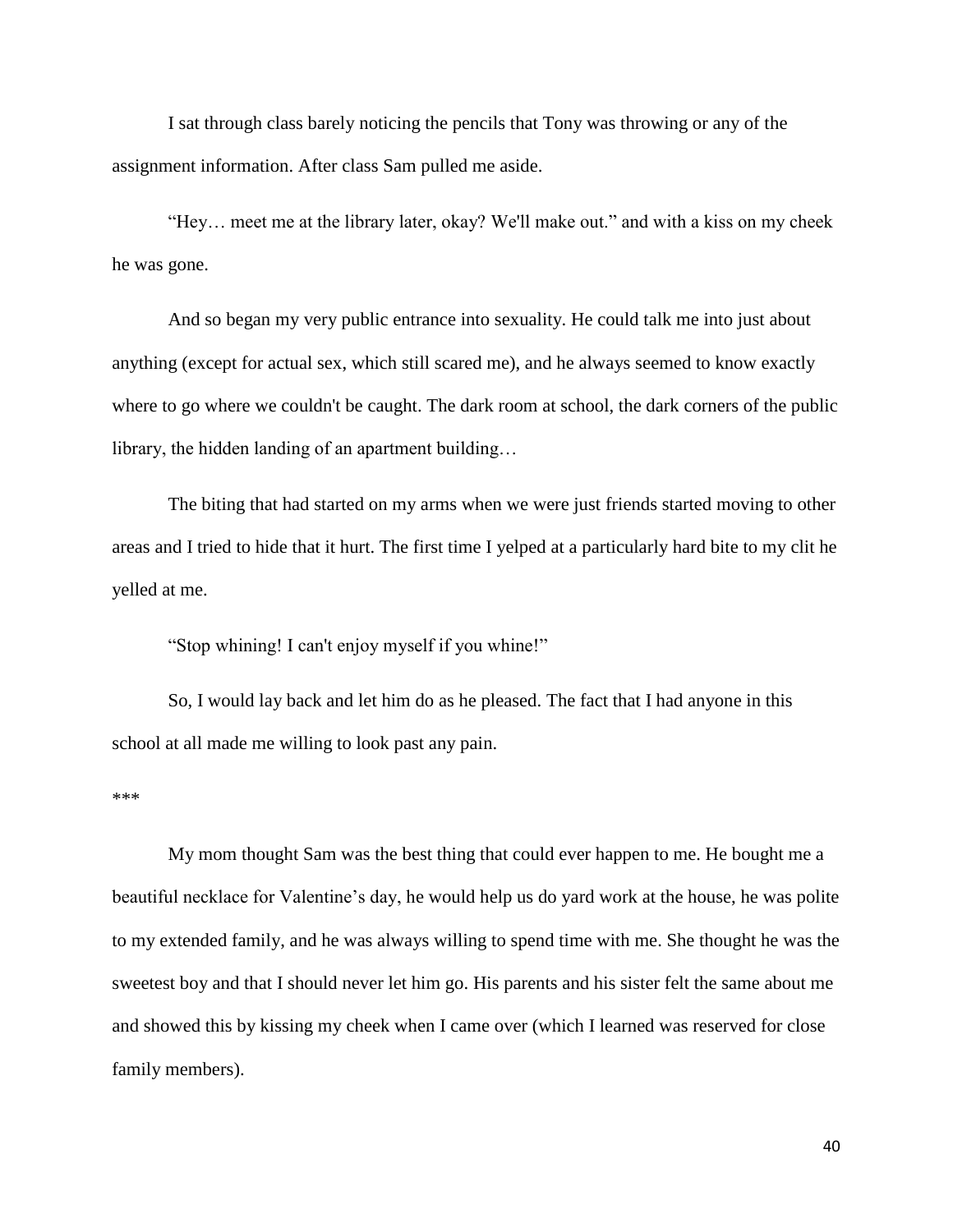So, if none of them saw an issue then we were actually fine, right?

\*\*\*

My friends did not like Sam. They were a ragtag group of weirdos who were all still in middle school that I affectionately referred to as "the blob," and Sam did not appreciate that a majority of them were male. My best friend at the time was Bill (affectionately nicknamed Brat), and Sam was especially adamant that I stop spending time with him.

"You hang out in his house! What the fuck am I supposed to think? I'm not stupid, babe. He wants to fuck you and you probably let him. You won't let me, but I bet you let that shithead do it."

I would try to explain that we watched anime or played guitar hero pretty much exclusively, but he wouldn't hear it, and when Bill started going to the high school, Sam put his foot down and asked me to no longer spend time with Bill. When I explained Sam's feelings to Bill, it was the only time I ever saw him genuinely angry.

"He is abusing you."

"What? No. He is a little jealous but—"

"Listen to yourself! Jesus Christ, Jess, he leaves scars and bruises on your arms and God knows where else, he keeps you from seeing friends, he pushes you into things when you aren't ready—"

"Stop. I am fine. I love him and he loves me. I am not abandoning you, Brat! I just need to stop coming over until he cools down."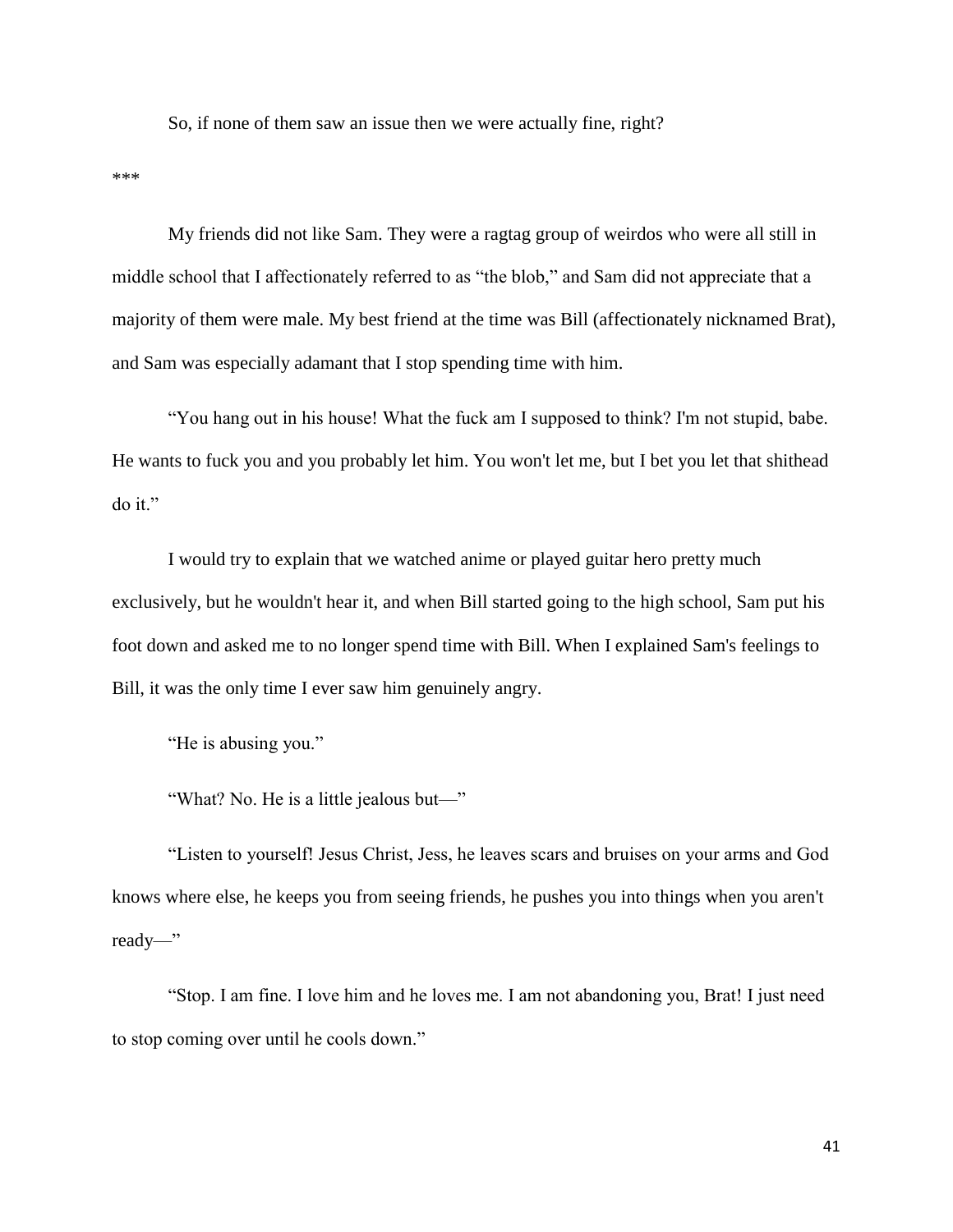"I will help you pick up the pieces when you realize what is happening, but I can't stick around and watch you burn."

He walked away and I felt like I had pushed a nail into a coffin. We stayed friends, but for a long time, things would stay strained between us.

\*\*\*

I spent an amazing week during the summer before sophomore year with my cousins Brandon, Corey and Emma. We went to Six Flags New England, and by the time we made it back to their house in Wakefield, my aunt didn't feel like driving me home, so we decided to make a vacation of it! We spent most of the time loafing around their house or biking to the park, but one day we went to Hampton Beach with a few friends, and I made the mistake of not responding to Sam's texts.

I checked my phone later that night before bed so I could post pictures from the day on Facebook to find 10 messages and 3 missed calls.

Sam*: Hey babe.*

*Babe?* 

*Hey answer me.*

*Who are you with?* 

*You are supposed to answer.*

*I am worried about you*

*What the fuck is going on? Answer me.*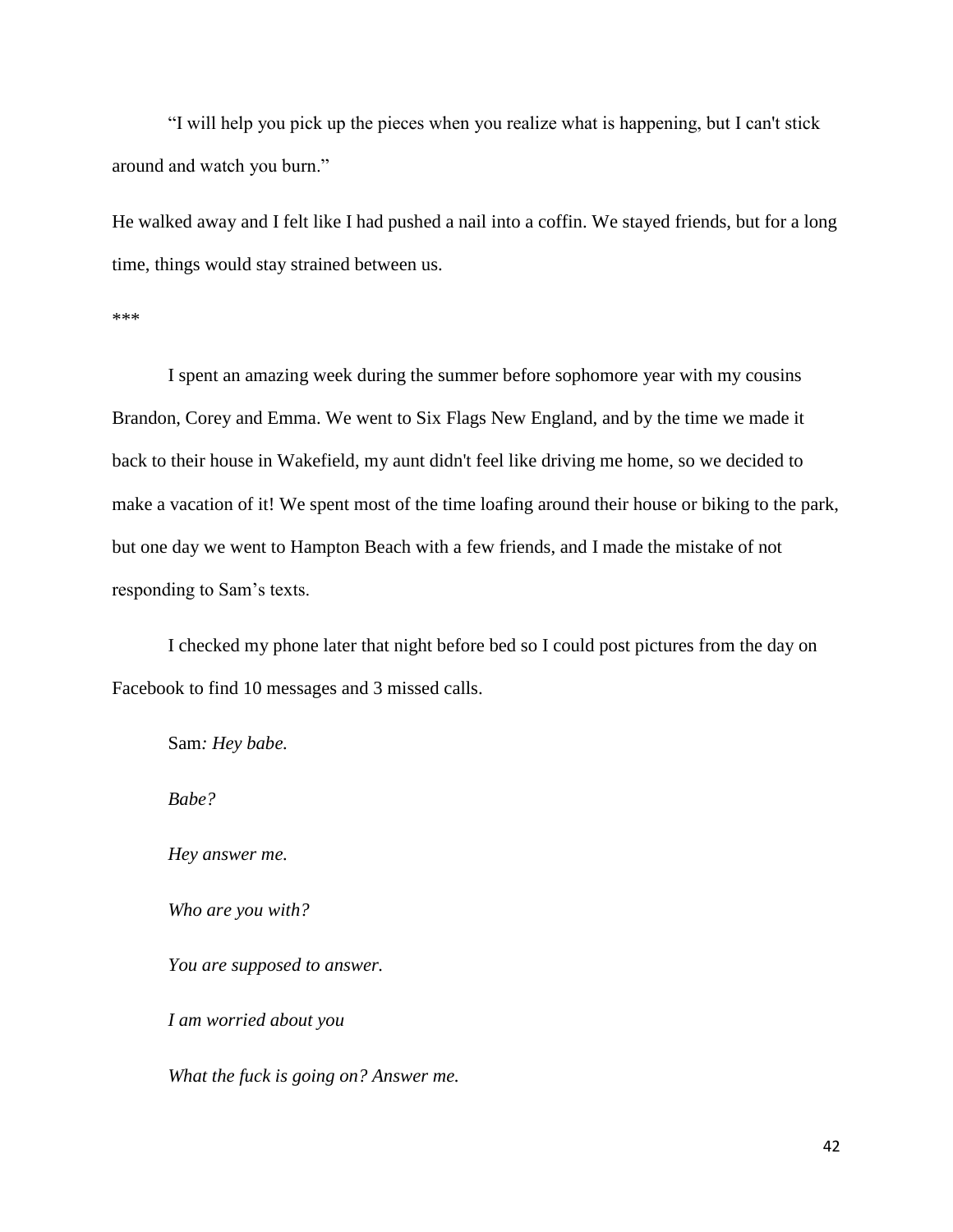*You are with someone else aren't you. You fucking liar. They aren't even really your cousins.*

*I bet you are letting them do whatever the fuck they want.* 

*Ignore me all you want. You are making it all worse.*

I responded frantically.

Me*: Sam NO! I was just at the beach! My phone wasn't on me! I'm sorry. I promise nothing bad happened. Brandon and Corey are family!!! I love you, please don't be mad!*

All I could do was beg. Brandon and Corey weren't biologically related to me, but we were raised together and would always be family.

Sam: *Then why have you been away all week? If you actually loved me, you wouldn't have just disappeared. Be home tomorrow and we can talk then. Night.*

I started sobbing, and my cousins had to come out to the living room and keep me company until I calmed down.

I wasn't sobbing because he was mean. I was sobbing because I deserved it.

\*\*\*

Sam was always begging his parents to set up the basement apartment to be his bedroom, and after about a year they finally gave in. We spent a lot of time there because there was a massive TV and a king size bed. He always asked me if we could finally actually have sex, but I just didn't want to, and usually he would drop it. This time was different.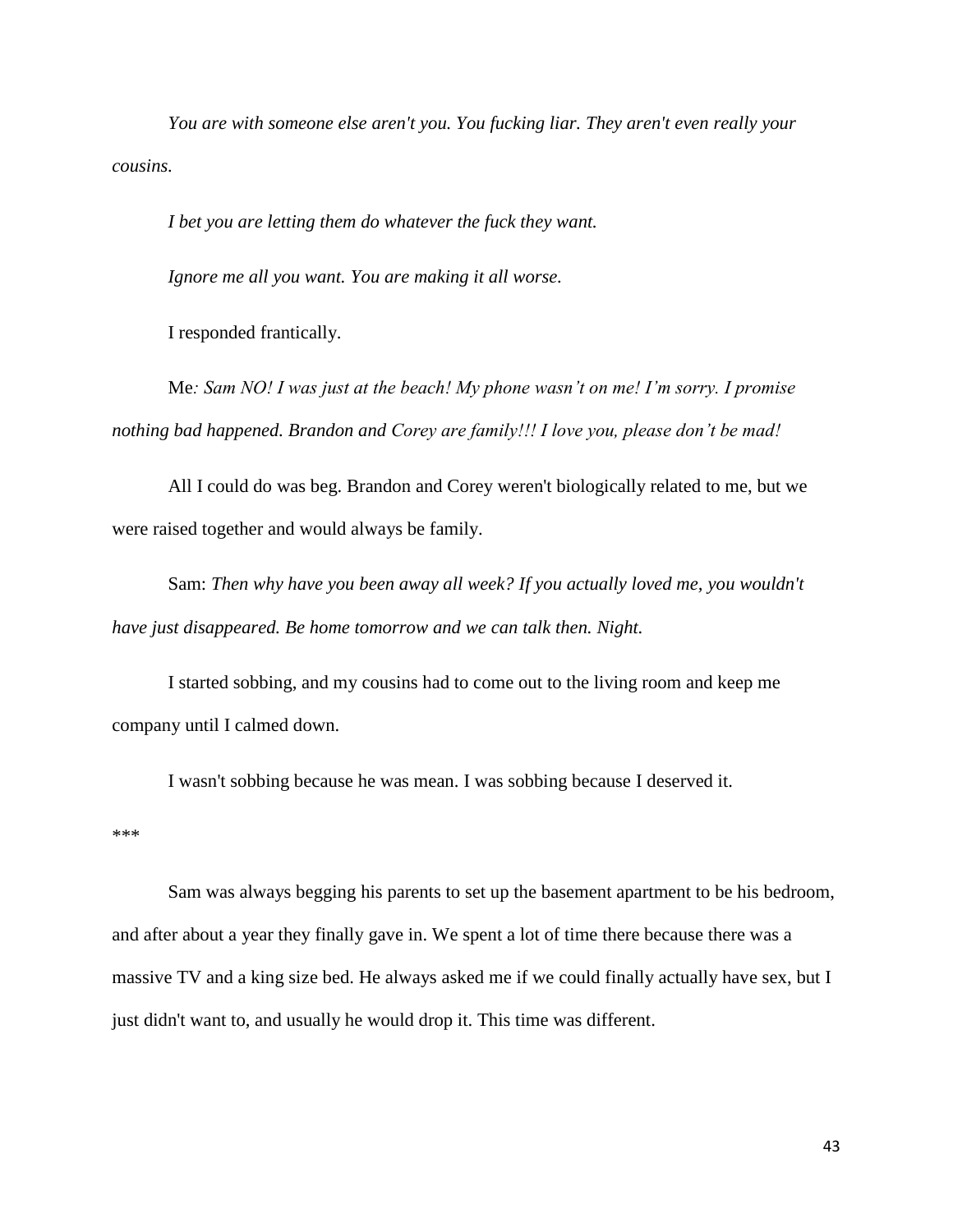We were watching *Naruto* because it was his favorite, and we were lounging on the couch in the small living room area of the apartment. He started getting handsy, which was nothing new, and I humored him for a while until he reached into my pants.

I pulled out his hand and told him I didn't really want to go any further today, but he just started kissing me again and put his hand back where it was.

When I pulled it out the second time he got angry.

"No. You don't get to do this anymore, you fucking tease."

He grabbed me by the hair and threw me onto the floor in front of the TV. I yelled and tried to crawl away, but he was much bigger than me and had pinned me at the waist.

"Sam, please. I don't want to do this. I'm not ready. Please." I was wiggling under him in an attempt to get out of his grip, but if anything, that made things worse.

"If you don't want it then stop fucking grinding on me," he said as he grabbed my shirt and tossed it across the room. His hands were everywhere and I had no way of getting out. He moved his body down to my knees so he could begin undoing my jeans.

"Please don't do this…"

"SHUT UP!" He got off so that he could pull my jeans down the rest of the way and I tried to take the opportunity to move away, but he grabbed my arm and pulled me into a kiss. I never cared for French kissing before, but it felt especially disgusting in this moment. I kept wiggling even though I knew it was useless.

He had managed to undo his pants while he was invading my mouth and suddenly I felt something hard against my stomach.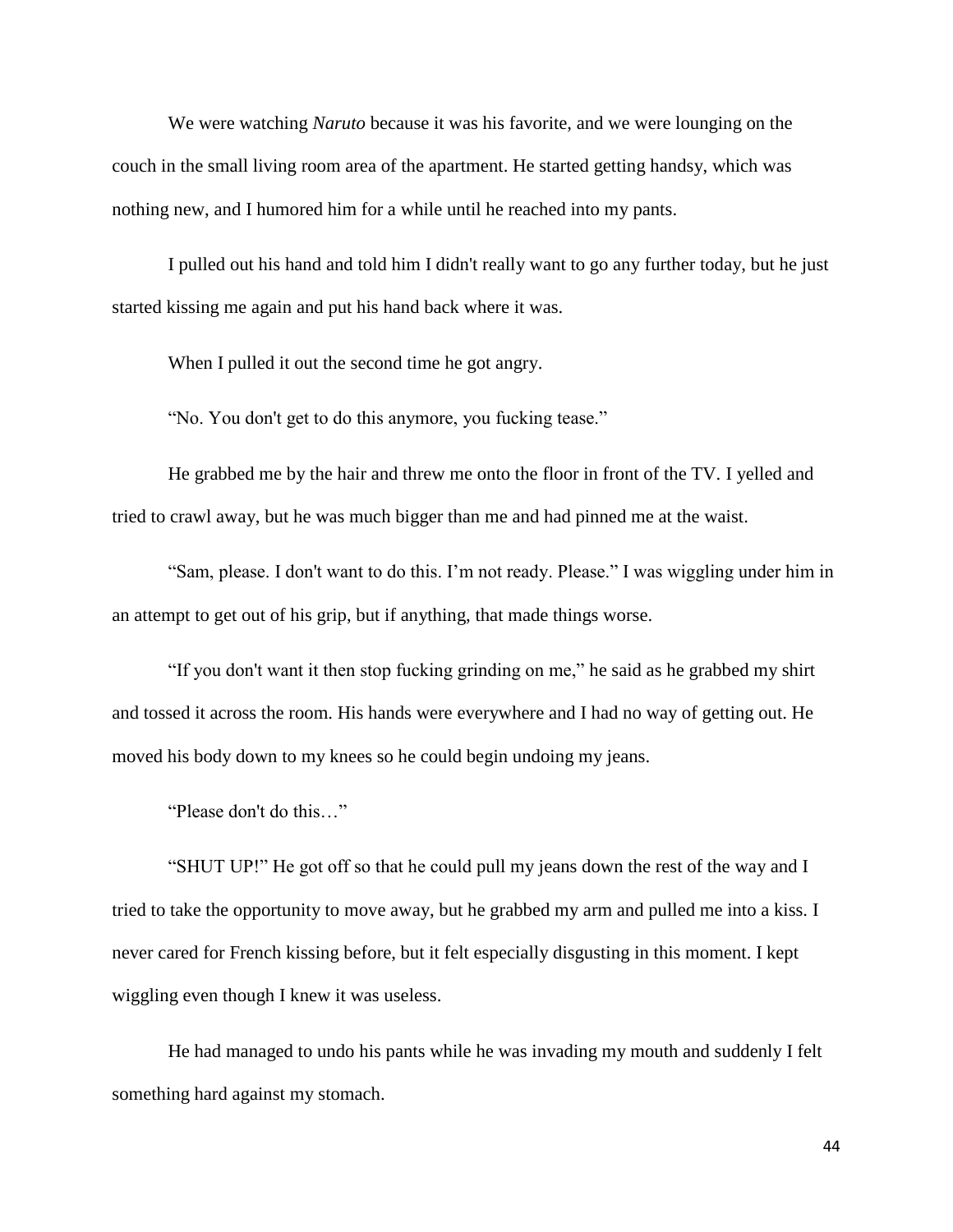"Sam stop. You need to stop. STOP!"

I went lax. My breathing slowed and I stared into his eyes as I resigned myself to what was about to happen, but then I heard a shout.

"Sam! Is everything okay down there? I heard screaming."

It was his mom. I had never been so happy to hear another voice in my life. I felt tears on my face as he hurried to get off of me and shouted "Ya Mom! You know how Jess gets about being tickled. She just forgot to keep it down."

"Okay. Just try to be quieter, please." She shut the door, and suddenly I realized that I wasn't safe.

"You happy, pussy? You fucking whine and get your way again." He had zipped up his pants, and I was trying to pull mine on as inconspicuously as possible. Tears had started to silently pour from my eyes as he threw my shirt at my head.

"Go ahead. Put this on and get the fuck out. And stop fucking crying. We are supposed to do this shit, and you are acting like it's torture." He grabbed my arm and pushed me towards the door that lead to his backyard.

I turned to him and managed to stutter "I-I'm sorry" before he slammed the door. I couldn't get myself to stop crying now that I had started. I felt bad for not being able to be a good enough girlfriend.

It was almost a month later when I realized that I didn't cry until he stopped. I have thought about that ever since.

45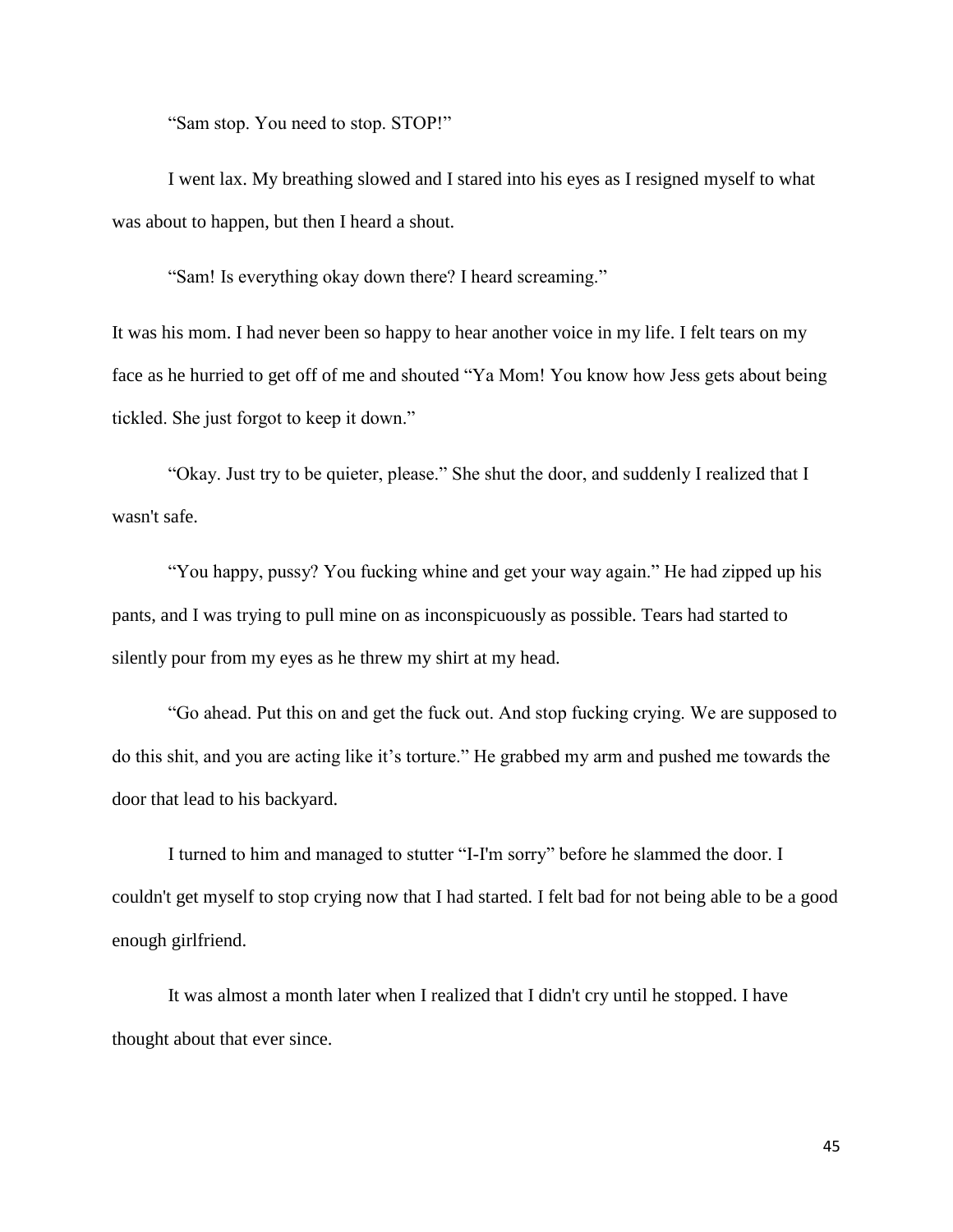### Blankets Cure All

I tiptoed out of my dorm room in socks and closed the door behind me as quietly as possible. This was becoming a common occurrence, and I knew my roommate Britney would be upset in the morning if she found out I didn't wake her *again.*

Britney had sat me down after the last attack and yelled at me for not coming to her for help when she was sleeping in the same room as me. She had made me promise that I would go to her the next time it happened, but I couldn't bring myself to bother her.

My heart felt like it was trying to escape from my chest. Two pieces of my mind were battling for dominance. One side felt like we were dying and that we needed to freak out because this was the end. The other side was freaking out because it was afraid of bothering anyone in the building and was convinced that we weren't dying, but even if we were we probably had done something to deserve it.

Despite my inability to breathe or see through my tears, I managed to stumble to one of the couches in the lounge next to my room and curl up there.

I had attacks frequently, but this was worse than usual, and it was harder to snap out of because it had come out of nowhere with no real "triggers." The side that knew I wasn't dying also knew I would probably not be in a good state to make my eight am class.

I glanced at my phone and saw that it was two am. If I emailed my professor now he would probably think I had spent the night drinking and didn't want to show up. My friends Hadley and Rick were both in the class. We had only met this semester, but if I told them something had come up and to let the professor know that I couldn't make it, they would get the text in the morning and, I hoped, cover for me…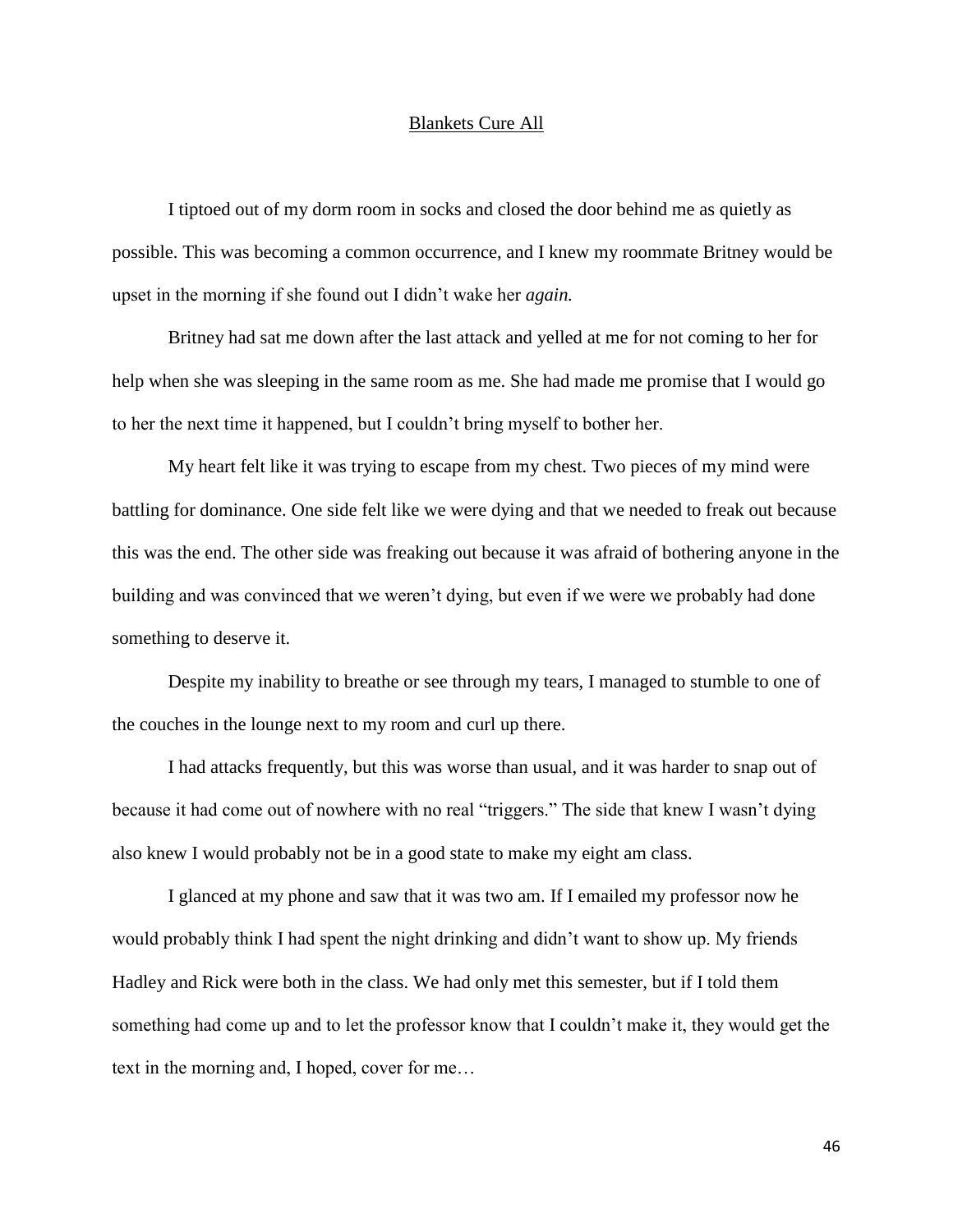Hadley had mentioned that she was a light sleeper and I didn't want to risk waking her, so I decided to text Rick instead since he had a tendency to silence his phone.

Me: *Hey Rick, Sorry to bother you. Can you let Professor Smith know I can't come to class tomorrow? I have had a rough night and don't think it would be a good idea. Thanks!*

I threw my phone aside when another sharp pain stabbed at my chest and I lost my breath again. I hunched over in a fetal position and didn't notice my phone buzzing on the other end of the couch until it was too late. I unlocked the phone a few minutes later to find a few missed texts.

Rick: *Jess what's going on can I help? Hey I'm getting nervous is everything okay? You're so cryptic do you have the flu or are you gonna explode or something??? I am just gonna pop by your room and see if you are okay…*

I jumped off of the couch in a panic and rushed to text him back,

Me: *Hey I am okay! Please don't come down, I didn't mean to bother you!!!*

I was too late. A moment later, Rick walked into the lounge area, carrying a fuzzy, gray blanket.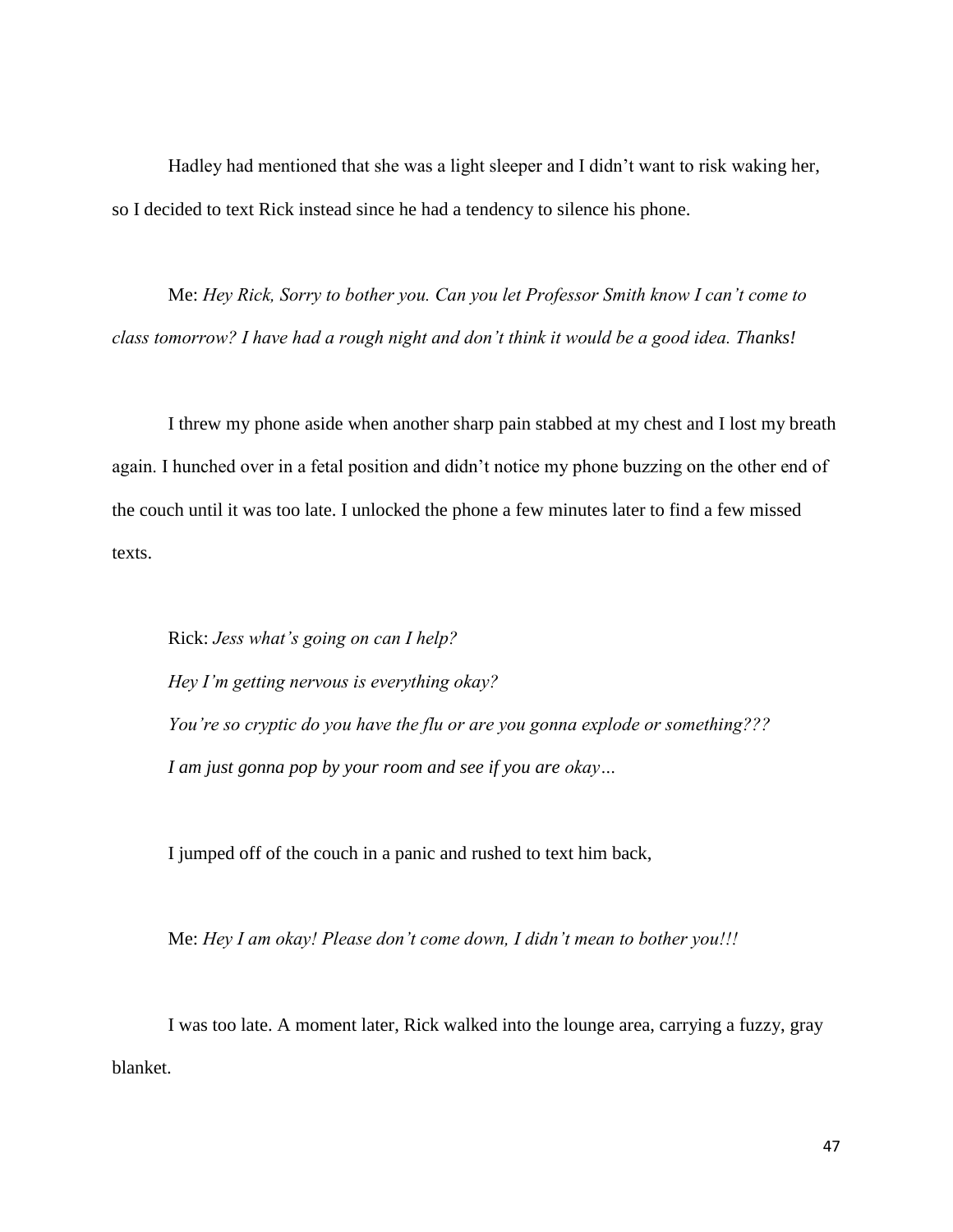He took one look at me and my frazzled appearance and plopped himself down on the couch beside me. As he wrapped me in the blanket he asked, "Do you want to talk about it." I was still confused and uneasy, so I just shook my head. He nodded and settled in with me under the blanket. We just sat there until my heart rate slowed down and I was able to catch my breath more easily.

A million thoughts ran through my head. I was worried about what he would tell the professor, or what he would ask me once he realized I had calmed down, but for the moment I allowed myself to appreciate the fact that he came to help even when I didn't know I wanted him to.

This would become a common theme in our friendship and eventual romantic relationship. A few weeks later he sent me his own panicked rant and I went up to his dorm room and watched *How I Met Your Mother* with him until he fell asleep. The fact that we were both willing to sit with each other without asking a million questions about what was wrong meant that it was easy for us to find comfort in each other. Rick was reserved in public and appeared extremely unfriendly and anti-social to most people to the point where they would ask Hadley and I why we spent time with him, but it is amazing how much you can bond over something as terrifying as a panic attack.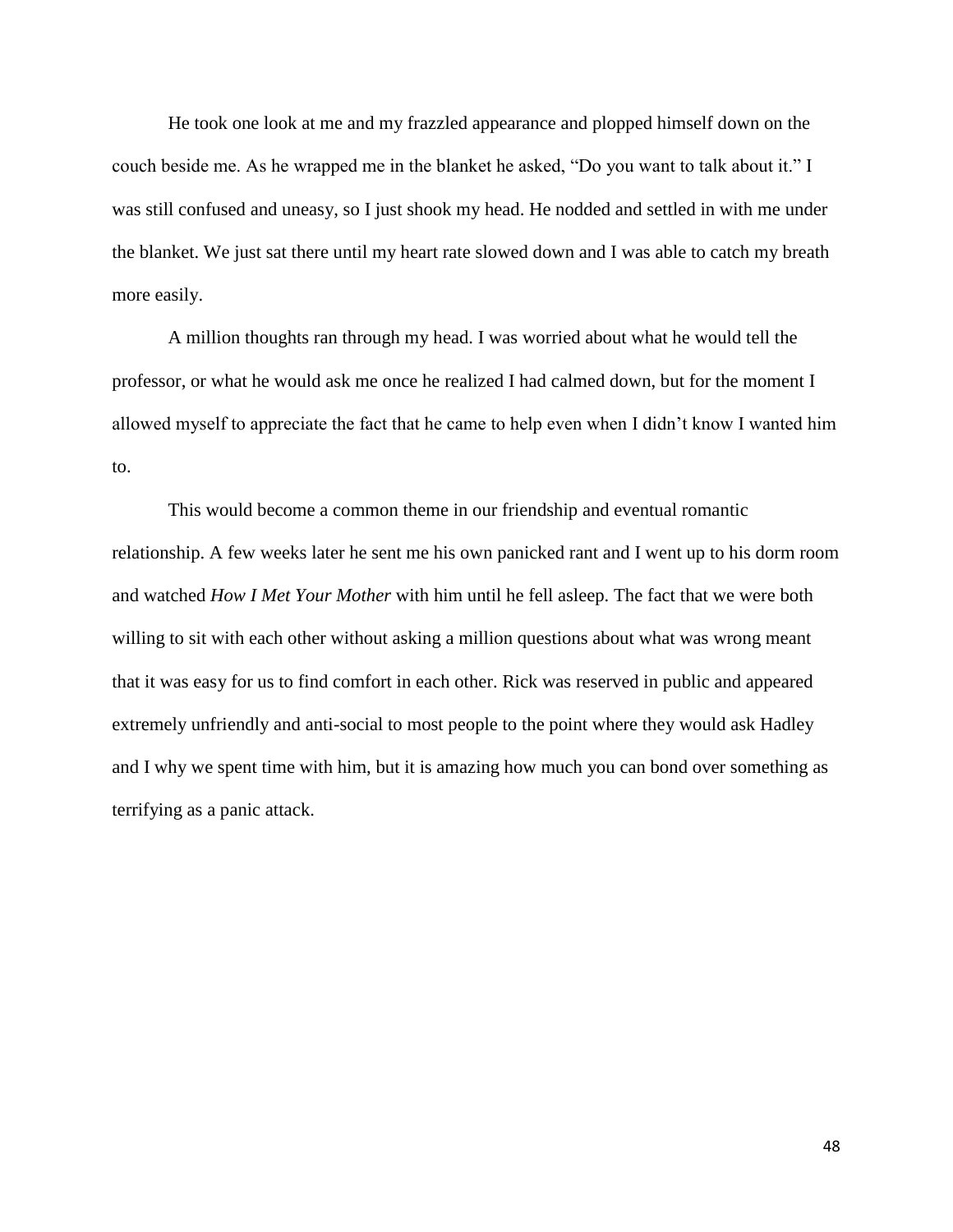#### What Now?

*"MY BEST FRIEND VISITED ME AT WORK!" I'm slurring my words, clearly tipsy as I fling my arms around her, whisper-screaming, "I'M DRUNK!"*

*The best friend in question, Hadley, turns from me to look pointedly at my manager, Jane, who simply shrugs and says, "What?" I am just being a good manager! It's our busiest night of the year, we deserve a little fun."*

*I laugh and force a soda into Hadley's hand and tell her she is forbidden from paying. She laughs and says she will never let me live this night down before giving me a hug and heading out of the store and into the wildness that is Salem on Halloween night.*

*Later that evening, I ran into her and her two roommates while taking the mile long walk back to Salem State's campus from the downtown area. I lived in the junior apartment style dorms on North Campus, while Hadley lived in the new Viking building that was meant for both sophomores and juniors. As we walked by North Campus, I exclaimed, "I don't want to go to my classes tomorrow!"*

*Hadley and her roommates were silent for a split second before they burst out laughing. Hadley put her arm around my shoulders and said "Sweetie… it's Saturday… you don't have any classes tomorrow. How drunk are you?!"*

*"Very!" I slurred as her roommates continued to giggle in the background. Hadley just shook her hand and kept her arm around my shoulder for the rest of the walk back to our dorms.*

*As we parted ways so that I could walk to the other side of Central campus to reach my dorm, I heard Hadley shout "LOVE YOU BEST FRIEND!"*

*\*\*\**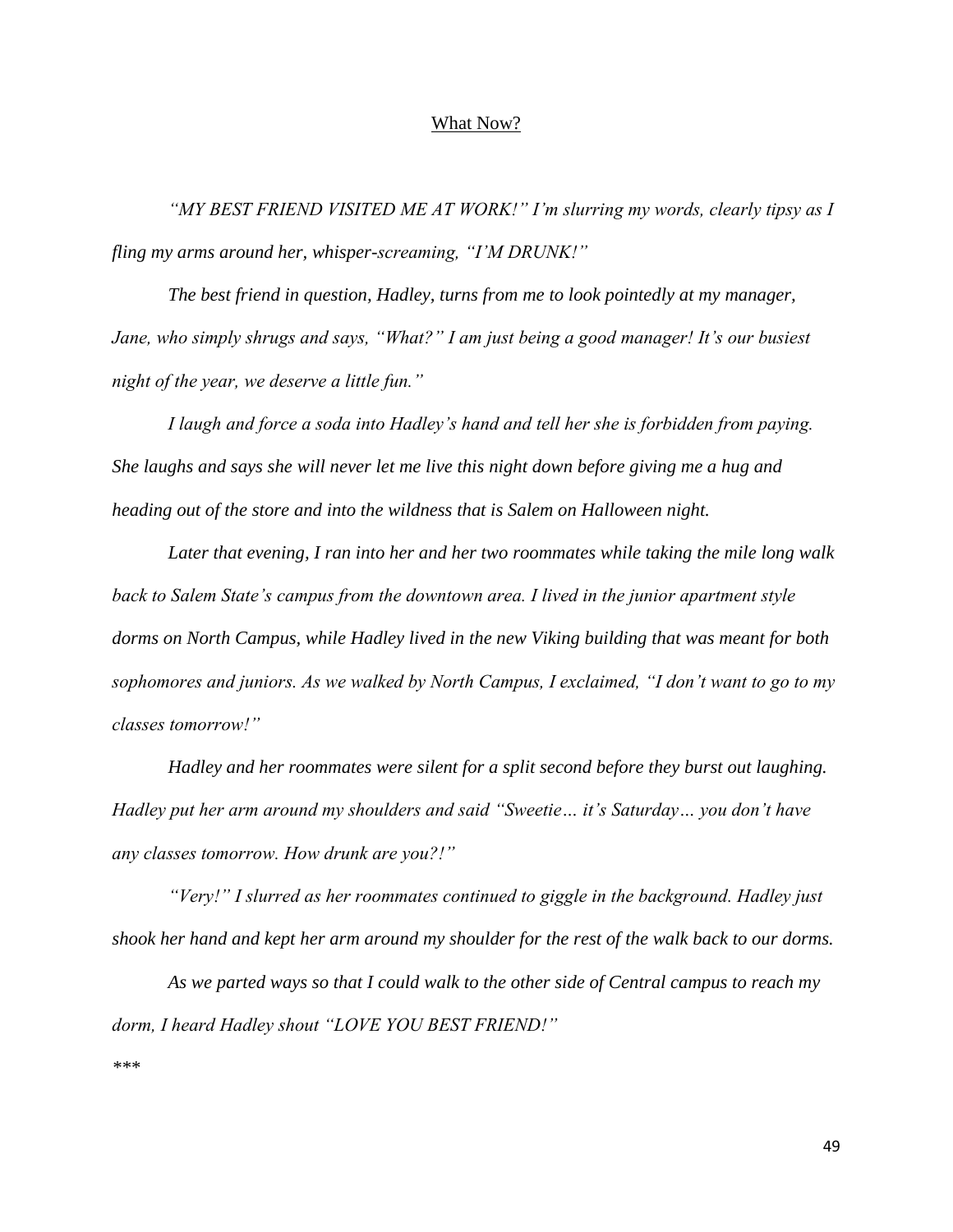I couldn't get the memory of that night out of my head when just two months later I got a message on Facebook from Hadley through her sister's Facebook account while I was at work. She was in the hospital after trying to kill herself with painkillers. She started the message off by telling me not to panic, and that she had run away when her roommate realized what she was up to and went to get campus police. They caught her on North Campus in the outdoor classroom at the building we had most of our classes in, Meier Hall. We would spend all of our breaks in the outdoor classroom because of the number of climbable trees and relatively isolated location, so it was the first place that popped into her head. The first thing she said when the police came up to her was, "Please don't arrest me. I have a final tomorrow."

I took a breath and asked if I could see her. She told me that she was actually being transferred to a mental wing at a different hospital and that when she got there they would allow two guests at a time in the afternoons on weekends, so I could come by the next day. At this point, I could barely think straight because the thought of my best friend trying to end her life seemed impossible to comprehend, but I was at work so I needed to keep my composure. Hadley asked that I fill in her teachers and our small group of friends and also asked that the third member of our trio, Rick, come with me when I visited. The conversation ended as if we were discussing some casual weekend plans. I felt myself unraveling at the seams, and I began sobbing at the counter. I was the only one working in this store for the day, so after my alarmed customers fled at the sight of my meltdown, I shut the door and called the manager sobbing and begging.

"Jane, I really need somebody to cover the store I… I can't do this right now."

"Jess, I need you to calm down and tell me what happened. I can barely hear you."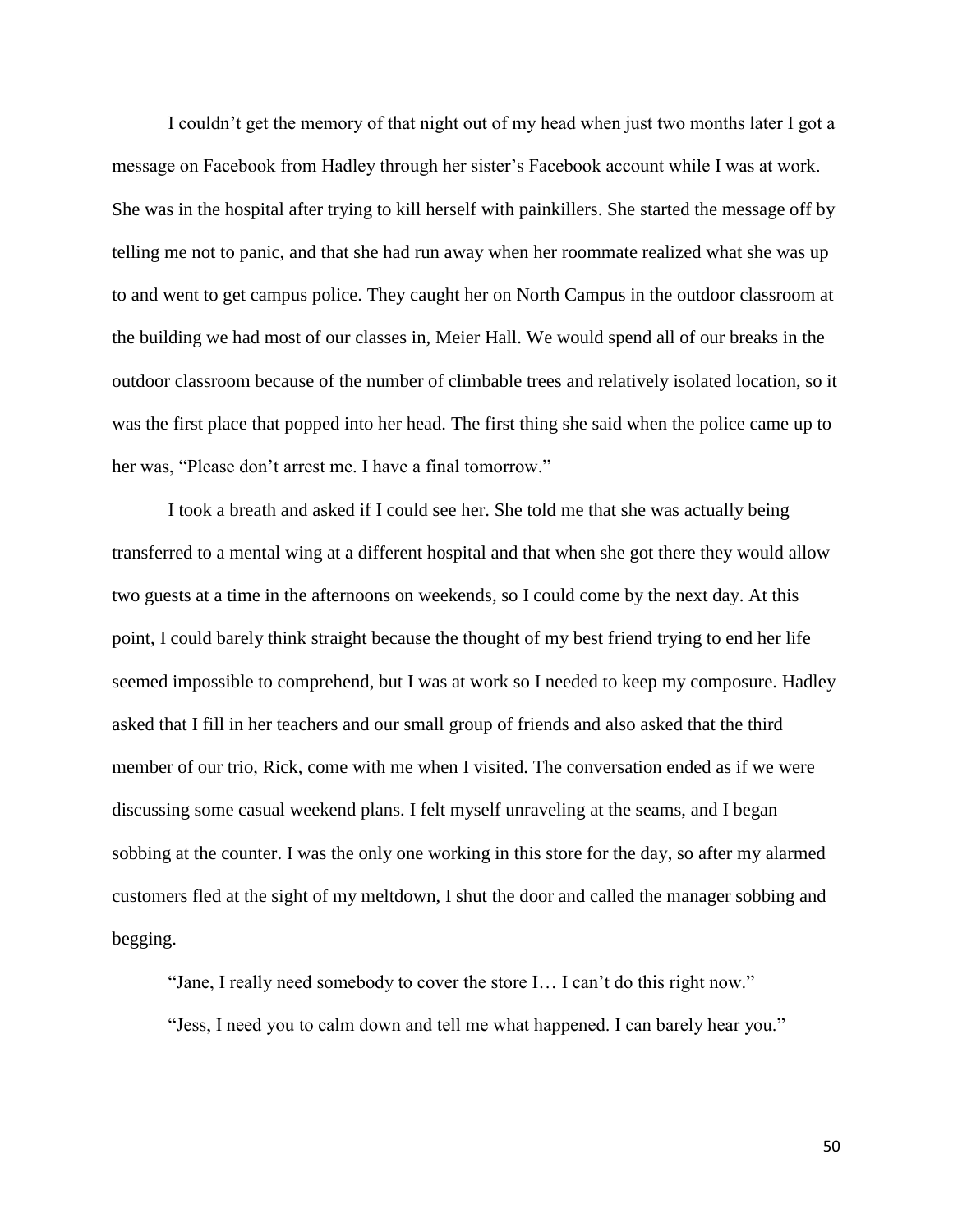"My best friend tried to kill herself and she's in the hospital and I can't do shit to help her! I need to get the fuck out of here! Please help me get coverage. I can't do this. I don't know what to do. I need something to do!" I was screaming. I can only imagine how hard it must have been to understand me.

"Listen, go next door to the other shop and tell Mary you need an hour to collect yourself. We don't have extra coverage for both stores today, and I want to come help, but I am out of state, so you may need to finish the day if you can't get ahold of somebody else to close. I do think it might be good for you to keep busy, though."

"Yeah… Yeah sure. You are probably right I need to keep myself busy. I am no good to anyone if I break down, right?" I was still having trouble breathing, but I was making a serious effort to sound calm. I didn't want Jane to feel like she had to drop everything and take care of me on her day off. I needed to handle myself.

"Okay, hon. Please call me if you need anything. I am in Connecticut for the day but check with Charlie and see if he knows who would be able to cover. Bye girlie!"

"I can't bother Charlie; it is his only day off! Don't worry about it...you are probably right, I need to stay busy, I need to relax. I can't even see her yet anyway. Thanks, Jane. I will keep you updated." I hang up before she can argue and take a deep, phlegmy breath. I barely registered walking next door to the other gift shop that my boss owned and asking my coworker to lock up her store in order to cover mine. As I walked back over to my store to wait for her, I recalled the first time I discussed suicide with Hadley. She was an interesting friend because she only met me after the fire and had no prior knowledge of what I was like before that point. All she knew was that I was in a rough patch trying to deal with anxiety and depression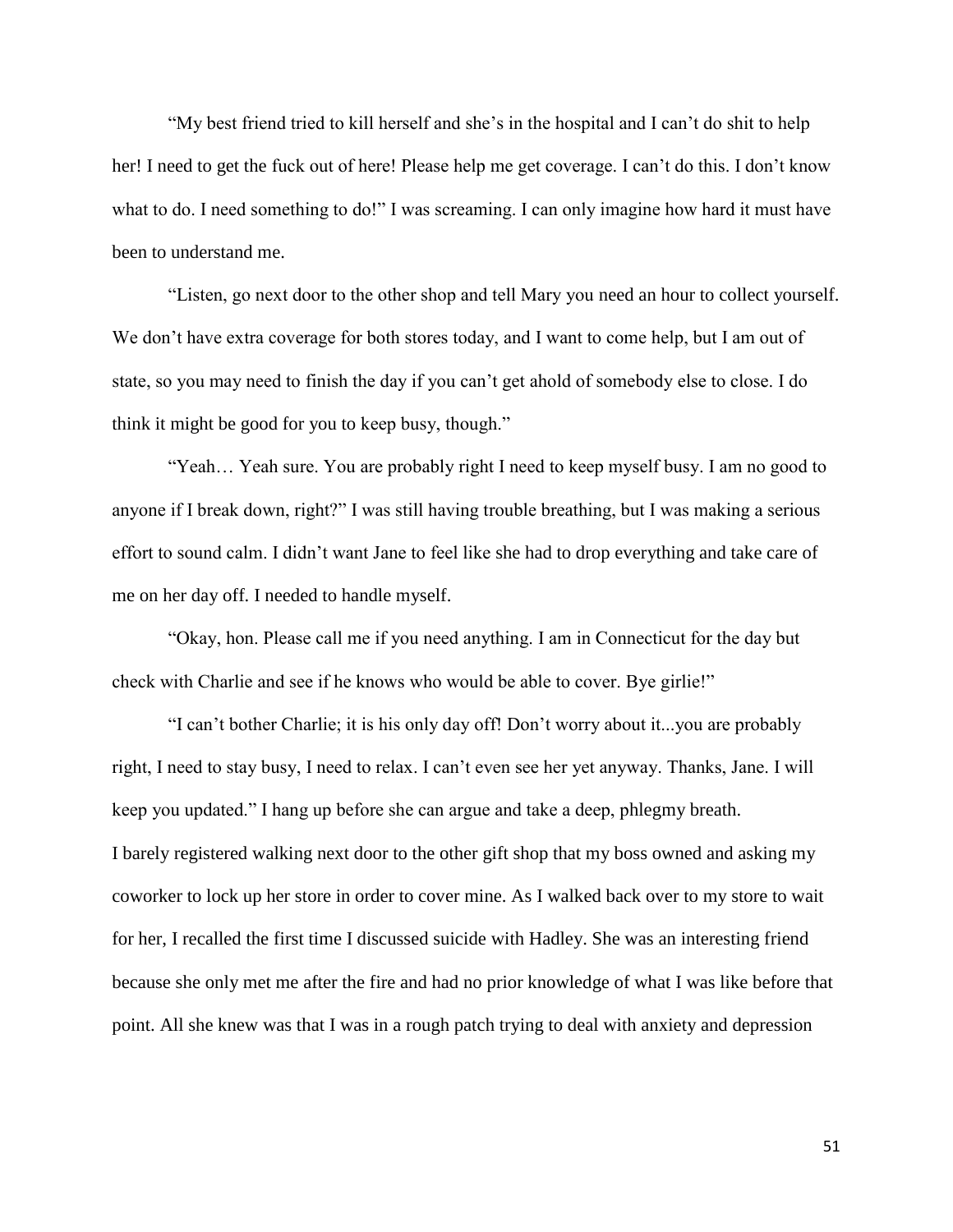that came after the fire and the temporary basement dwelling I was in afterwards. I wasn't seeing much else to live for, but she somehow made it worthwhile.

\*\*\*

*I am shaking as I walk up to Hadley and Rick as they are waiting for the shuttle to take them back to the dorms after class.* 

*How do I approach this topic with anyone?*

*I decided to just ask what I needed to ask in order to get it over with but it ended up as word vomit.*

*"CANYOUTHINKOFANYTHINGTOADDTOMYLISTOFREASONSTOLIVE?"*

*"I'm sorry what?" She glanced at the notebook in my shaking hands. "Oh, are you writing a suicide note? I can proofread it if you want!" she said laughing. Rick joined her laughter and added, "I've been there! Let me give you some tips!"*

*I was at a loss of what to say. I felt like admitting that they weren't far off would terrify her, and I would end up losing a friend, but I felt like it was a slap in the face to joke about it like that.*

*I walked away to avoid the awkward response but I heard her behind me. "JESSICA! HEY JESS, GET BACK HERE!"*

*I turned slowly and avoided meeting her eyes as she caught up to me. I looked back and saw Rick staring wide eyed at me. I had forgotten that he struggled with depression, too, and felt bad for freaking him out.*

*"Hey wait, I am sorry! I saw you shaking, and I was trying to joke in order to break the tension… I went way too far but let me see." She took the notebook from my hands and glanced at the very small list I had written labeled, "reasons to live."*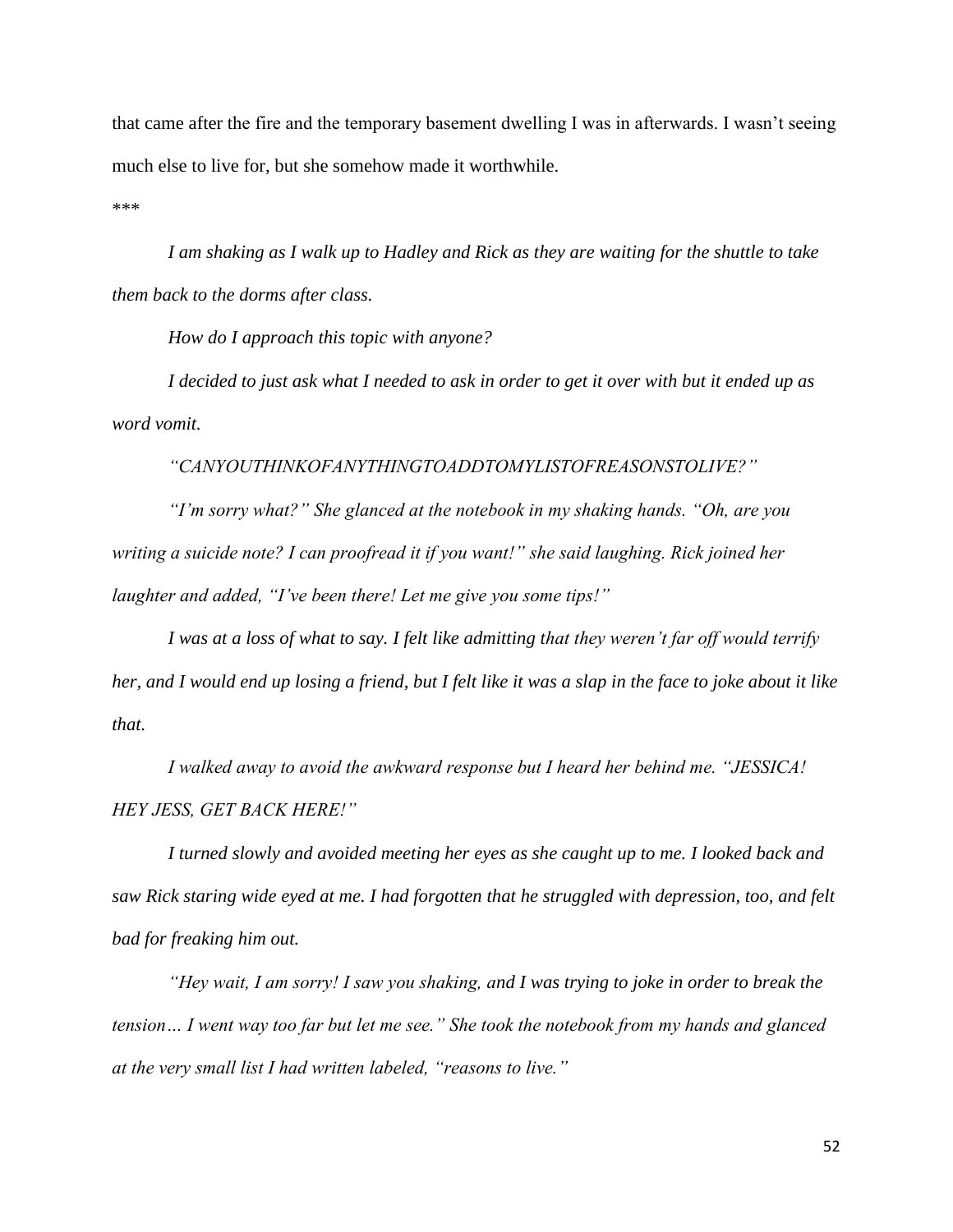*"Seriously?" she said. "You were this nervous about asking me to help with this? Girl, I love you! I will come up with a million reasons for you to live if it means not losing you. Come on, coffee is on me. We'll figure this out."*

*She put her arm around my shoulders and we walked back over to Rick. He looked us over before shaking his head and saying, "You should already know that if you needed help you could have asked, Jess! We don't bite."*

*I gave in and cracked a small smile as they laughed. Hadley wrapped her other arm around Rick and we strolled back into the building to grab coffee and talk.* \*\*\*

I couldn't help but find it ironic that most of our friendship was connected to her helping me cope with my issues, and now I was faced with the idea that I hadn't done the same for her. What did I miss? I was there for her when she had attacks after her father died, I was there through all of her worst moments, but I missed this. Two days before this we were getting drunk in the cafeteria with our friends, and none of us had a clue what she was dealing with. She made so many jokes about serious things that I never took her seriously. When she lost her father so suddenly in a construction accident a year ago, she came back to school the next day to keep busy. She kept an incredible front of strength and lightheartedness, and yet I knew from experience that it wouldn't last. I was the one who took the call after she had her first public panic attack at school.

\*\*\*

*I was lying down for a nap after trying and failing to focus on homework when my phone started vibrating. A glance at the ID told me it was Hadley. I answered pretty grumpily, having been interrupted.*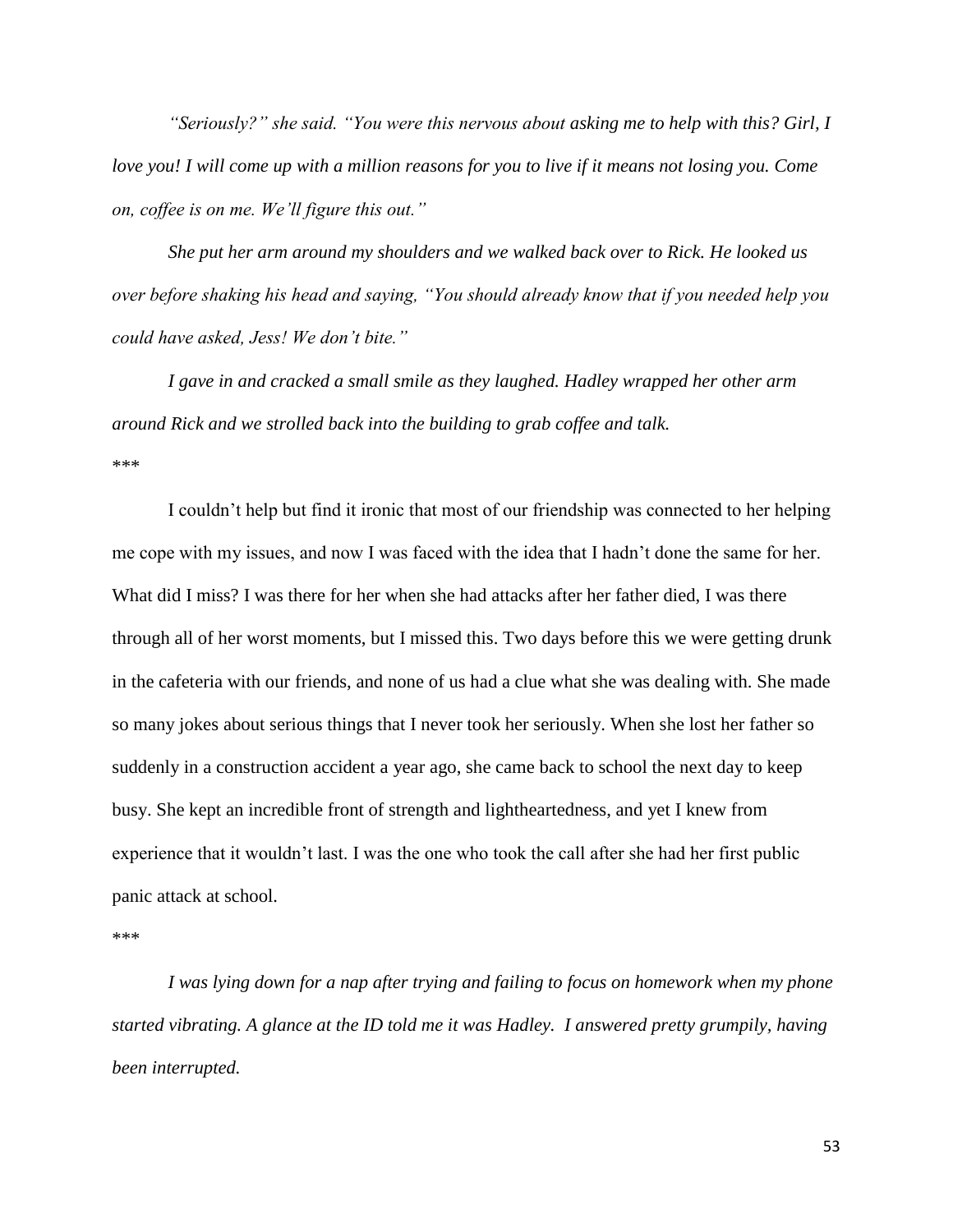*"I was napping. Can I help you?"*

*"I am so sorry, I am so so sorry, go back to sleep don't worry about it," "Wait, wait, I was teasing, Hadley, what's up? What happened?"*

*"Some kids in my psych class were doing a presentation on death and mourning and I lost it in the classroom and had to leave. I am hiding in a bathroom and all of my stuff is in class, and I am freaking the fuck out and I don't know what to do, and I needed to call someone. I am so sorry."*

*"Hey. Don't apologize for this. I am putting my shoes on, and I will get there as soon as possible. Do you want me to stay on the phone?"*

*"No, no, it is okay. Thank you so much. I am so sorry."*

*"I will see you soon."*

*I rushed to Meier Hall and ran up the stairs to the second floor where I know Hadley's class is. I check a couple bathrooms in the halls before I find the one she is hiding in. When she sees me, she starts crying again.*

*"I am so sorry for calling you I didn't wanna bother you I just can't do this. I can't be alone. They were talking about brain injuries in class and I freaked out… God I have to go back in there I left my stuff there."*

*"Shh it is okay you can ALWAYS call me. I know what you are going through. Attacks are hard to handle alone. I will go and get your things from class. I know the professor she won't argue with me. Do you want to stay here or come wait in the hall?"*

*"St-stay here please. She will try to come convince me to stay in class if I am in the hall." "Good point. I will be back soon. I love you, we will get you through this, okay? I promise."*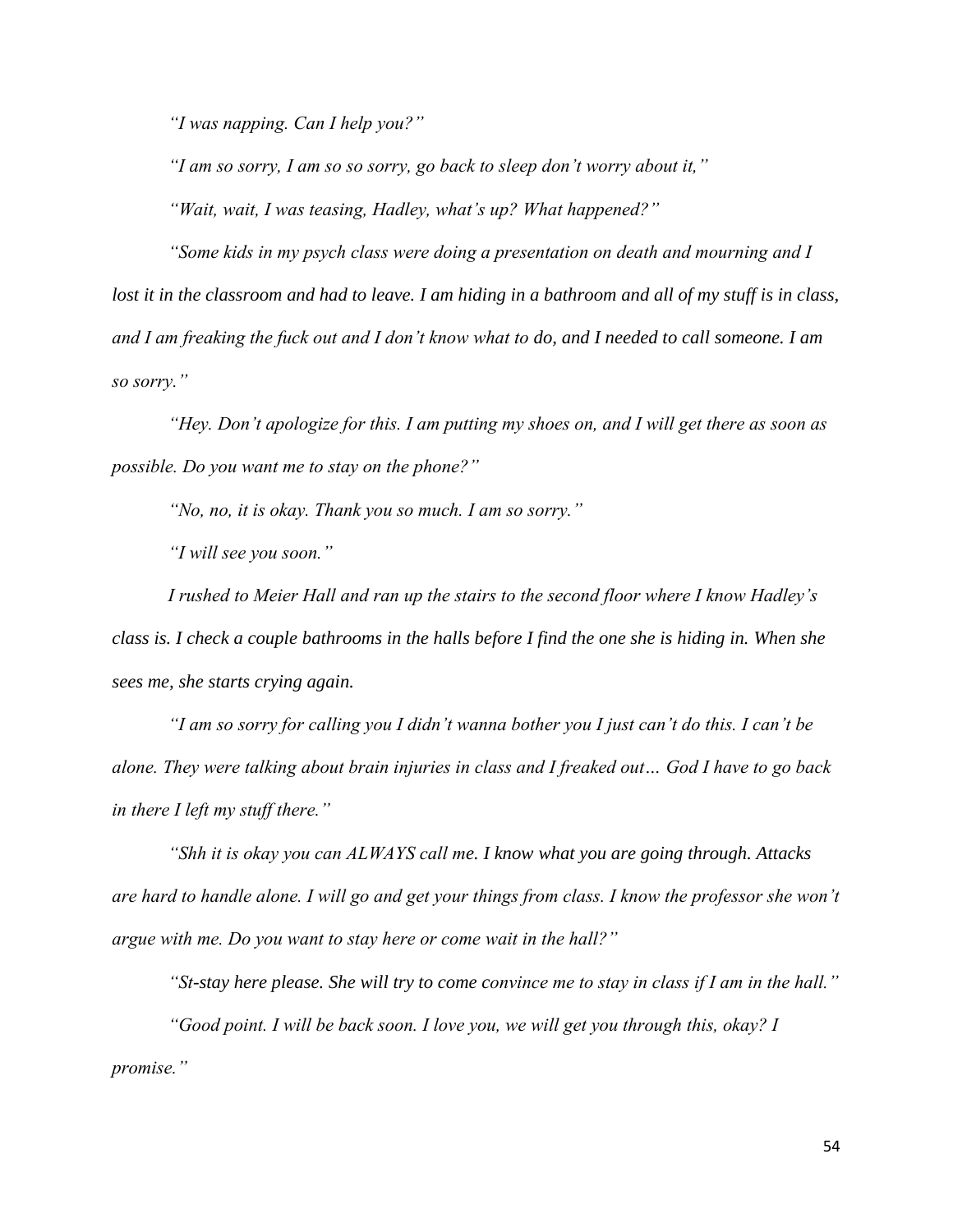I came out of the memory as if I was in some sort of trance. I checked my phone and noticed that it was 7:30pm and that I needed to get ready to close the store. I went through the motions of closing out the register, taking the other store's key and locking up as I always did, but there was a robotic feeling to my actions. I had gone from being an emotional wreck to feeling entirely numb, and it was in this state that I arrived home and explained what happened to my family. They tried to share some comforting words, but I just told them that I needed to sleep before locking the door to my room and jumping onto the bed.

I messaged Hadley's sister to see what time I would be able visit the next day. She told me that the hours started at 5pm and mentioned that Hadley still wanted to make sure that our friends from school were made aware. I told her that I would make sure that I updated everyone before saying goodbye and tossing the phone in frustration. How do I explain to our friends that we failed her? I am sure Hadley would argue and say that this wasn't the case because as far as we knew she was joking, but I couldn't get the thought out of my head. We were with her almost constantly, and it felt like we had all dropped the ball and hurt our friend. I decided to talk to Rick before trying to sleep and to contact the rest of our group the next day when I had had some rest. As I picked up my phone I got another flash of memory.

\*\*\*

*I feel a terrible yet familiar pain in my chest. It is throbbing, and it feels almost as though something is trying to claw its way out of my body. I am hyperventilating and sobbing, and Hadley is keeping a hand on my shoulder in an attempt to ground me.*

*"Jess, I know it is hard but focus on me. Focus on being here. We are in my dorm we are sitting on my bed and we are both okay. We will both survive. I promise you."*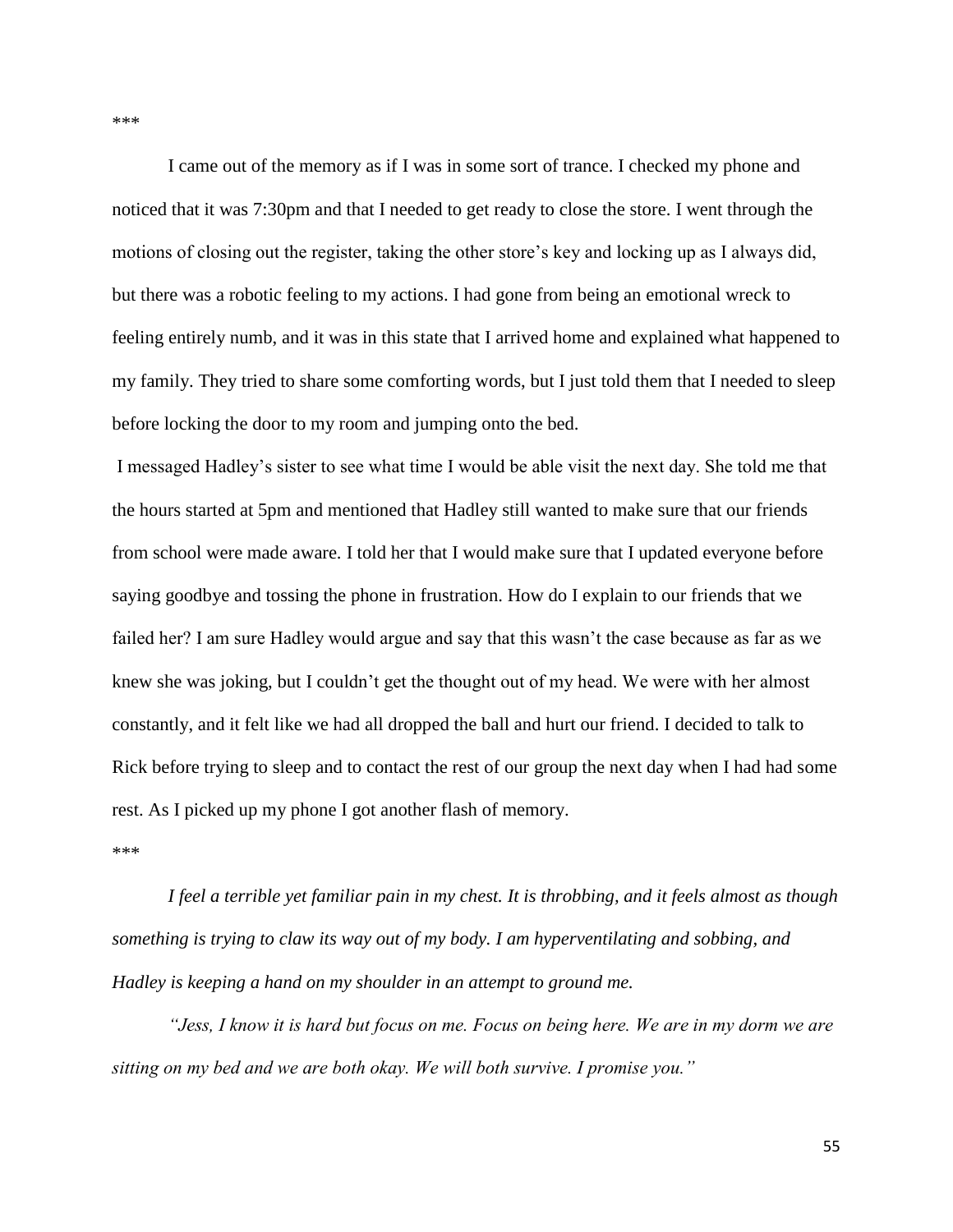*"I can't make it stop. I am trying so fucking hard, Hadley, I can't do it. I am fucking broken and I always will be. The fire was three years ago, and I can't get through a day without an attack. I need to be over it. I need to stop. Why can't I fucking stop?" I was screaming, but Hadley's response was calm, and while it didn't stop my attack it helped and it was something I have never forgotten.*

*"Jess, If I meet up with you 60 years from now and something triggers an attack, then I will support you just like I am doing now. There is no concrete time of moving on. You can't give yourself a deadline for something that you cannot control. You are so strong. I can't believe how strong you are for dealing with this. You know that Rick has struggled for years, and you always tell him that it is okay and that we will support him. Why do you think you don't deserve the same? I promise you that no matter how long it takes you will have support and I think you can heal."*

#### \*\*\*

She gave me so much support. If I was so strong then why couldn't I help her in return? I thought she was strong, too, so why did she try to take the easy way out? Why would she tell me there was no timeline for recovery and then try to cut her own time short? How could she be so selfish? My thoughts on suicide had always been complicated because my family felt that the person was only hurting the people who loved them. Even though I dealt with suicidal thoughts myself, I couldn't help but feel that she was being selfish. I shook my head and mentally scolded myself for thinking of her so negatively. She needed me to be strong, if not for her then for our friends and family.

I called Rick and told him that she was in the psych ward and that she asked that we visit the next day. I fielded all of his questions and even managed to keep myself from crying until he

56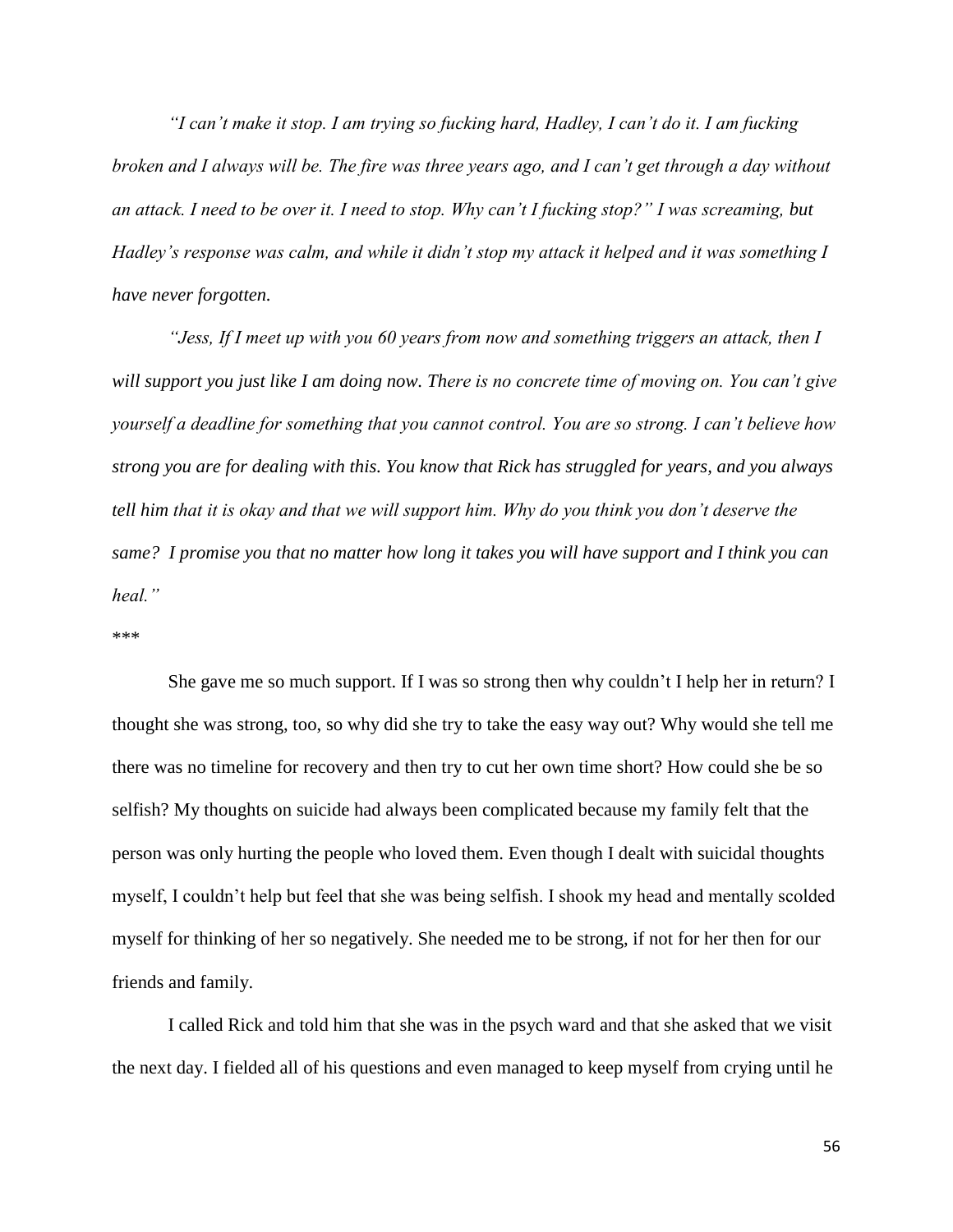asked "How did we not know?" I couldn't find an answer to that and just told him I would see him tomorrow. I lay in bed and cried myself to sleep as I pondered how to tell our friends and what to say to Hadley when I saw her. As I slept, I somehow dreamt of a happy memory... \*\*\*

*Hadley and I run out of the building and burst with laughter. She is holding a black flip top water bottle and I have my phone open on the camera.*

*"He is going to be so annoyed when he gets out of class…" I say through the laughter.*

*"Nah, he told us to watch his stuff and we are! Just because we named his water bottle Voldemort and are taking it on adventures doesn't mean we aren't still watching it!"*

*I just shake my head and giggle as we set off to the park that is across the street from campus. When we arrive we carefully set Voldemort the water bottle on the slide, and I snap a picture that makes it look as though it just slid down.*

*"Do you think we should tell him about Voldy's adventure or just tag him in the Facebook post?"*

*"Just tag him later so we can see his response." Hadley responds. I shrug and pose Voldemort in between us as we make silly faces for a selfie. We dissolve into laughter as we run to the swings for more photos.*

\*\*\*

I woke up feeling more pain than I had felt when recalling the bad memories. This happy glimpse into our friendship felt like a knife to the chest. I hadn't hurt this badly in years and suddenly all of my own anxiety was rushing back. I didn't think I would feel so terrible again, but here I was. I messaged our friend Cam and began the process of letting everyone else know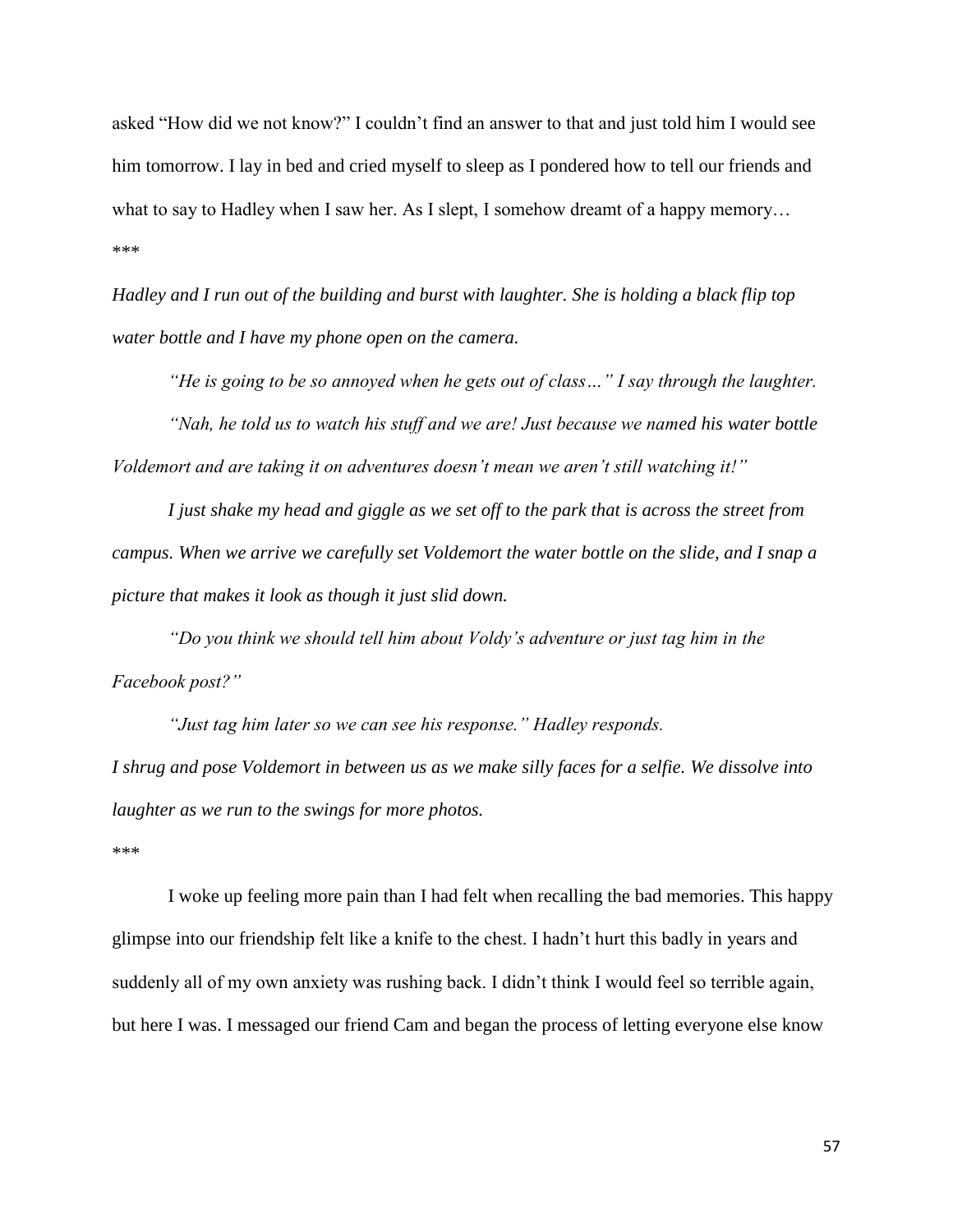what was happening. I had to stay strong in this. I needed to get the information to the people who cared about Hadley. The pain I was feeling could wait until after I got to see her, right?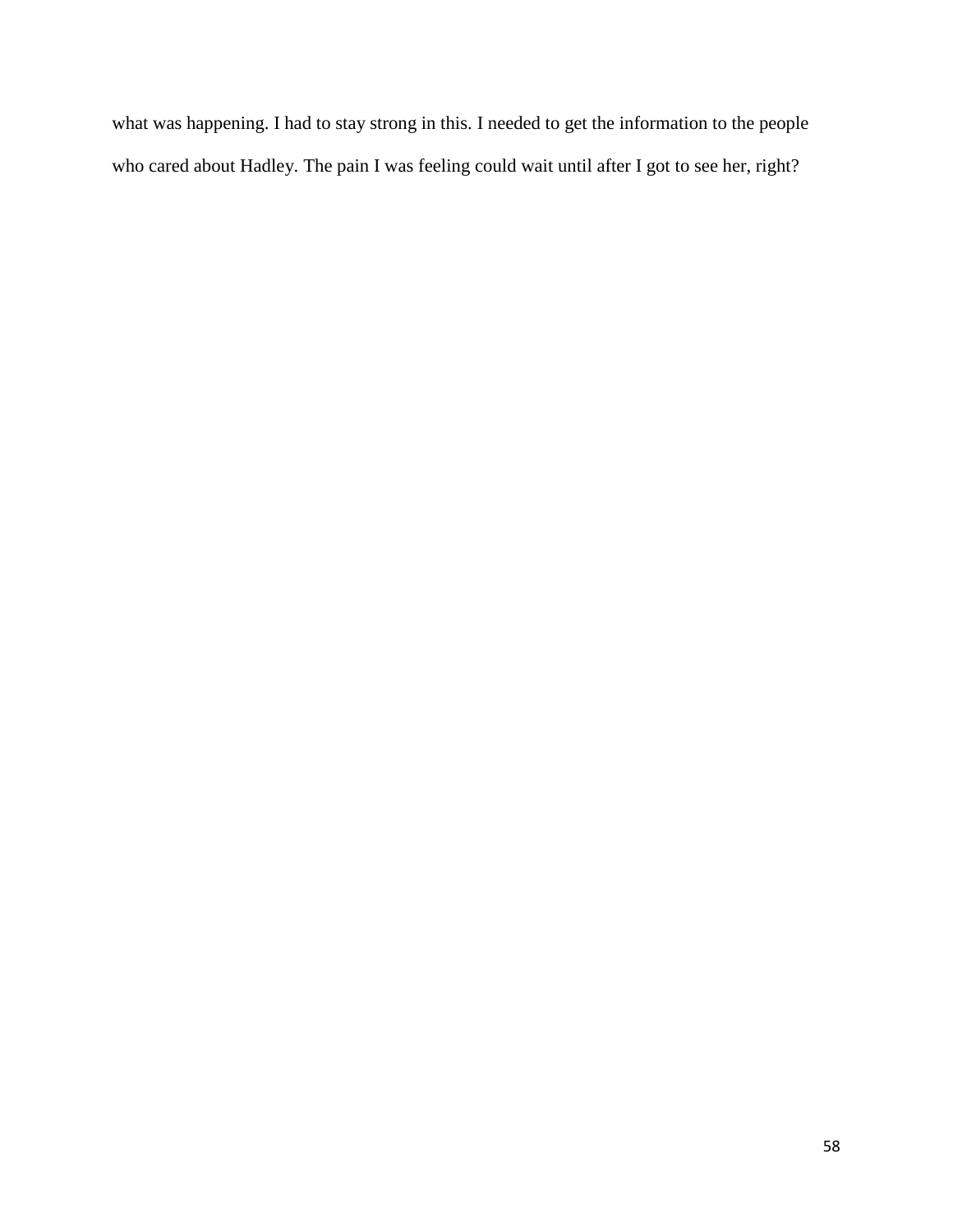# Doctor Disaster 2.0

My mom's friend from high school died of cancer a few years ago. Apparently, this particular cancer had symptoms like mood swings, depressed or suicidal thoughts, chronic pain, and insomnia. When she shared these symptoms along with several others, doctors didn't even run tests to find out what was wrong. They decided it was depression and wrote her off. By the time they finally took her seriously and ran the tests, she was too far gone.

My mom doesn't know that I overheard her discussing this aspect of the death with her friend's sister. Hearing this did nothing to regain my respect for doctors.

After enduring the doctor who spent the majority of my appointment stabbing me, I decided to try a different doctor. It turned out there was a doctor's office right down the street from our new house that took my insurance, so I made the appointment. They proceeded to reschedule me three different times, which did little to alleviate my concerns.

When I was finally able to get an appointment, it ended up being with a nurse practitioner. When I arrived, I filled out a mound of paperwork and was called into the exam room before I could even grab *Highlights*!

Even though I knew that most doctor's offices look the same, I still found it a bit uncanny how the exam rooms here were identical to my old doctor's office. They even had the same painting of a sunset hanging on the ceiling to calm people who were getting blood drawn. The nurse asked me the usual questions and did the weight and blood pressure check, but then she handed me a sheet of paper and asked me to fill it out. It was a depression test.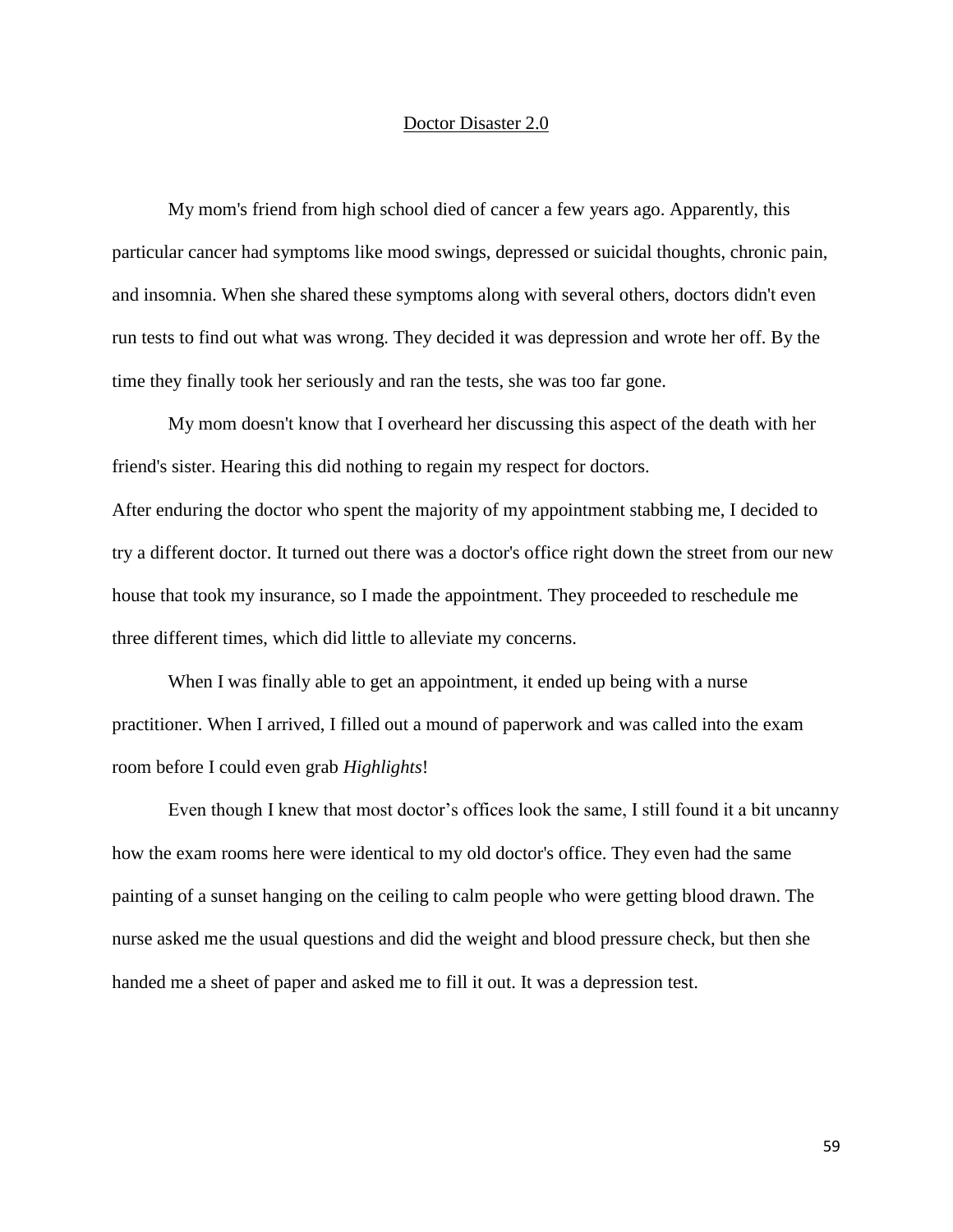The questions sounded like those late-night TV commercials that ask "are you feeling lonely? Are you lost? Rejected? Can't find your place in life?" only they were on a scale of 1-10 instead of just yes or no.

As I was answering I found myself wondering why it was so hard to decide where I was on the scale. I knew that I probably should have put 10 for everything, but a voice in the back of my head shouted, "They have your file, they already know you are crazy! Don't tell them *how*  crazy."

I decided to keep myself at a 7 for most of the answers to avoid awkward questions. My friend Rick had once mentioned that he was put in a psych ward after telling the doctor he was suicidal, and our other friend, Hadley, had just come out of a psych ward and was terrified of being sent back there, so I felt safer leaving that out of the conversation.

"Hi there! Jess, right? I'm Cheryl, nice to meet you."

"Nice to meet you, too!"

"So, I see here you have been on citalopram to deal with anxiety. Can we talk about that?"

I filled her in on the nausea and pain that came with the pills and how after taking them for two months, there was no difference. I also slid in the fact that I had recently broken up with my boyfriend, who had hated the pills and convinced me to stop taking them shortly before we broke up.

"Well it definitely seems like it is good that he is out of the picture, but you really shouldn't stop taking this medicine without talking to a doctor. It can mess up your heart and it will make your attacks worse in the long run. I think we should give the citalopram another shot."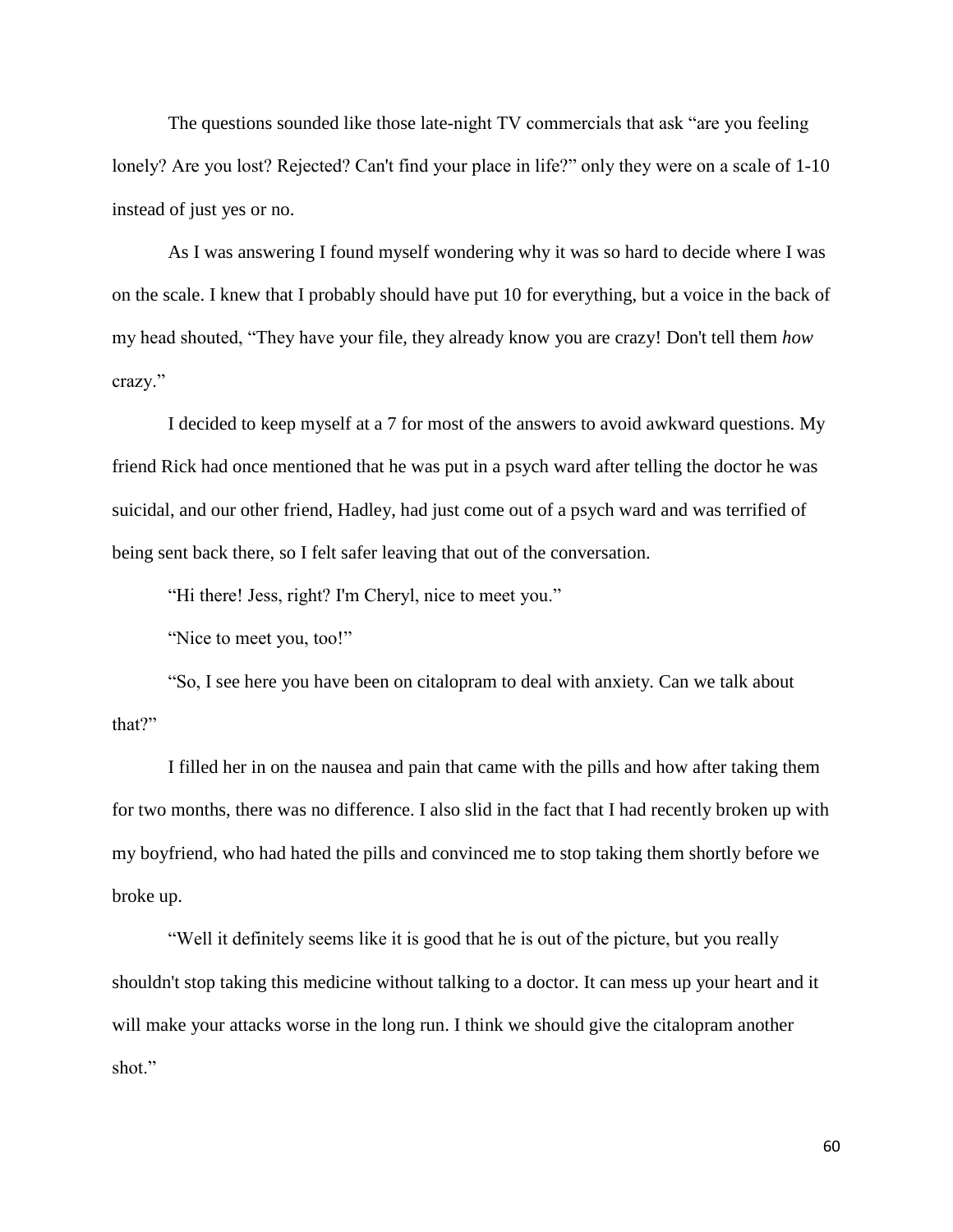I was upset. They want me to try this stuff *again?* What did I ever do to them? "Okay." was my only response.

My inability to stand up to health care professionals continued with every visit. I typically saw Cheryl, but there were times when she wasn't, so I'd get another nurse practitioner. The office's doctor was incredibly elusive, and though my mom and grandma insisted they had appointments with her all the time, I was starting to think she didn't exist.

The appointments are all the same.

I tell them the medicine isn't working and they say to try longer.

I say my leg is numb every night and they say it is probably stress.

The pain in the back of my head that isn't a headache but feels more like scratches on my skin? Anxiety.

The pain in my intestines? Anxiety.

The fact that I can't hear much out of my right ear? Anxiety.

It was like my diagnosis meant these people didn't even need to try and do their jobs. My mom was growing annoyed with the fact that I wouldn't tell them things about my anxiety and wouldn't push them to do tests to find out if something else was wrong. After one particular appointment about my right ear not working she shouted, "They aren't going to do anything if you don't tell them what they need to know!"

I wish I could say that my mom's outburst snapped me out of it and I went back to the doctor and told them how bad my anxiety really was and how I would hurt myself or wish I was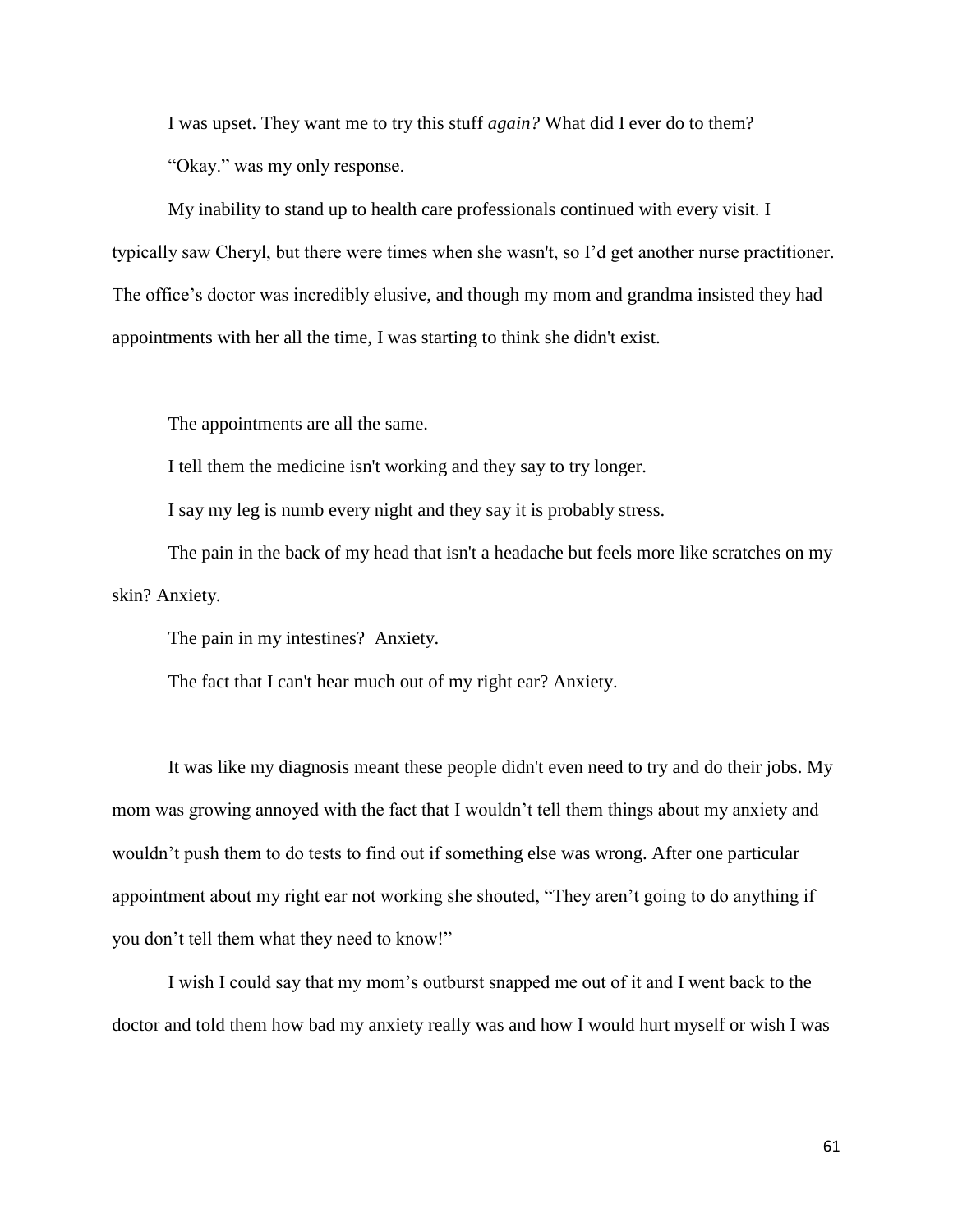dead, but instead I stopped going for the follow ups and started going just enough to get my birth control refilled and to pretend I was still taking the citalopram.

I would continue to blame my doctors for my own inability to get myself help for many years, and in my mind, I had managed to spin the situation so that I felt that I was right for not going to my appointments. In the end, I was the thing that was standing in the way of healing.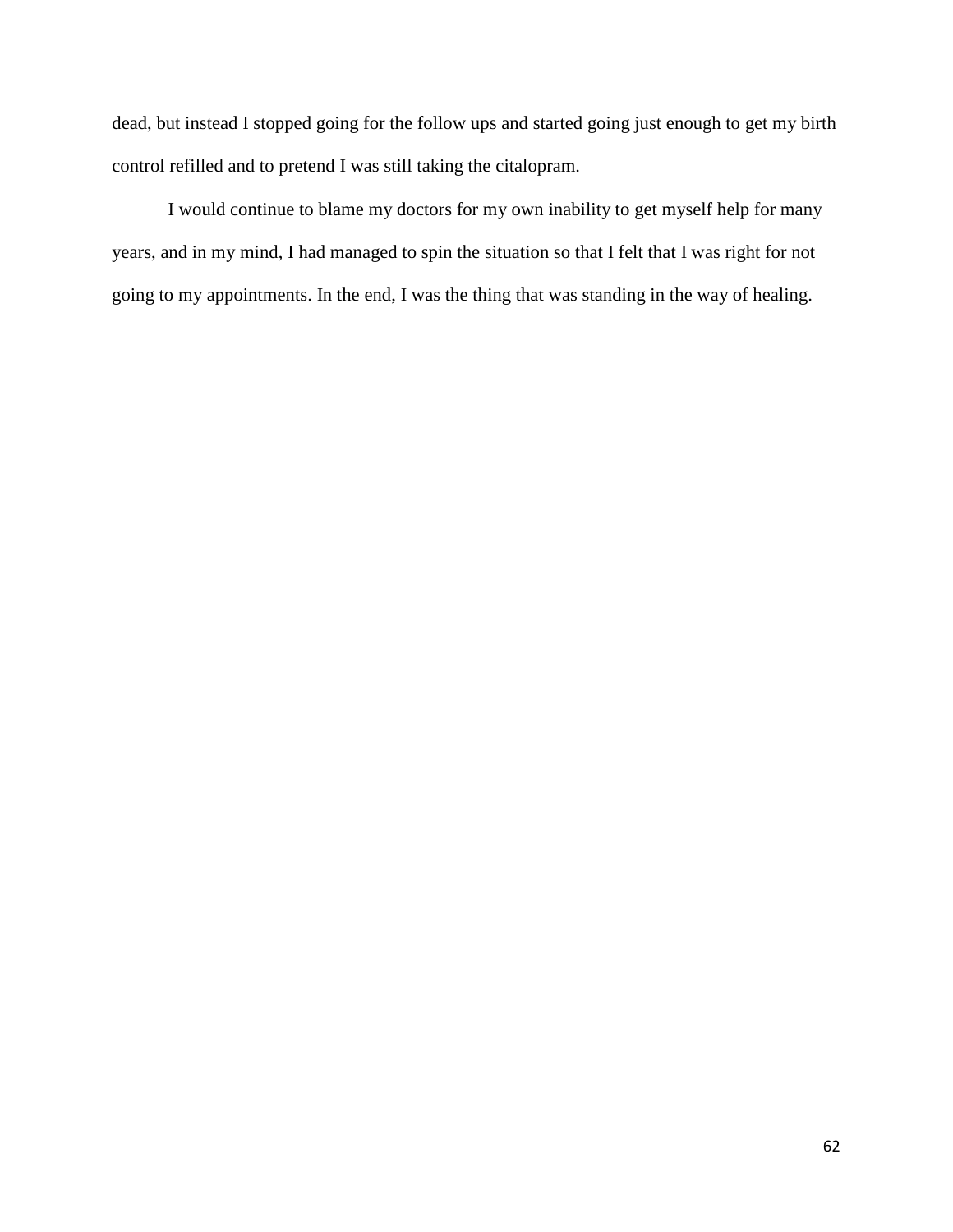## Self-Harm

I started with elastics.

I found out about using them in a kids' book. Back then I got everything from a book. I told the elementary school shrink once that I wanted to stab myself. I had read the book *Please Stop Laughing at Me,* and the girl in that had stabbed herself with a kitchen knife to end the bullying she dealt with. The shrink called my mom. When I got home from school, my mom told me she had called, and we laughed it off as me being a dramatic kid who needed to ease up on the depressing books.

Fast forward four years, and I am a freshman. I had been reading a book called *TGIF.* One of the girls in the series used an elastic because it was less conspicuous, and people didn't question her snapping it on her skin. They didn't notice the welts.

I have had a serious phobia of blood since I was little and a bully tripped me and my face was ripped up by the blacktop, so normal self-harm wouldn't help.

So, I started here.

*Snap.*

It stung, but it was never enough.

*Snap, Snap, Snap.*

My skin puckered and I winced at the pain, but even as it stung it dulled the normal pain I faced daily.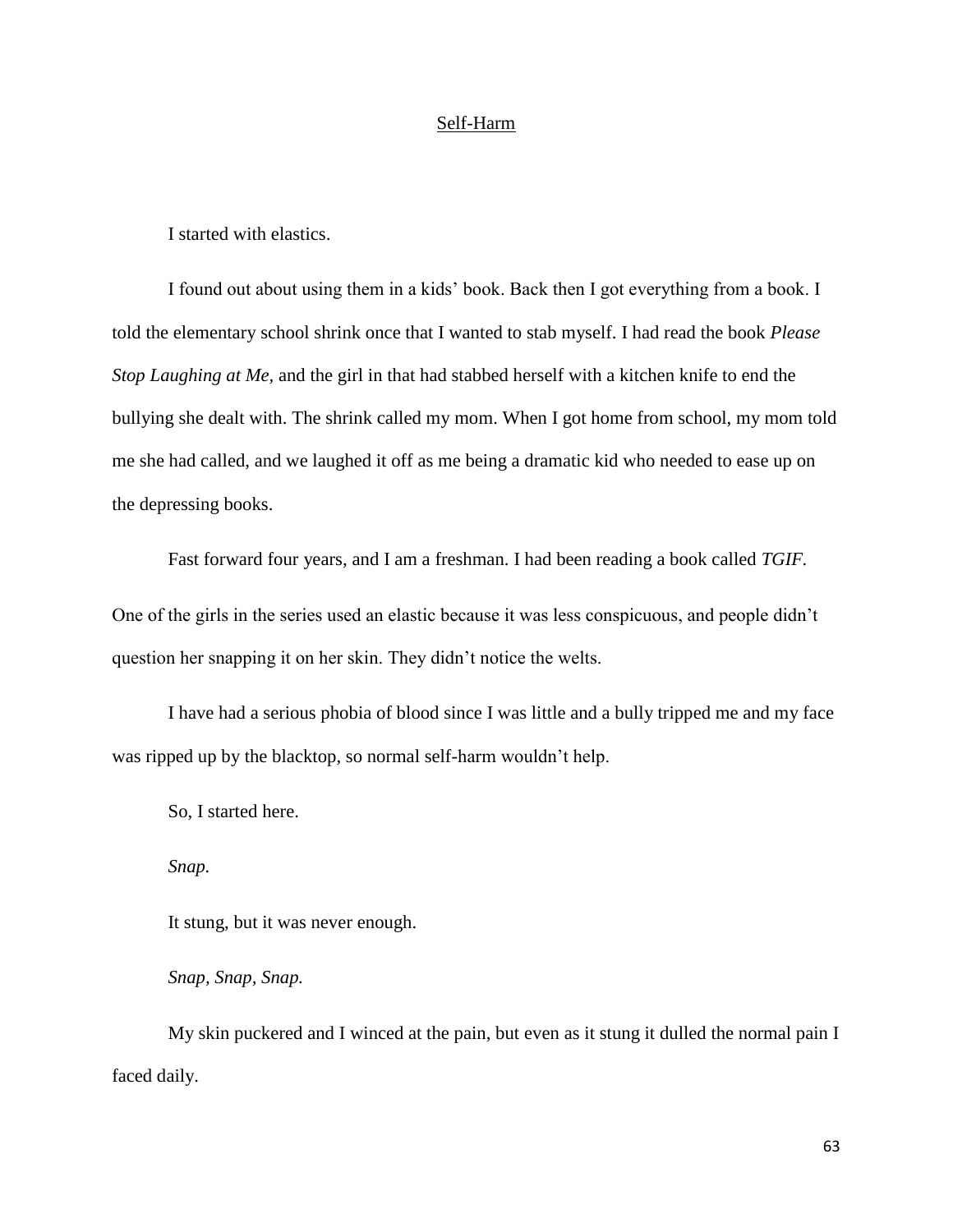*Snap, Snap, Snap.*

I suppose I should have figured out back then that there was something wrong with my head. What kid wants to hurt herself when nothing has even gone wrong in her life?

Maybe it was some fucked up sense of foreshadowing? Maybe my body was preparing for the shit it would go through later?

# *Snap, Snap, Snap*

The welts are thick and solid pieces of my skin. Touching them feels like there is a rod stuck in my wrist, and it sends a shock of pain that helps short circuit the constant swirl of negative thoughts and ideas in my brain.

I am too much of a coward to do more.

Why should I stop now?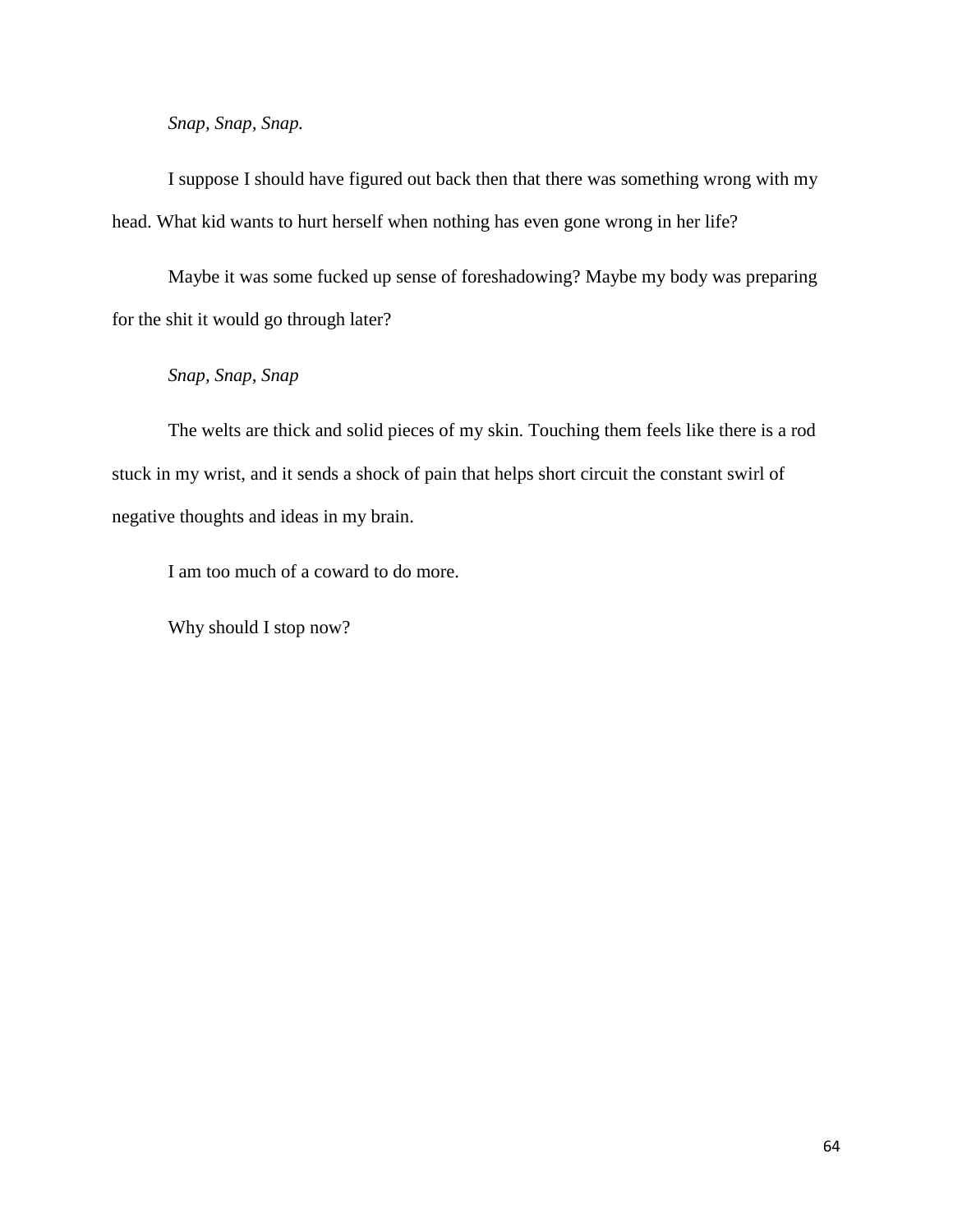### Selfish

My mom and grandma would always mutter about suicides on the news. If it was a teenager who killed themselves then they said it was a sad waste of a life, but if it was an adult they became angry.

"They left behind four kids! How could anyone be so selfish?"

Suicide was the only manner of death that would cause my family to react in such a negative way. Sure, *normal* death was sad, but to my family it was different to die of disease or in battle than it was to end your own life.

When I was around thirteen, I started saying the same things when suicide was discussed on the news. I knew even then that I didn't care much about myself, and I had started selfharming. I didn't plan on killing myself, so I didn't see an issue with occasionally hurting myself. I was having trouble with the kids at school and couldn't make it through a school day without some cruel prank being played on me. This had been going on since I was in 1<sup>st</sup> grade. The worst event happened when a boy transferred into my first-grade class after moving to Massachusetts from Ireland.

For one particular prank, a girl snuck up behind me at recess and pantsed me. The problem was that she managed to pull my underwear down, too, and everyone in the schoolyard saw me before I managed to pull up my pants. I couldn't handle the rush of anger and sadness that came after that event, so I started to scratch my arm during my classes until it was red and raw. My friends noticed the marks, but I told them it was my hives acting up, and they never questioned it after that. I eventually moved on to snapping elastics against my wrists because I didn't need to feign a skin disease to get away with those. I had convinced myself that this kind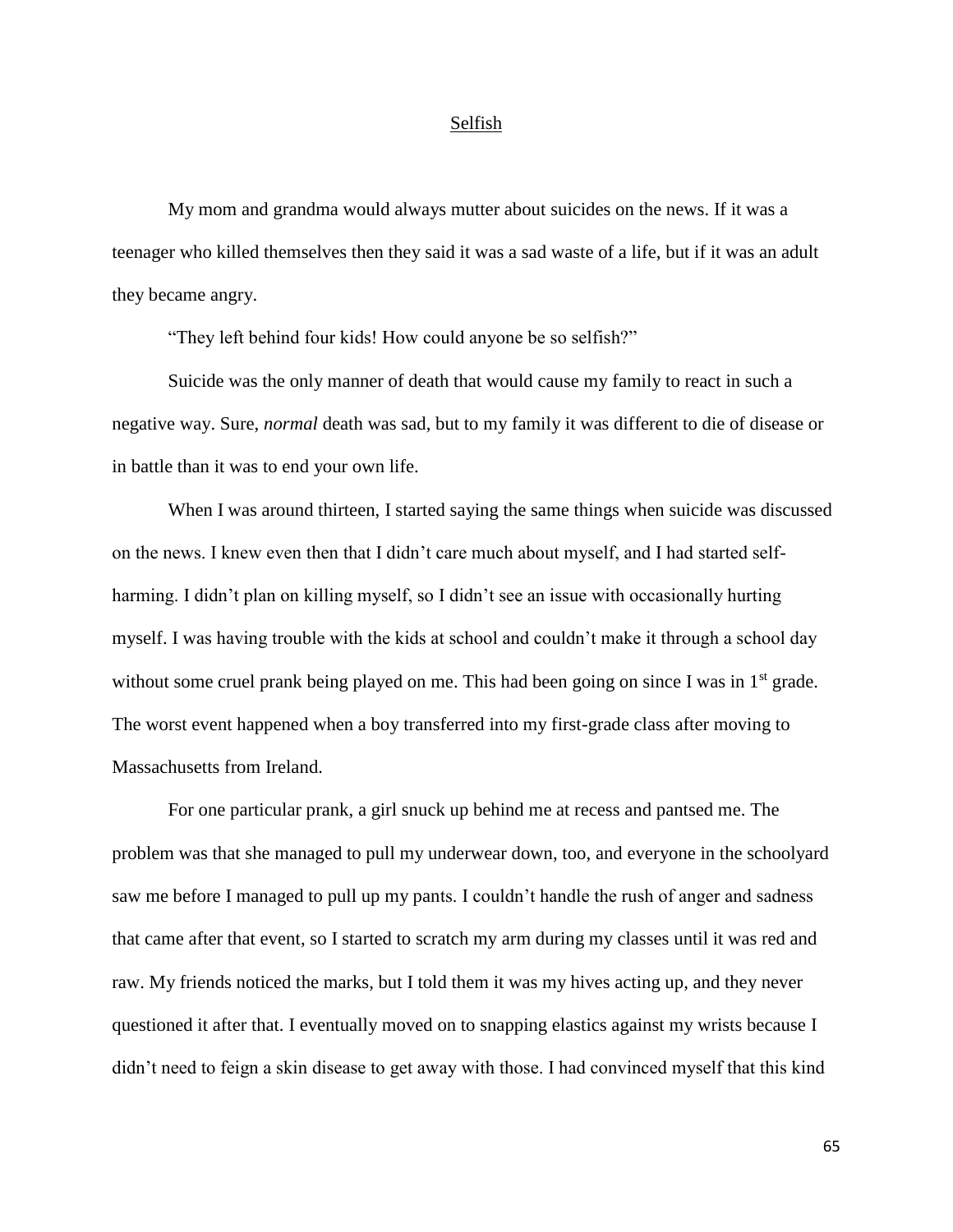of harm was acceptable because I was punishing myself for not being a good person to be around, but I wasn't going to die from the pain. It isn't selfish to cause yourself harm as long as the harm isn't fatal, right?

#### \*\*\*

As I fell farther and farther into the spell that was caused by self-harm and its ability to block out the pain from my thoughts by making me focus on the physical pain, I began to question my family's thoughts on suicide. If a person truly believes that they are worthless, or a hindrance on the people they love, then wouldn't they be doing everyone a favor by ending their own lives? Wasn't it better that they aimed the harm at themselves rather than others who may have hurt them?

How could my mom know what was going through the heads of every person we heard about on the news?

I pondered this as I snapped my elastic against my skin. I came to the conclusion that if I were to end my own life, my family might be sad for a bit, but once they realized that I had done them a favor, they would be able to move on with their lives. I always seemed to hesitate when the idea of actually ending my life came up, but the thought didn't stop lingering in the back of my mind.

#### \*\*\*

My first experience with suicide was in my junior year of high school.

My mom worked at Toys R' Us for 10 years before the Medford store closed. Her coworkers from that job had become our family. One of these coworkers, Sal, found a new job at a sporting goods store, but he attended most of the reunion outings that the old workers would plan every few months.

66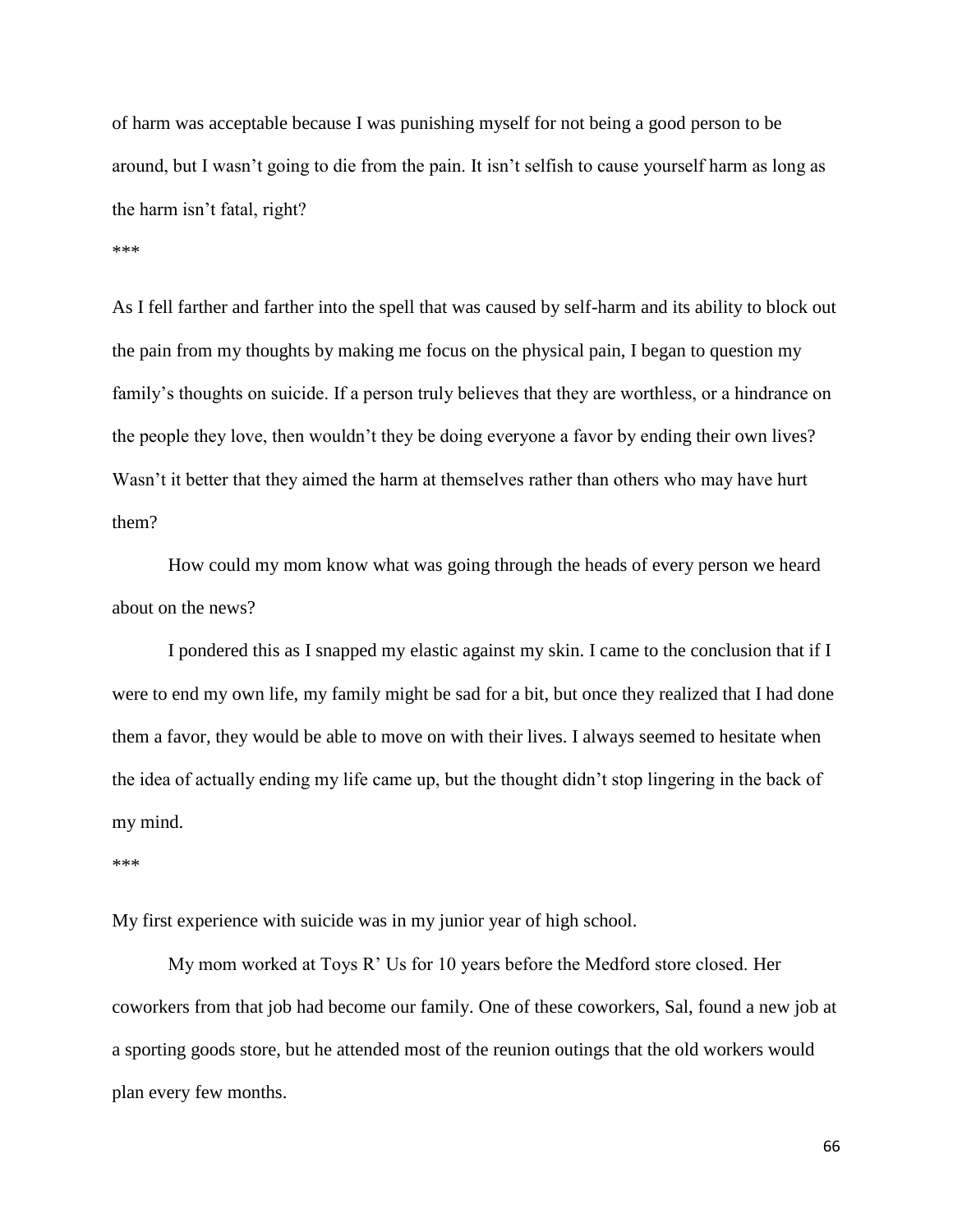Sal had always seemed like a fun-loving guy. When I was young and got hurt on the go carts at Good Times on an outing with mom and her coworkers, he bought me mozzarella sticks to cheer me up. Another time during Bring Your Child to Work Day he gave me 5 dollars to buy something cool from the store just because I helped him stock something on the shelves.

I came home from school one day and found my mom found my mom crying in the living room. When she noticed me, she only said, "Sal's dead. That fucking idiot," before standing up and storming off to her room. I found out the full story by turning on the TV and seeing the breaking news update. He had walked into work, took a jump rope into the back room and used it to hang himself. One of his coworkers found him about 15 minutes later, but he was pronounced dead at the hospital.

Even though I was seventeen at the time, I think my mom still wanted to shield me from Sal's reasons for ending his life. However, I was an excellent eavesdropper, and our rooms were right next to each other, so I could easily hear all of the conversations between her, her old coworkers, and Sal's daughter.

It turns out that Sal liked to gamble a little too much. He owed a lot of people a lot of money, and I guess he didn't see any way out of it.

I heard my mom on the phone with his daughter, Amy, who had also worked with them at Toys R' Us, about a week after it happened.

"What are you going to do?"

"So, you'll need to pay it all back? That's bullshit!"

"Will you guys be okay? I'm so sorry…"

Sal had left his family to deal with his debts. I was disgusted! No wonder my mom and grandma found people who committed suicide to be selfish. He left behind a family and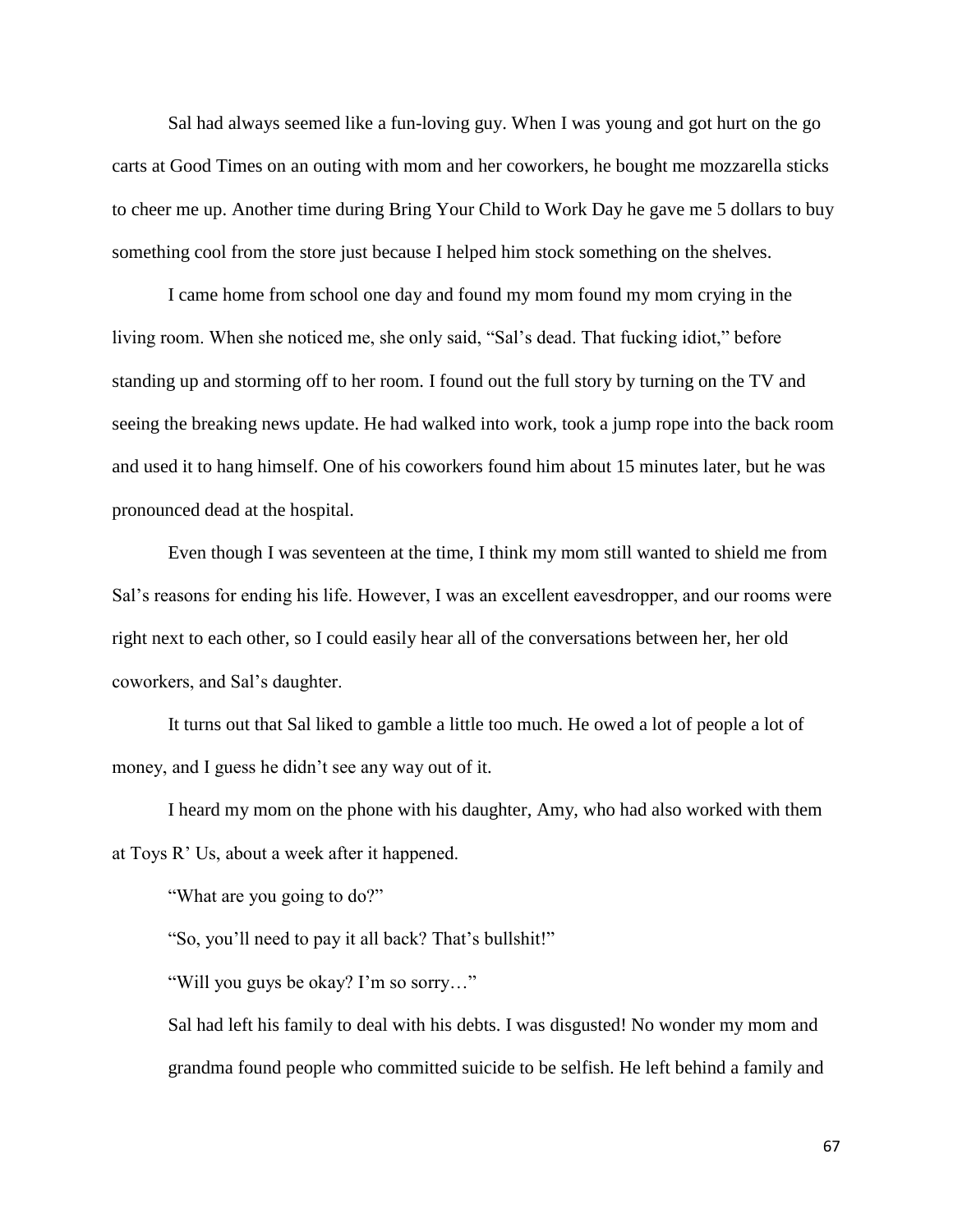friends to deal with both losing him and handling the mistakes he made during his life. Suicide negates life insurance which meant the family had no means to pay back his debts and would accrue even more debt from having a funeral. How could somebody do that?

Memories with Sal would always have a dark stain on them. It was the most selfish thing somebody could have done, and I would never question my family's thoughts on the matter again.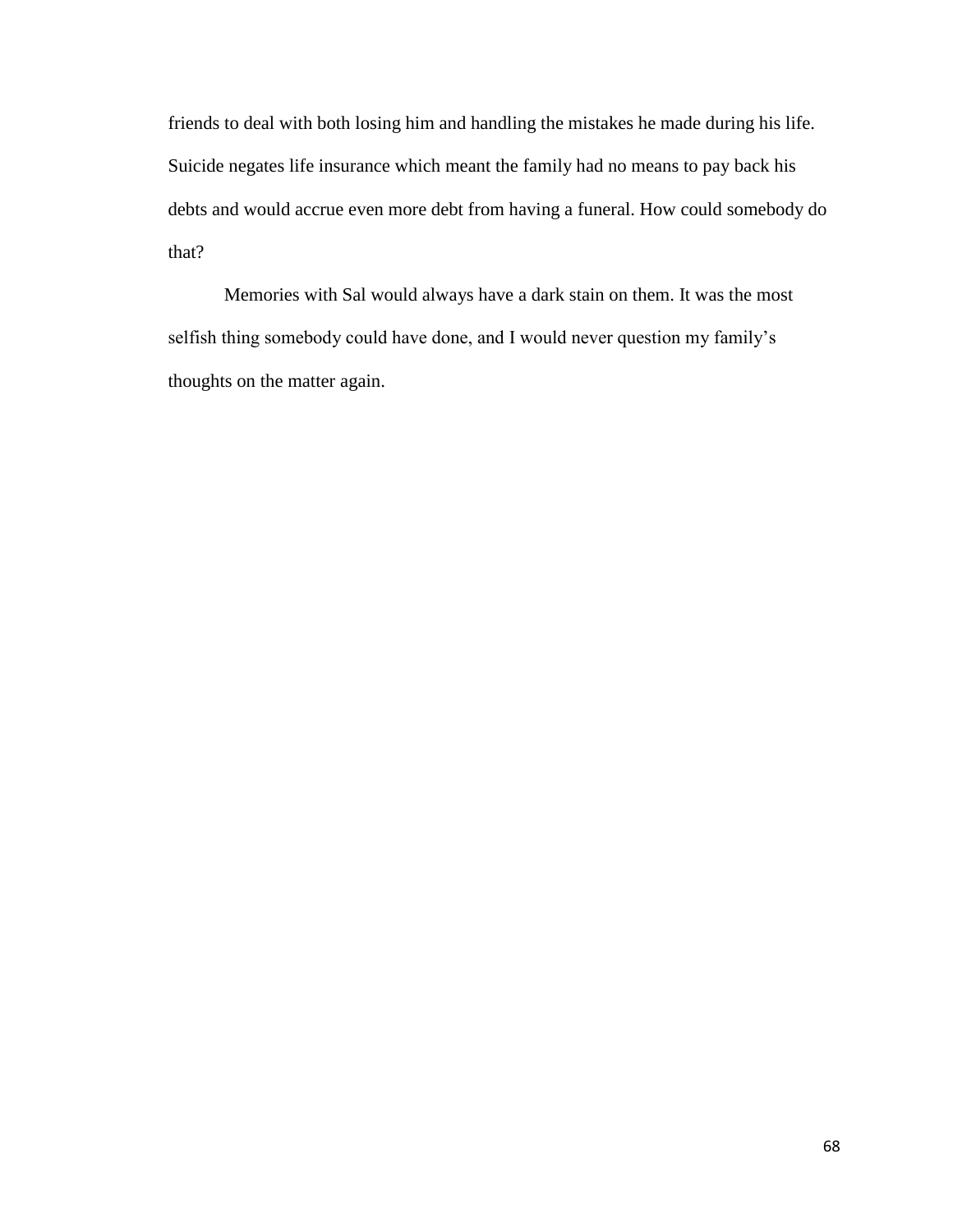## Death Wish

It came as a bit of a shock when my own suicidal thoughts started coming out. I had pretty much always felt that I wasn't a worthwhile person while I was growing up because I had always dealt with bullying. People would throw ice at me in the winter, mock me for my short hair and nails, and spread rumors that I was a lesbian because of those traits. They would throw me against lockers and tell me I was too annoying to hang out with. Going through that on an almost daily basis for several years tends to mess with your head a bit, but it wasn't until after the fire that happened in my sophomore year of college that everything negative that I had ever felt came flooding back and joined up with some new feelings of guilt and worthlessness.

The thoughts came out of nowhere during the summer before my sophomore year of college and once they started they wouldn't stop. It was like there was somebody inside my head whose only job was to remind me that I shouldn't be alive. The thoughts were more general at first.

I would do something simple like forget to clean the dishes, or spill my coffee and the thoughts would flood my head in an instant:

*Just fucking die already. You can't do anything right! Your family would be better off without you. You don't deserve to be happy.*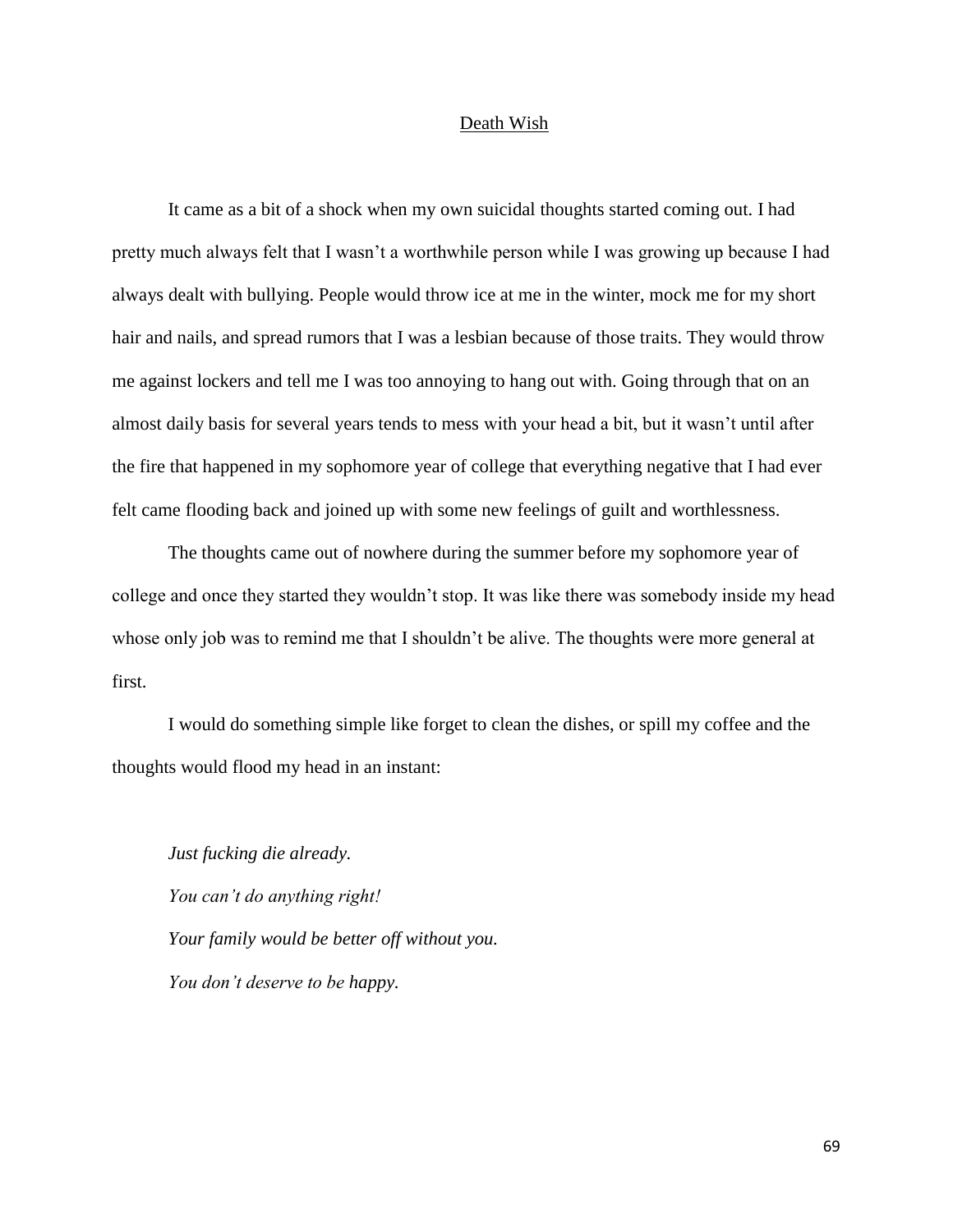I didn't know how to comprehend these thoughts. I understood them and part of me agreed with them. The worst part about these thoughts is that they only made me make even more mistakes and bad decisions. I started skipping classes more often, forgetting to do my homework, and cancelling plans with my friends. Every time I did one of these things the thoughts would ring through my head and remind me that I was useless and would never be able to do anything right. After a couple months of these thoughts attacking my mind, I decided that they must be true or they would have stopped by now. I was an average student and terrible at making new friends. I also felt that it was my fault that the fire even happened in the first place because I was supposed to clean out the junk in the room that had sparked the flames, so it made perfect sense to me that the voice was speaking the truth.

This feeling didn't mix well with the ideals my family had instilled in me. Suicide was *selfish*. No matter how much better off everyone would be without me, it was still selfish. So, I tried to push the thoughts aside. When I first started having panic attacks, my mom told me that it might help if I pictured a door in my head and shoved all of the stressful or negative thoughts in there and locked them up. These thoughts were behind a giant metal wall with no doors or windows, but the dark room seemed to be a perfect place for the thoughts to grow.

Soon they had blown a hole out of the room with no door and started battering me with a vengeance. I would try to start conversations with friends, or feel proud of some schoolwork that I had finished when they would sneak up on me again:

*Why are you still messaging her? Don't you know she hates you? This paper is shit. Why bother? You should just kill yourself.*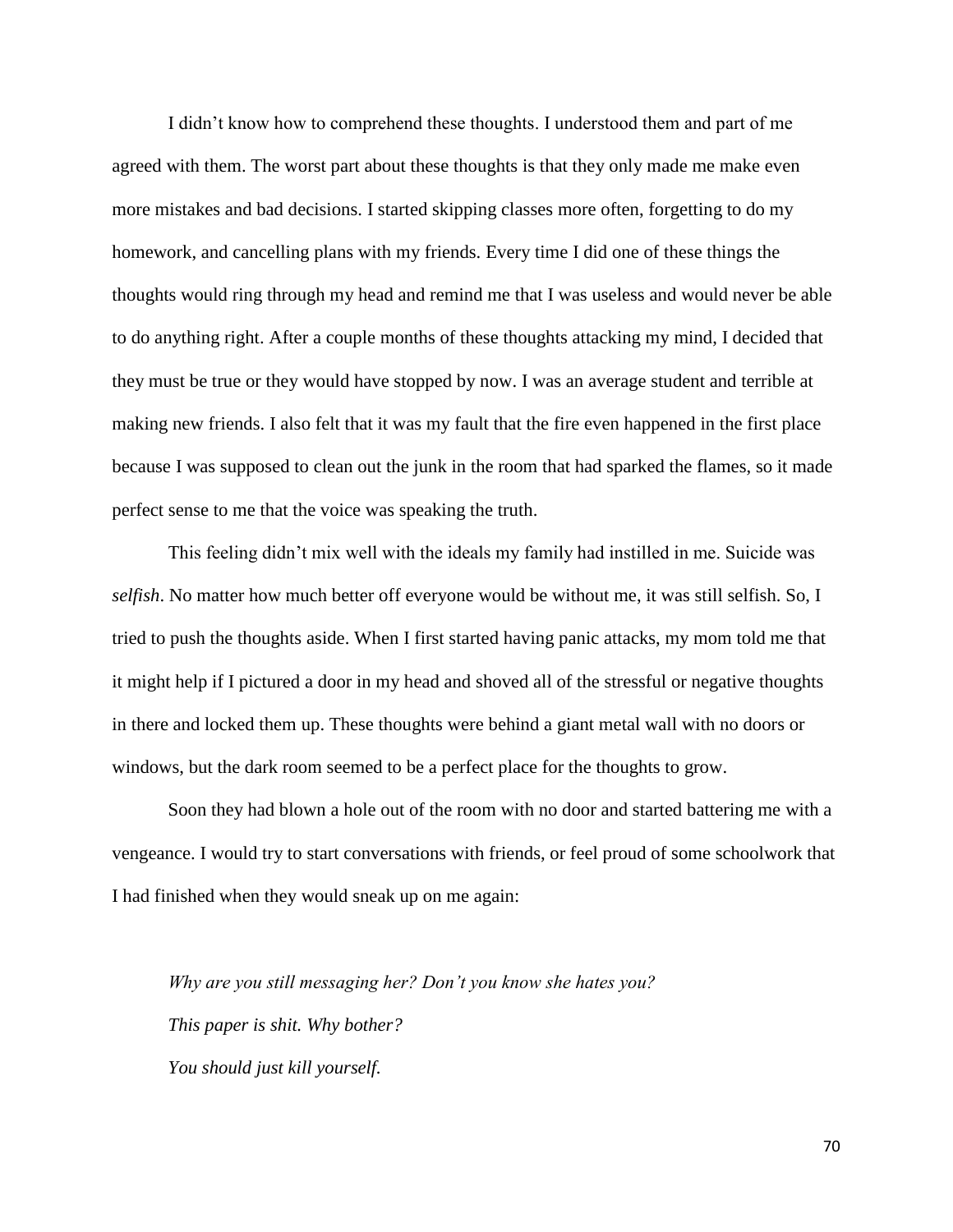# *You're useless so stop trying.*

There was a problem with everything I did. I started picking apart my daily activities without taking any time to consider what I may have been doing right. If I had a heart-to-heart with one of my close friends and helped them find a solution to a problem in their personal life, then I managed to convince myself that I had given them bad advice and that they would hate me for it later. If I got a B on a paper I would focus on all of the mistakes I had made that prevented me from getting an A. If I got an A, I usually assumed it was a fluke or that the professor had made a mistake.

These thoughts became as constant as the chest pain from my anxiety, and I quickly fell back into my self-harming habit. I went through at least 100 elastics as they wore out from my almost constant snapping. My wrist was always red at this point, so I kept the elastics hidden with colorful bracelets. The bracelets rubbed against the welts on my wrist and made them sting to the point that they drew tears to my eyes. This was helpful for when I was in class and the sound of my elastic could possibly annoy the other students. I could silently shift my wrist and catch a sting of pain that could get me through the period.

I spent most of my nights contemplating how to kill myself without making my family think it was a selfish action. I also needed to make sure none of my friends knew what I was planning because they would probably tell someone, and then I wouldn't be able to go through with it. I had myself convinced that while my loved ones may be hurt if I were to die, they would be able to get past my death soon enough and move on and live happier lives without me.

I knew that overdosing was too obvious, and it would also be the easiest method for them to stop before I actually died. I was terribly afraid of blood, so anything relating to stabbing or

71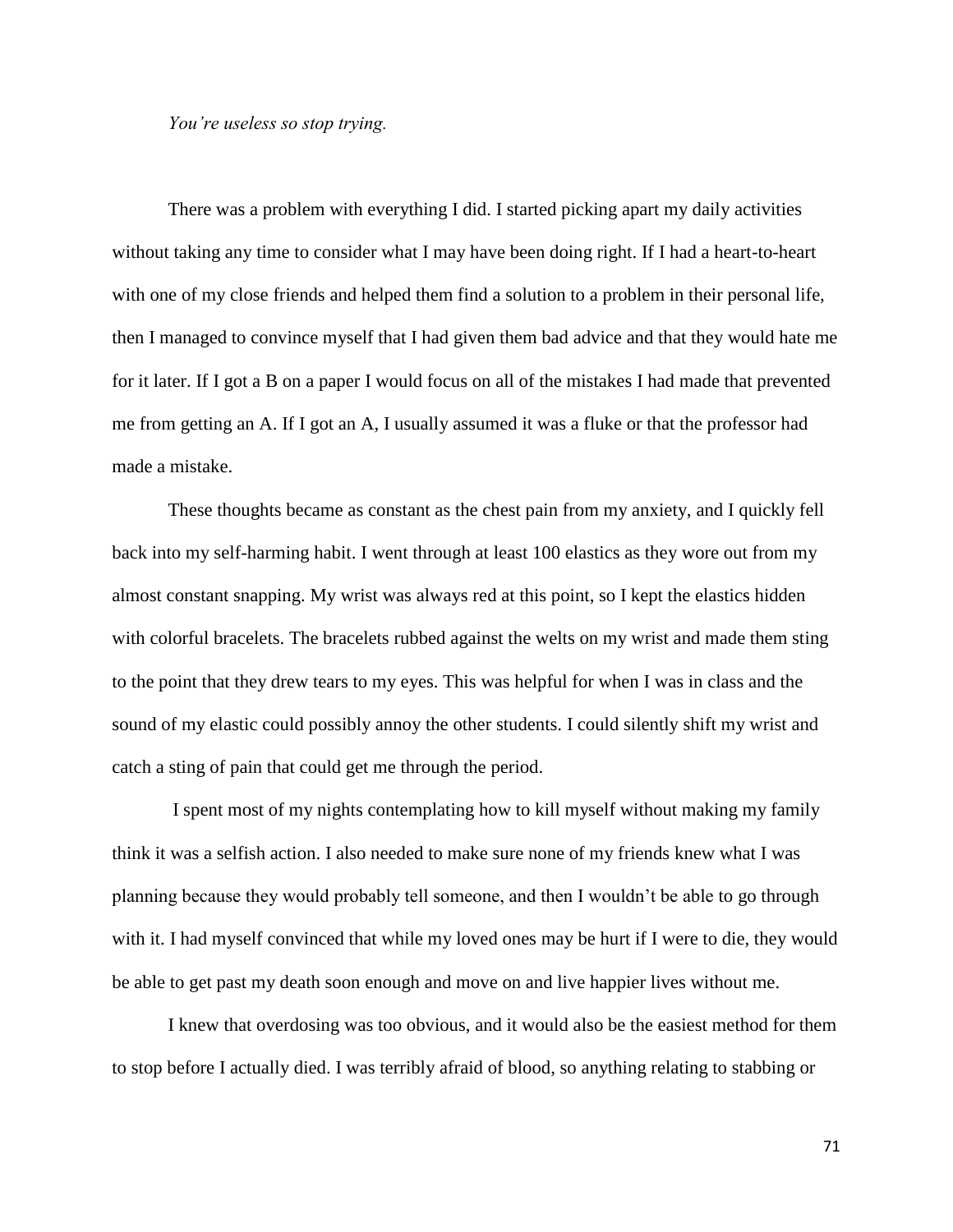slicing was out as well. It was important that my family not think that I was selfish for going through with this, so I wanted to do something that could make them think it was an accident. In the end, I decided to allow things to fall into place on their own. I couldn't *actively* kill myself, but I could stop doing things that are meant to prevent my death.

It was easy to get started.

Step One was to stop looking across the street when I crossed. Most college students do that anyway, so it wasn't suspicious, and my friends were more amused by it than anything. One time, a school shuttle almost crashed into me while I was walking home from class, and when the driver looked over to flip me off, he paused as he saw a small smile on my face.

Step Two was to care less about doing things that could get me sick. I would walk in the rain without an umbrella, shovel without a coat and gloves, stand in the freezing cold, and refuse to take the time or medicine to heal.

Step Three was to stop bothering my friends and family with my problems and to keep them bottled up in my mind instead. This meant I spent nearly every night awake with a panic attack. Lack of sleep is *great* when you are trying to get sick.

Step Four was to make my room into what I felt I deserved to live in. I no longer cleaned, which left me to live in filth. My cat made the entire space under my bed into her litter box, and old pizza boxes and plates were everywhere, so that I only had a small sliver of space on my bed to sleep. Being surrounded by trash and feces was also great for getting sick.

This last step was the hardest to get away with. My family obviously noticed and pestered me to clean. I started to keep my door closed and kept a bottle of Febreze on my dresser so that I could mask the smell.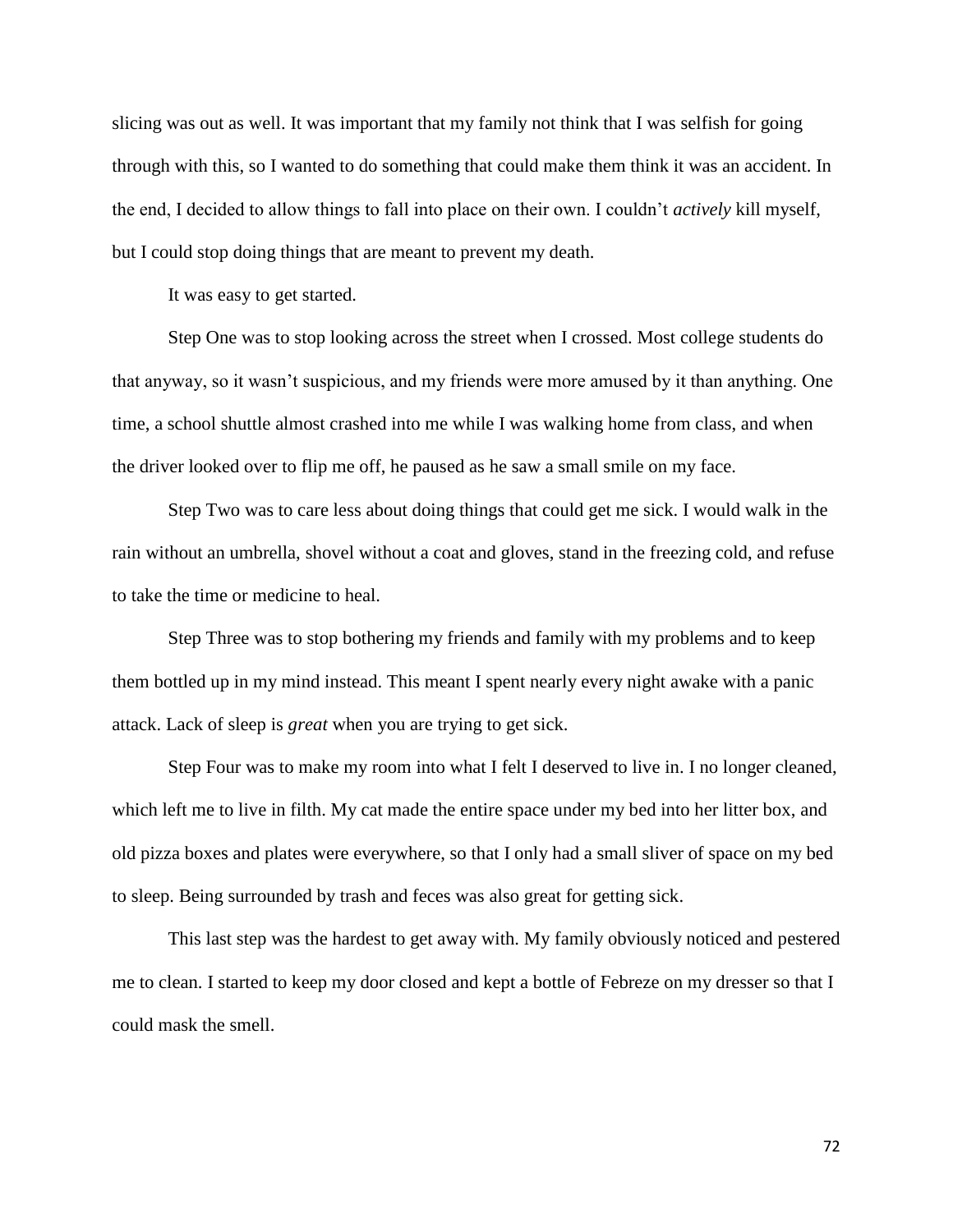My plan certainly got me sick a lot. I spent a good two years of my life in a perpetual state of illness, but it was never serious. It was more of a prolonged cold and didn't do much more than make me look gross and snotty.

I self-harmed whenever I could, but people started to ask questions about the large red marks on my wrists and the elastics I always wore, even though I tried to hide the marks with jewelry, so I had to think of ways to avoid the questions.

Cutting was still out because of my phobia of blood, and biting made me look insane. I knew that if people caught on to what I was doing they would try and get me to go to a doctor or check into a psych ward, and at this point I felt like I was simply beyond any help they could give me. As far as I was concerned, I didn't deserve to be alive, and any help would be a waste of time. Luckily, I have sharp nails. It was easy for me to inconspicuously scratch my arm or even dig my nails into my arm without people thinking much of it. Most people assumed I had a skin problem and let it go, so I was free to keep it up.

They were small things, but the harm helped short out the thoughts of suicide and the illness made me feel like I was getting closer to my goal of allowing myself to die "naturally."

The voices were there to remind me that life was too beautiful for me and I had no choice but to listen to them.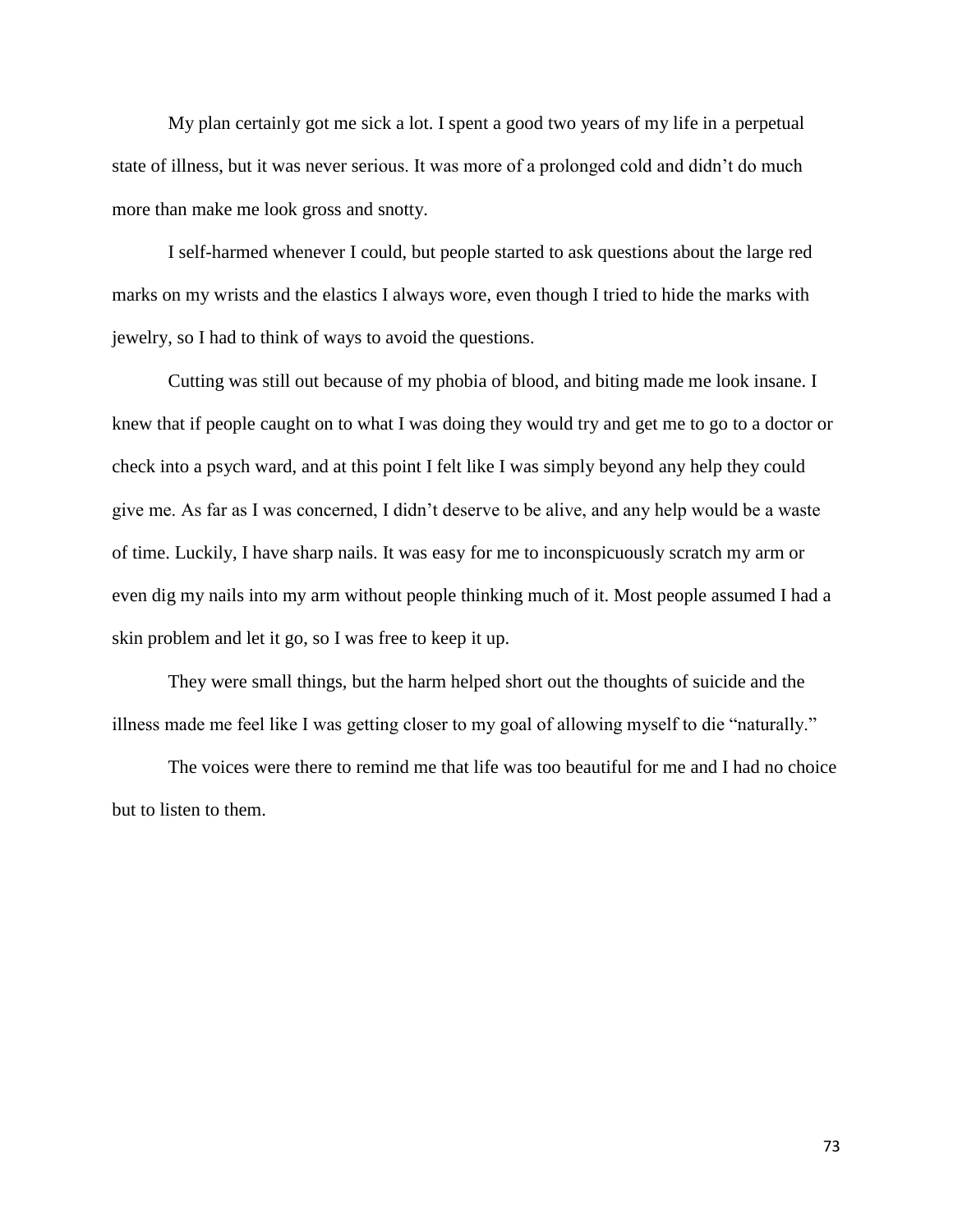I am looking back on these pieces that I have written through new eyes. I have been back on my medication for two months now, and I have finally opened up to my doctors about the issues I was having. I am not even close to being "healed," but it has now been one month since I have hurt myself, and I am looking forward to events in my future for the first time in five years.

I am no longer just going through the motions and living because I have no choice. I still have panic attacks, but I have started to be honest with my friends and family about them, and they are always there to help me through them. They tell me frequently how glad they are to have me in their lives, and although I still have trouble believing that, I hope that with time I can believe it as fully as I believed the negative thoughts that ran through my head.

I have started to look both ways when I cross the street and even started cleaning my room for the first time in ages! It sounds like these are small things, but these small things are a sign that I am actually starting to care about myself. For the first time in *years* I actually feel like I deserve to be here.

I feel like many people will think that my story wasn't heading this way.

I wouldn't be surprised if someone was reading this and thinking that I would die by the end, or that I would end my life after it was finished. I would probably have agreed with them.

But this is for the people who are dealing with mental illnesses.

I know that it feels like everything is hopeless.

I know that you feel like you are worthless.

I know how easy it is to think that suicide is the answer.

It. Is. Not.